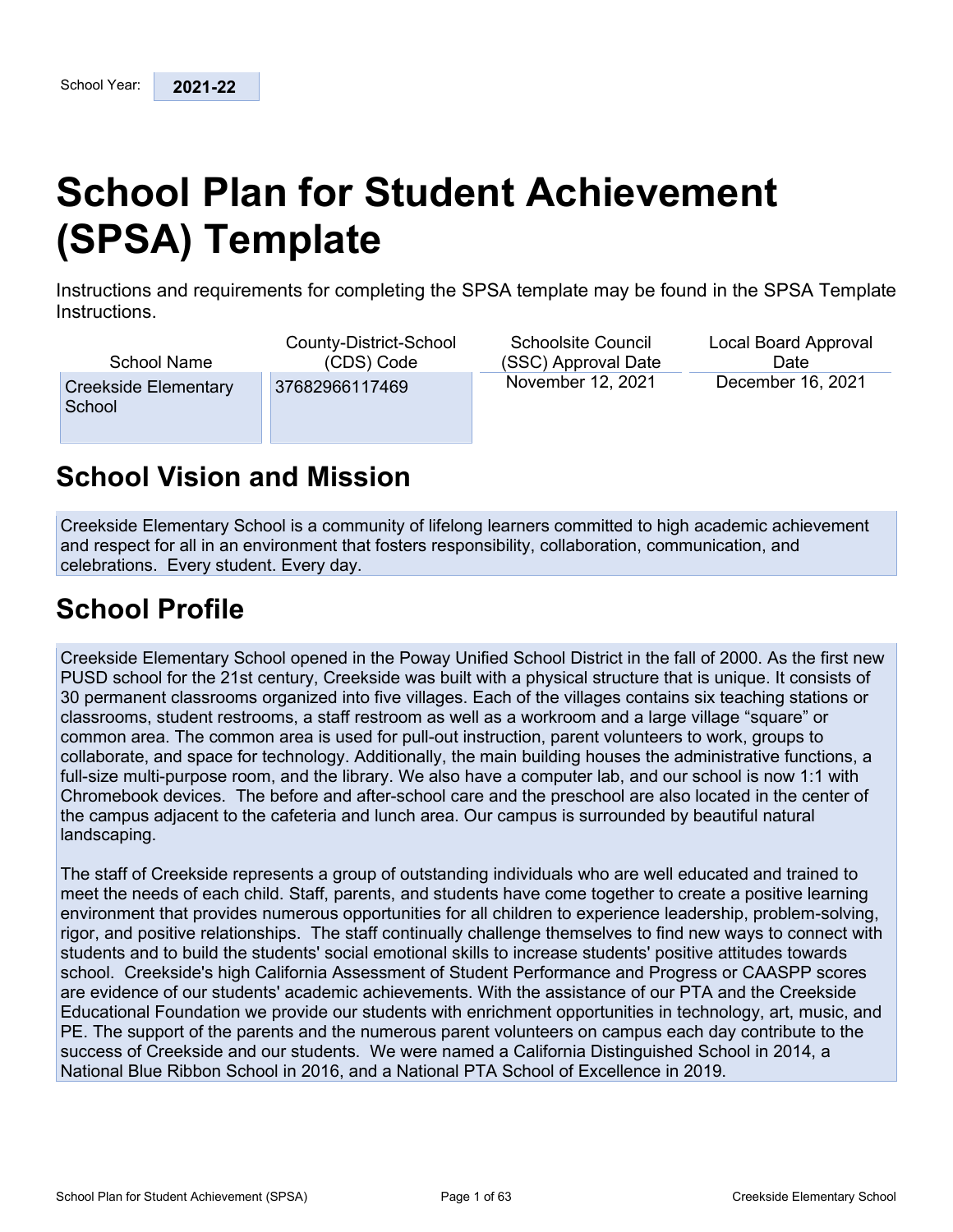## **Stakeholder Involvement**

How, when, and with whom did the school consult as part of the planning process for this SPSA/Annual Review and Update?

#### **Involvement Process for the SPSA and Annual Review and Update**

Our School Site Council was elected during the first trimester of the 2021-22 school year. The Council represents our administration, parents, teachers, and classified staff. Drafts of the categorical budgets, site goals and explanation of the process in creating a SPSA led our first meetings of the school year, with opportunity for feedback and adjustments. Council meetings and other opportunities to participate are advertised in our weekly Friday announcements to parents and on our website.

In addition to the School Site Council, all parents are encouraged to be part of our site planning in a number of ways that provide opportunity to share input casually and organically:

1. Participation in the PUSD Thought Exchange process.

2. Participation in site-based surveys.

3. Participation in Coffee with the Principal - a casual dialogue - At the start of each trimester to provide multiple opportunities for parents to share in dialogue with the principal.

4. Participation in the Facility Improvement input meetings.

5. Participation in our Site Safety Committee.

6. Invitation and recruitment of parents whose children have an IEP to be Ambassadors to other parents who are just starting the IEP process.

7. Invitation extended to parents of EL students to actively participate in our English Language Advisory Committee meetings and our Multicultural annual events.

8. Invitation to parents to Back to School Night within the first 2 weeks of school starting.

9. Offering Family Nights such as movie nights, math nights, etc.

10. Parents welcomed to engage in our weekly Friday Flag video to hear about school events and student achievements.

11. Open communication with our School Resource Officer and with the City of San Diego Traffic (through our district liaison) in issues of campus safety and traffic safety on the streets surrounding Creekside.

12. Planning and implementation of Professional growth opportunities for our staff around Equity and Inclusive Culture.

13. Teacher and parent connection on how students are performing academically, social emotionally and behavior. Connection through parent-teacher conferences, progress reports, or e-mail/phone conferences.

14. To continue open communication with our parent community, we have conducted IEP meetings and parent-teacher conferences with our stakeholders through Zoom.

15. We continue to find creative ways to connect with our parents/guardians and students.

Every team on campus - grade level, Special Education, and ELL were part of the goal setting during X-ploration collaboration and Fall District professional growth day.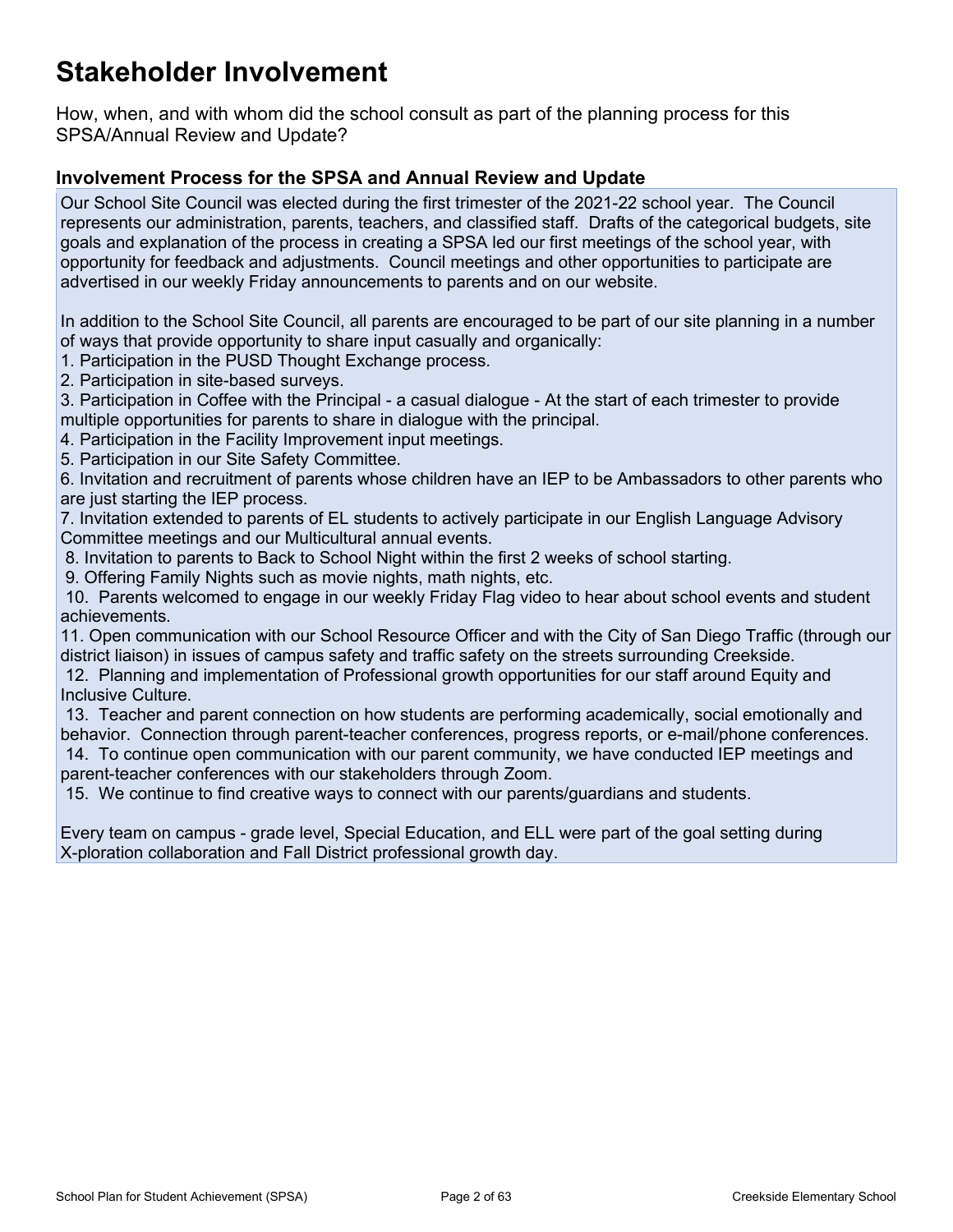## **School and Student Data**

| <b>Student Enrollment by Subgroup</b>        |         |                              |           |                           |              |           |  |  |  |  |  |
|----------------------------------------------|---------|------------------------------|-----------|---------------------------|--------------|-----------|--|--|--|--|--|
|                                              |         | <b>Percent of Enrollment</b> |           | <b>Number of Students</b> |              |           |  |  |  |  |  |
| <b>Student Group</b>                         | $18-19$ | $19 - 20$                    | $20 - 21$ | $18-19$                   | $19 - 20$    | $20 - 21$ |  |  |  |  |  |
| <b>American Indian</b>                       | 0.17%   | $0\%$                        | %         | 1                         | $\mathbf{0}$ |           |  |  |  |  |  |
| <b>African American</b>                      | 0.87%   | 1.06%                        | $0.6\%$   | 5                         | 6            | 3         |  |  |  |  |  |
| Asian                                        | 28.52%  | 25.27%                       | 28.0%     | 164                       | 143          | 146       |  |  |  |  |  |
| <b>Filipino</b>                              | 5.04%   | 4.59%                        | 4.6%      | 29                        | 26           | 24        |  |  |  |  |  |
| Hispanic/Latino                              | 10.09%  | 13.78%                       | 13.4%     | 58                        | 78           | 70        |  |  |  |  |  |
| <b>Pacific Islander</b>                      | 0.17%   | 0.18%                        | 0.2%      |                           |              | 1         |  |  |  |  |  |
| White                                        | 46.09%  | 46.11%                       | 45.2%     | 265                       | 261          | 236       |  |  |  |  |  |
| <b>Two or More Responses</b>                 | 6.61%   | 5.65%                        | 8.1%      | 38                        | 32           | 42        |  |  |  |  |  |
| <b>Not Reported</b>                          | 2.43%   | 3.36%                        | %         | 14                        | 19           |           |  |  |  |  |  |
| 575<br><b>Total Enrollment</b><br>522<br>566 |         |                              |           |                           |              |           |  |  |  |  |  |

## **Student Enrollment Enrollment By Student Group**

## **Student Enrollment Enrollment By Grade Level**

| <b>Student Enrollment by Grade Level</b> |                           |       |           |  |  |  |  |  |  |  |
|------------------------------------------|---------------------------|-------|-----------|--|--|--|--|--|--|--|
|                                          | <b>Number of Students</b> |       |           |  |  |  |  |  |  |  |
| Grade                                    | $18-19$                   | 19-20 | $20 - 21$ |  |  |  |  |  |  |  |
| Kindergarten                             | 105                       | 106   | 96        |  |  |  |  |  |  |  |
| Grade 1                                  | 87                        | 81    | 77        |  |  |  |  |  |  |  |
| Grade 2                                  | 96                        | 90    | 76        |  |  |  |  |  |  |  |
| Grade3                                   | 98                        | 95    | 86        |  |  |  |  |  |  |  |
| Grade 4                                  | 97                        | 97    | 97        |  |  |  |  |  |  |  |
| Grade 5                                  | 92                        | 97    | 90        |  |  |  |  |  |  |  |
| <b>Total Enrollment</b>                  | 575                       | 566   | 522       |  |  |  |  |  |  |  |

#### **Conclusions based on this data:**

- **1.** Creekside's enrollment data has had some changes over the past three years. Our total enrollment has decreased by 9% over the past 3 years.
- **2.** Creekside's demographics in our largest subgroups have had some increases and decreases. Our Asian population has decreased by 11%, our Hispanic/Latino has increased by 20% and our White population has decreased by 11%.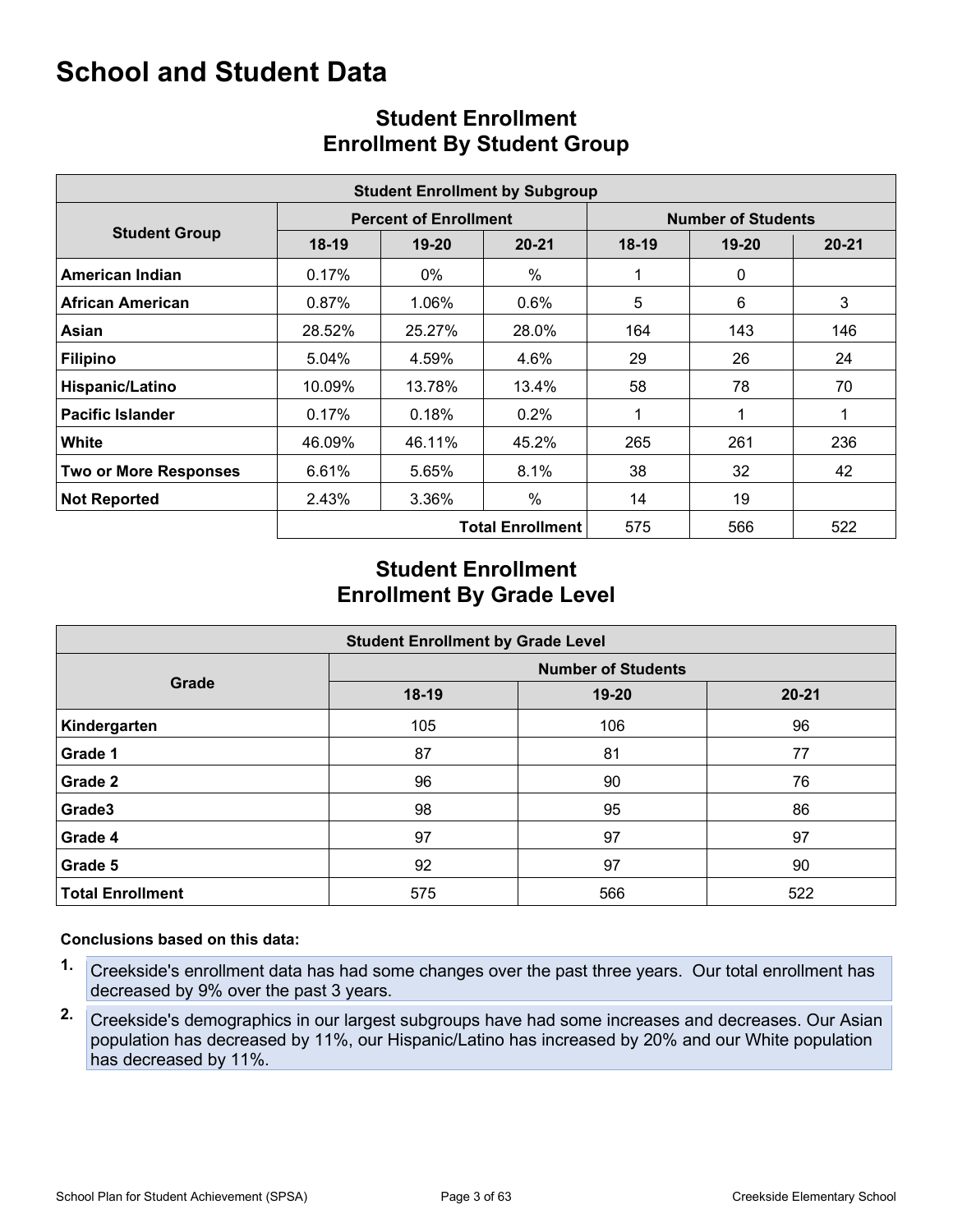## **School and Student Data**

| <b>English Learner (EL) Enrollment</b>               |         |                           |           |                            |           |           |  |  |  |  |
|------------------------------------------------------|---------|---------------------------|-----------|----------------------------|-----------|-----------|--|--|--|--|
|                                                      |         | <b>Number of Students</b> |           | <b>Percent of Students</b> |           |           |  |  |  |  |
| <b>Student Group</b>                                 | $18-19$ | $19 - 20$                 | $20 - 21$ | $18-19$                    | $19 - 20$ | $20 - 21$ |  |  |  |  |
| <b>English Learners</b>                              | 89      | 63                        | 52        | 15.5%                      | 11.1%     | 10.0%     |  |  |  |  |
| <b>Fluent English Proficient (FEP)</b>               | 66      | 77                        | 80        | 11.5%                      | 13.6%     | 15.3%     |  |  |  |  |
| <b>Reclassified Fluent English Proficient (RFEP)</b> | 6       | 29                        | 25        | 5.8%                       | 32.6%     | 39.7%     |  |  |  |  |

## **Student Enrollment English Learner (EL) Enrollment**

**Conclusions based on this data:**

**1.** Creekside's EL population has decreased over these three years by nearly 33%.

**2.** Creekside had a significant number of students reclassify as RFEP in 20-21: 39.7%, approximately 316% bump in the past 2 years. Both significant in that total number of EL students has decreased a total of 41% in the past 2 years.

**3.** Over 30% of our population in the 19-20 school year speaks another language in the home.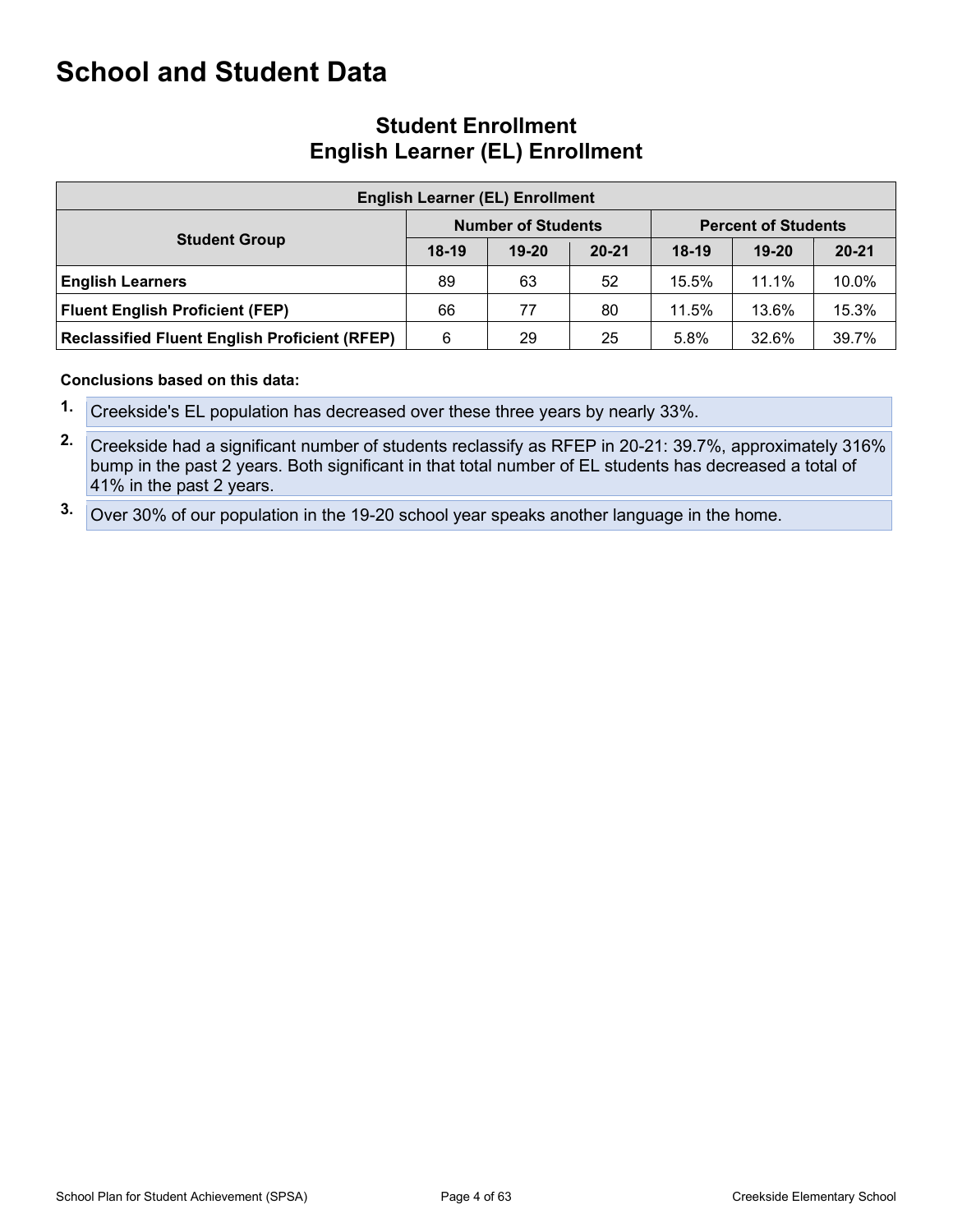## **CAASPP Results English Language Arts/Literacy (All Students)**

|         | <b>Overall Participation for All Students</b> |                        |           |                      |           |           |                    |           |           |                        |       |           |  |
|---------|-----------------------------------------------|------------------------|-----------|----------------------|-----------|-----------|--------------------|-----------|-----------|------------------------|-------|-----------|--|
| Grade   |                                               | # of Students Enrolled |           | # of Students Tested |           |           | # of Students with |           |           | % of Enrolled Students |       |           |  |
| Level   | $18-19$                                       | 19-20                  | $20 - 21$ | $18-19$              | $19 - 20$ | $20 - 21$ | $18-19$            | $19 - 20$ | $20 - 21$ | $18-19$                | 19-20 | $20 - 21$ |  |
| Grade 3 | 99                                            |                        |           | 97                   |           |           | 97                 |           |           | 98                     |       |           |  |
| Grade 4 | 96                                            |                        |           | 95                   |           |           | 95                 |           |           | 99                     |       |           |  |
| Grade 5 | 92                                            |                        |           | 91                   |           |           | 91                 |           |           | 98.9                   |       |           |  |
| All     | 287                                           |                        |           | 283                  |           |           | 283                |           |           | 98.6                   |       |           |  |

\* The "% of Enrolled Students Tested" showing in this table is not the same as "Participation Rate" for federal accountability purposes.

|                   | <b>Overall Achievement for All Students</b> |     |     |            |  |                |                                                                       |  |                   |       |  |                |      |                                               |  |
|-------------------|---------------------------------------------|-----|-----|------------|--|----------------|-----------------------------------------------------------------------|--|-------------------|-------|--|----------------|------|-----------------------------------------------|--|
| Grade             | <b>Mean Scale Score</b>                     |     |     | % Standard |  | % Standard Met |                                                                       |  | % Standard Nearly |       |  | % Standard Not |      |                                               |  |
| Level             |                                             |     |     |            |  |                | 18-19   19-20   20-21   18-19   19-20   20-21   18-19   19-20   20-21 |  |                   |       |  |                |      | 18-19   19-20   20-21   18-19   19-20   20-21 |  |
| Grade 3           | 2504.                                       |     |     | 61.86      |  |                | 23.71                                                                 |  |                   | 9.28  |  |                | 5.15 |                                               |  |
| Grade 4           | 2546.                                       |     |     | 60.00      |  |                | 26.32                                                                 |  |                   | 6.32  |  |                | 7.37 |                                               |  |
| Grade 5           | 2595.                                       |     |     | 62.64      |  |                | 24.18                                                                 |  |                   | 10.99 |  |                | 2.20 |                                               |  |
| <b>All Grades</b> | N/A                                         | N/A | N/A | 61.48      |  |                | 24.73                                                                 |  |                   | 8.83  |  |                | 4.95 |                                               |  |

| <b>Reading</b><br>Demonstrating understanding of literary and non-fictional texts |         |                  |           |                       |           |           |                  |           |           |  |
|-----------------------------------------------------------------------------------|---------|------------------|-----------|-----------------------|-----------|-----------|------------------|-----------|-----------|--|
|                                                                                   |         | % Above Standard |           | % At or Near Standard |           |           | % Below Standard |           |           |  |
| <b>Grade Level</b>                                                                | $18-19$ | $19 - 20$        | $20 - 21$ | 18-19                 | $19 - 20$ | $20 - 21$ | 18-19            | $19 - 20$ | $20 - 21$ |  |
| Grade 3                                                                           | 57.73   |                  |           | 38.14                 |           |           | 4.12             |           |           |  |
| Grade 4                                                                           | 54.74   |                  |           | 40.00                 |           |           | 5.26             |           |           |  |
| Grade 5                                                                           | 62.64   |                  |           | 32.97                 |           |           | 4.40             |           |           |  |
| <b>All Grades</b>                                                                 | 58.30   |                  |           | 37.10                 |           |           | 4.59             |           |           |  |

| <b>Writing</b><br>Producing clear and purposeful writing |         |                  |           |         |                       |           |                  |       |           |  |
|----------------------------------------------------------|---------|------------------|-----------|---------|-----------------------|-----------|------------------|-------|-----------|--|
|                                                          |         | % Above Standard |           |         | % At or Near Standard |           | % Below Standard |       |           |  |
| <b>Grade Level</b>                                       | $18-19$ | $19 - 20$        | $20 - 21$ | $18-19$ | $19 - 20$             | $20 - 21$ | $18-19$          | 19-20 | $20 - 21$ |  |
| Grade 3                                                  | 52.58   |                  |           | 40.21   |                       |           | 7.22             |       |           |  |
| Grade 4                                                  | 52.63   |                  |           | 38.95   |                       |           | 8.42             |       |           |  |
| Grade 5                                                  | 56.04   |                  |           | 42.86   |                       |           | 1.10             |       |           |  |
| <b>All Grades</b>                                        | 53.71   |                  |           | 40.64   |                       |           | 5.65             |       |           |  |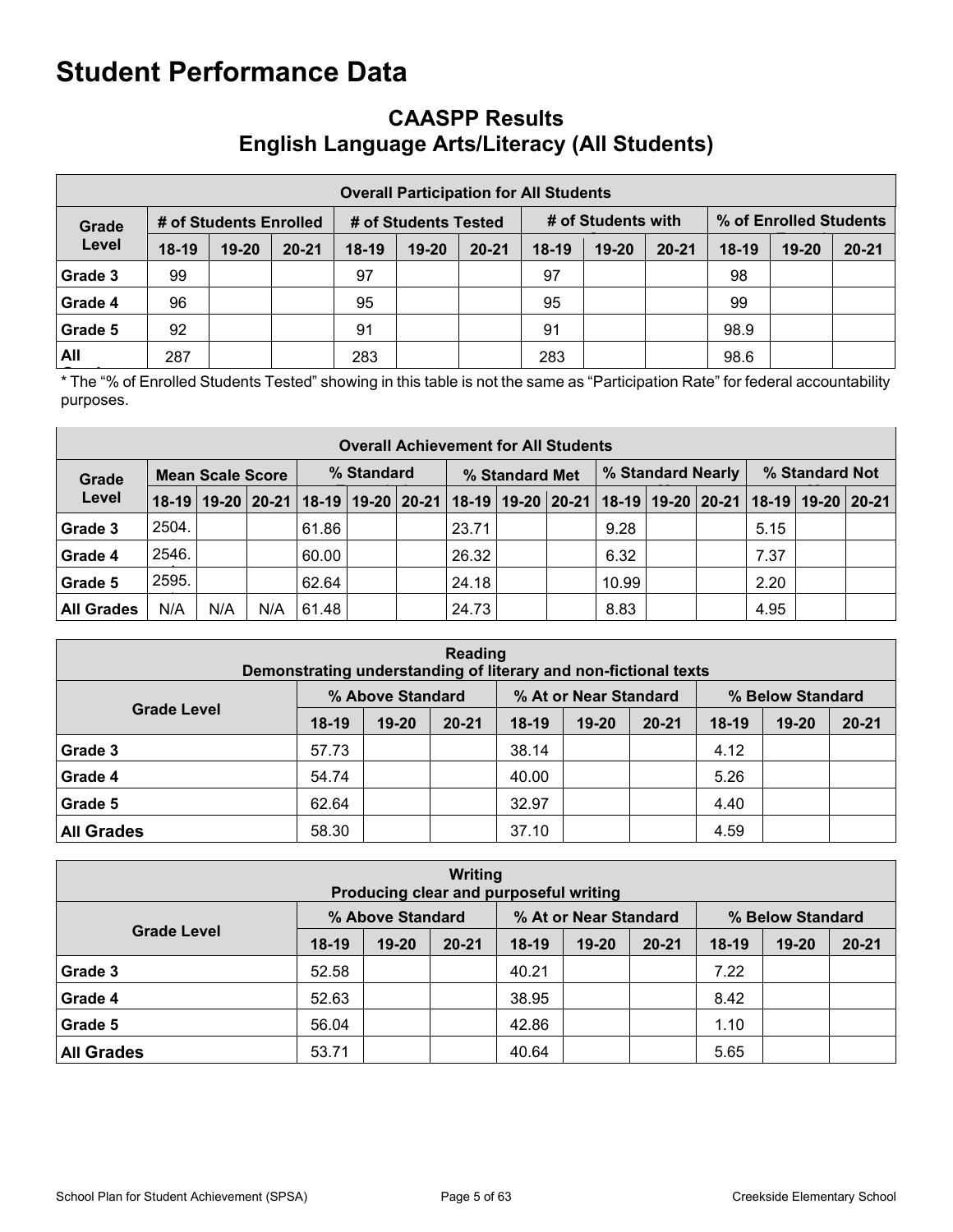| Listening<br>Demonstrating effective communication skills |         |                  |           |       |                       |           |                  |           |           |  |
|-----------------------------------------------------------|---------|------------------|-----------|-------|-----------------------|-----------|------------------|-----------|-----------|--|
|                                                           |         | % Above Standard |           |       | % At or Near Standard |           | % Below Standard |           |           |  |
| <b>Grade Level</b>                                        | $18-19$ | 19-20            | $20 - 21$ | 18-19 | 19-20                 | $20 - 21$ | $18-19$          | $19 - 20$ | $20 - 21$ |  |
| Grade 3                                                   | 53.61   |                  |           | 44.33 |                       |           | 2.06             |           |           |  |
| Grade 4                                                   | 35.79   |                  |           | 61.05 |                       |           | 3.16             |           |           |  |
| Grade 5                                                   | 41.76   |                  |           | 51.65 |                       |           | 6.59             |           |           |  |
| <b>All Grades</b>                                         | 43.82   |                  |           | 52.30 |                       |           | 3.89             |           |           |  |

| <b>Research/Inquiry</b><br>Investigating, analyzing, and presenting information |         |                  |           |                       |           |           |                  |  |  |  |
|---------------------------------------------------------------------------------|---------|------------------|-----------|-----------------------|-----------|-----------|------------------|--|--|--|
|                                                                                 |         | % Above Standard |           | % At or Near Standard |           |           | % Below Standard |  |  |  |
| <b>Grade Level</b>                                                              | $18-19$ | $19 - 20$        | $20 - 21$ | $18-19$               | $19 - 20$ | $20 - 21$ |                  |  |  |  |
| Grade 3                                                                         | 48.45   |                  |           | 44.33                 |           |           | 7.22             |  |  |  |
| Grade 4                                                                         | 51.58   |                  |           | 38.95                 |           |           | 9.47             |  |  |  |
| Grade 5                                                                         | 65.93   |                  |           | 28.57                 |           |           | 5.49             |  |  |  |
| <b>All Grades</b>                                                               | 55.12   |                  |           | 37.46                 |           |           | 7.42             |  |  |  |

## **Alternative Metrics English Language Arts/Literacy (All Students)**

#### **Grades 2-8 and 11 iReady Correlation to Smarter Balance Proficiency Reading – Fall, Winter, Spring (2020-2021)**

|                                    | Reading        |                          |      |                |                |                          |                |                          |      |  |  |
|------------------------------------|----------------|--------------------------|------|----------------|----------------|--------------------------|----------------|--------------------------|------|--|--|
|                                    |                | Fall                     |      |                | Winter         |                          | <b>Spring</b>  |                          |      |  |  |
|                                    |                | <b>Meeting Benchmark</b> |      |                |                | <b>Meeting Benchmark</b> |                | <b>Meeting Benchmark</b> |      |  |  |
|                                    | <b>Tested</b>  | #                        | %    | <b>Tested</b>  | #              | %                        | <b>Tested</b>  | #                        | %    |  |  |
| <b>All Students</b>                | 349            | 228                      | 65.3 | 352            | 248            | 70.5                     | 354            | 242                      | 68.4 |  |  |
| African-American                   | 3              | $\overline{2}$           | 66.7 | 3              | 1              | 33.3                     | 3              | 0                        | 0    |  |  |
| Asian                              | 91             | 67                       | 73.6 | 93             | 74             | 79.6                     | 93             | 77                       | 82.8 |  |  |
| Caucasian                          | 143            | 90                       | 62.9 | 144            | 100            | 69.4                     | 144            | 92                       | 63.9 |  |  |
| Filipino                           | 15             | 8                        | 53.3 | 15             | 9              | 60                       | 15             | 12                       | 80   |  |  |
| Hispanic                           | 52             | 27                       | 51.9 | 50             | 26             | 52                       | 51             | 28                       | 54.9 |  |  |
| Other                              | 45             | 34                       | 75.6 | 47             | 38             | 80.9                     | 48             | 33                       | 68.8 |  |  |
| <b>English Learners</b>            | 24             | $\overline{2}$           | 8.3  | 25             | 3              | 12                       | 25             | 5                        | 20   |  |  |
| <b>Students with Disabilities</b>  | 61             | 22                       | 36.1 | 63             | 29             | 46                       | 63             | 27                       | 42.9 |  |  |
| Socioeconomically<br>Disadvantaged | 42             | 9                        | 21.4 | 42             | 14             | 33.3                     | 42             | 13                       | 31   |  |  |
| <b>Foster Youth</b>                | $\overline{2}$ | $\mathbf 0$              | 0    | $\overline{2}$ | 0              | $\mathbf{0}$             | $\overline{2}$ | 1                        | 50   |  |  |
| Homeless Youth                     | 6              | $\mathbf{1}$             | 16.7 | 6              | $\overline{2}$ | 33.3                     | 6              | 3                        | 50   |  |  |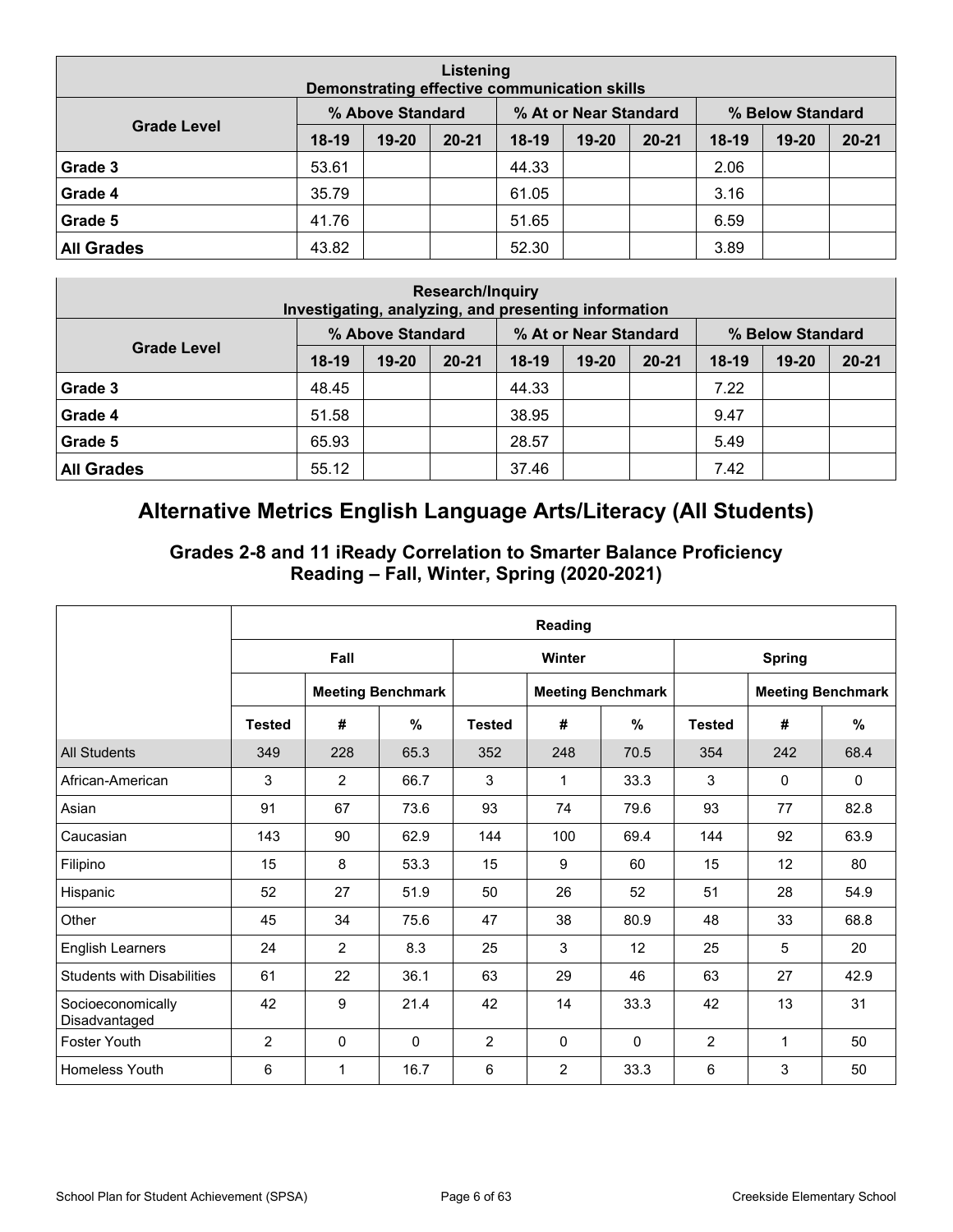#### **Grades 2-8 and 11 iReady Correlation to Smarter Balance Proficiency by Grade Level Reading – Fall, Winter, Spring, (2020-2021)**

|                                    | Reading       |            |                          |               |            |                          |               |               |                          |  |
|------------------------------------|---------------|------------|--------------------------|---------------|------------|--------------------------|---------------|---------------|--------------------------|--|
|                                    |               | Fall       |                          |               | Winter     |                          |               | <b>Spring</b> |                          |  |
|                                    |               |            | <b>Meeting Benchmark</b> |               |            | <b>Meeting Benchmark</b> |               |               | <b>Meeting Benchmark</b> |  |
|                                    | <b>Tested</b> | $\pmb{\#}$ | $\%$                     | <b>Tested</b> | $\pmb{\#}$ | $\%$                     | <b>Tested</b> | #             | $\%$                     |  |
| Grade 2                            |               |            |                          |               |            |                          |               |               |                          |  |
| <b>All Students</b>                |               |            | 57.1                     |               |            | 59                       |               |               | 57.7                     |  |
| African-American                   |               |            | 50                       |               |            | 50                       |               |               | $\pmb{0}$                |  |
| Asian                              |               |            | 58.3                     |               |            | 56                       |               |               | 64                       |  |
| Caucasian                          |               |            | 57.1                     |               |            | 60.7                     |               |               | 60.7                     |  |
| Filipino                           |               |            | 40                       |               |            | 40                       |               |               | 80                       |  |
| Hispanic                           |               |            | 36.4                     |               |            | 45.5                     |               |               | 36.4                     |  |
| Other                              |               |            | 100                      |               |            | 100                      |               |               | 57.1                     |  |
| <b>English Learners</b>            |               |            | 12.5                     |               |            | 11.1                     |               |               | 22.2                     |  |
| <b>Students with Disabilities</b>  |               |            | 41.2                     |               |            | 47.1                     |               |               | 41.2                     |  |
| Socioeconomically<br>Disadvantaged |               |            | 10                       |               |            | 20                       |               |               | 20                       |  |
| Homeless Youth                     |               |            | 33.3                     |               |            | 33.3                     |               |               | 66.7                     |  |
| Grade 3                            |               |            |                          |               |            |                          |               |               |                          |  |
| <b>All Students</b>                |               |            | 62.4                     |               |            | 68.6                     |               |               | 69.4                     |  |
| Asian                              |               |            | 60                       |               |            | 71.4                     |               |               | 81                       |  |
| Caucasian                          |               |            | 62.9                     |               |            | 68.6                     |               |               | 58.8                     |  |
| Filipino                           |               |            | 60                       |               |            | 60                       |               |               | 80                       |  |
| Hispanic                           |               |            | 54.5                     |               |            | 60                       |               |               | 70                       |  |
| Other                              |               |            | 71.4                     |               |            | 73.3                     |               |               | 73.3                     |  |
| <b>English Learners</b>            |               |            | 0                        |               |            | 0                        |               |               | $\pmb{0}$                |  |
| <b>Students with Disabilities</b>  |               |            | 43.8                     |               |            | 58.8                     |               |               | 41.2                     |  |
| Socioeconomically<br>Disadvantaged |               |            | 20                       |               |            | 30                       |               |               | 20                       |  |
| Homeless Youth                     |               |            | $\pmb{0}$                |               |            | 50                       |               |               | 50                       |  |
| Grade 4                            |               |            |                          |               |            |                          |               |               |                          |  |
| <b>All Students</b>                |               |            | 60.8                     |               |            | 70.1                     |               |               | 71.4                     |  |
| Asian                              |               |            | 82.6                     |               |            | 91.3                     |               |               | 91.3                     |  |
| Caucasian                          |               |            | 54.8                     |               |            | 71.4                     |               |               | 69                       |  |
| Filipino                           |               |            | 33.3                     |               |            | 66.7                     |               |               | 100                      |  |
| Hispanic                           |               |            | 55.6                     |               |            | 47.1                     |               |               | 61.1                     |  |
| Other                              |               |            | 54.5                     |               |            | 58.3                     |               |               | 50                       |  |
| English Learners                   |               |            | $\pmb{0}$                |               |            | 14.3                     |               |               | 14.3                     |  |
| Students with Disabilities         |               |            | 26.7                     |               |            | 31.3                     |               |               | 31.3                     |  |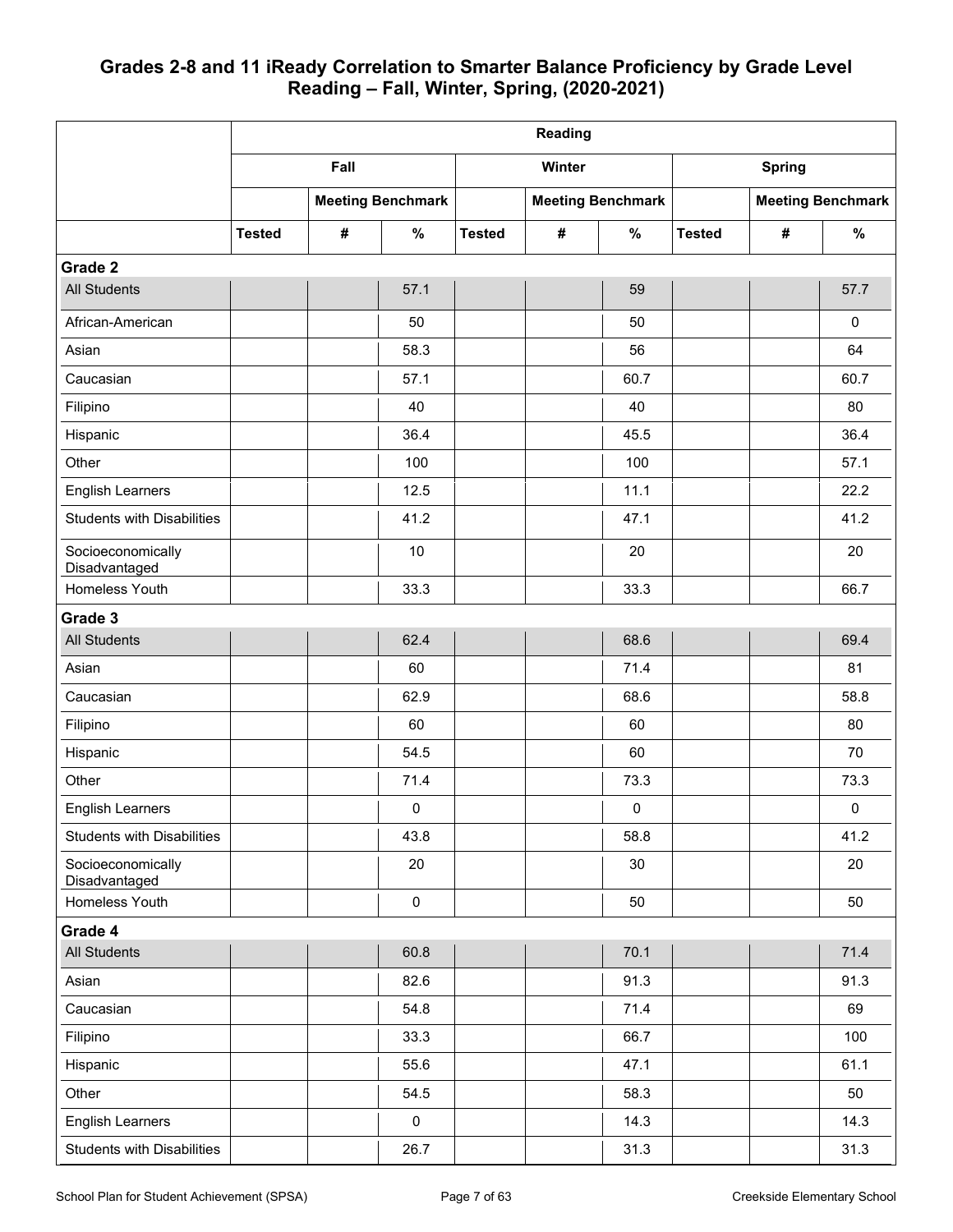|                                    | Reading       |            |                          |               |               |                          |                          |               |             |  |  |
|------------------------------------|---------------|------------|--------------------------|---------------|---------------|--------------------------|--------------------------|---------------|-------------|--|--|
|                                    |               | Fall       |                          |               | <b>Winter</b> |                          |                          | <b>Spring</b> |             |  |  |
|                                    |               |            | <b>Meeting Benchmark</b> |               |               | <b>Meeting Benchmark</b> | <b>Meeting Benchmark</b> |               |             |  |  |
|                                    | <b>Tested</b> | $\pmb{\#}$ | %                        | <b>Tested</b> | #             | %                        | <b>Tested</b>            | #             | %           |  |  |
| Socioeconomically<br>Disadvantaged |               |            | 35.3                     |               |               | 41.2                     |                          |               | 35.3        |  |  |
| <b>Foster Youth</b>                |               |            | $\mathbf 0$              |               |               | $\pmb{0}$                |                          |               | $\mathbf 0$ |  |  |
| Homeless Youth                     |               |            | 0                        |               |               | 0                        |                          |               | $\mathbf 0$ |  |  |
| Grade 5                            |               |            |                          |               |               |                          |                          |               |             |  |  |
| <b>All Students</b>                |               |            | 80                       |               |               | 82.4                     |                          |               | 73.1        |  |  |
| African-American                   |               |            | 100                      |               |               | $\Omega$                 |                          |               | $\pmb{0}$   |  |  |
| Asian                              |               |            | 91.7                     |               |               | 100                      |                          |               | 95.8        |  |  |
| Caucasian                          |               |            | 76.3                     |               |               | 74.4                     |                          |               | 65          |  |  |
| Filipino                           |               |            | 100                      |               |               | 100                      |                          |               | 50          |  |  |
| Hispanic                           |               |            | 58.3                     |               |               | 58.3                     |                          |               | 50          |  |  |
| Other                              |               |            | 84.6                     |               |               | 100                      |                          |               | 85.7        |  |  |
| <b>English Learners</b>            |               |            | 50                       |               |               | 50                       |                          |               | 100         |  |  |
| <b>Students with Disabilities</b>  |               |            | 30.8                     |               |               | 46.2                     |                          |               | 61.5        |  |  |
| Socioeconomically<br>Disadvantaged |               |            | $\mathbf 0$              |               |               | 40                       |                          |               | 60          |  |  |
| <b>Foster Youth</b>                |               |            | $\mathbf{0}$             |               |               | 0                        |                          |               | 100         |  |  |

#### **Grades 2-8 and 11 iReady Correlation to Smarter Balanced Achievement Levels Spring (2021)**

|                                      | Reading              |                       |                      |                    |                          |  |  |  |  |  |  |
|--------------------------------------|----------------------|-----------------------|----------------------|--------------------|--------------------------|--|--|--|--|--|--|
| Spring 2021                          | <b>Number Tested</b> | <b>Below Standard</b> | <b>Near Standard</b> | <b>At Standard</b> | <b>Exceeded Standard</b> |  |  |  |  |  |  |
| All Students                         | 278                  | 6.83                  | 21.58                | 9.35               | 62.23                    |  |  |  |  |  |  |
| African-American                     | $\mathbf{1}$         | $\mathbf{0}$          | 100                  | 0                  | $\mathbf 0$              |  |  |  |  |  |  |
| Asian                                | 68                   | 2.94                  | 7.35                 | 5.88               | 83.82                    |  |  |  |  |  |  |
| Caucasian                            | 117                  | 7.69                  | 27.35                | 6.84               | 58.12                    |  |  |  |  |  |  |
| Filipino                             | 10                   | 0                     | 20                   | 40                 | 40                       |  |  |  |  |  |  |
| Hispanic                             | 41                   | 9.76                  | 29.27                | 12.2               | 48.78                    |  |  |  |  |  |  |
| Other                                | 41                   | 9.76                  | 19.51                | 12.2               | 58.54                    |  |  |  |  |  |  |
| <b>English Learners</b>              | 16                   | 31.25                 | 50                   | 6.25               | 12.5                     |  |  |  |  |  |  |
| Students with<br><b>Disabilities</b> | 46                   | 32.61                 | 23.91                | 8.7                | 34.78                    |  |  |  |  |  |  |
| Socioeconomically<br>Disadvantaged   | 32                   | 31.25                 | 34.38                | 9.38               | 25                       |  |  |  |  |  |  |
| <b>Foster Youth</b>                  | $\overline{2}$       | $\mathbf{0}$          | 50                   | 50                 | $\mathbf 0$              |  |  |  |  |  |  |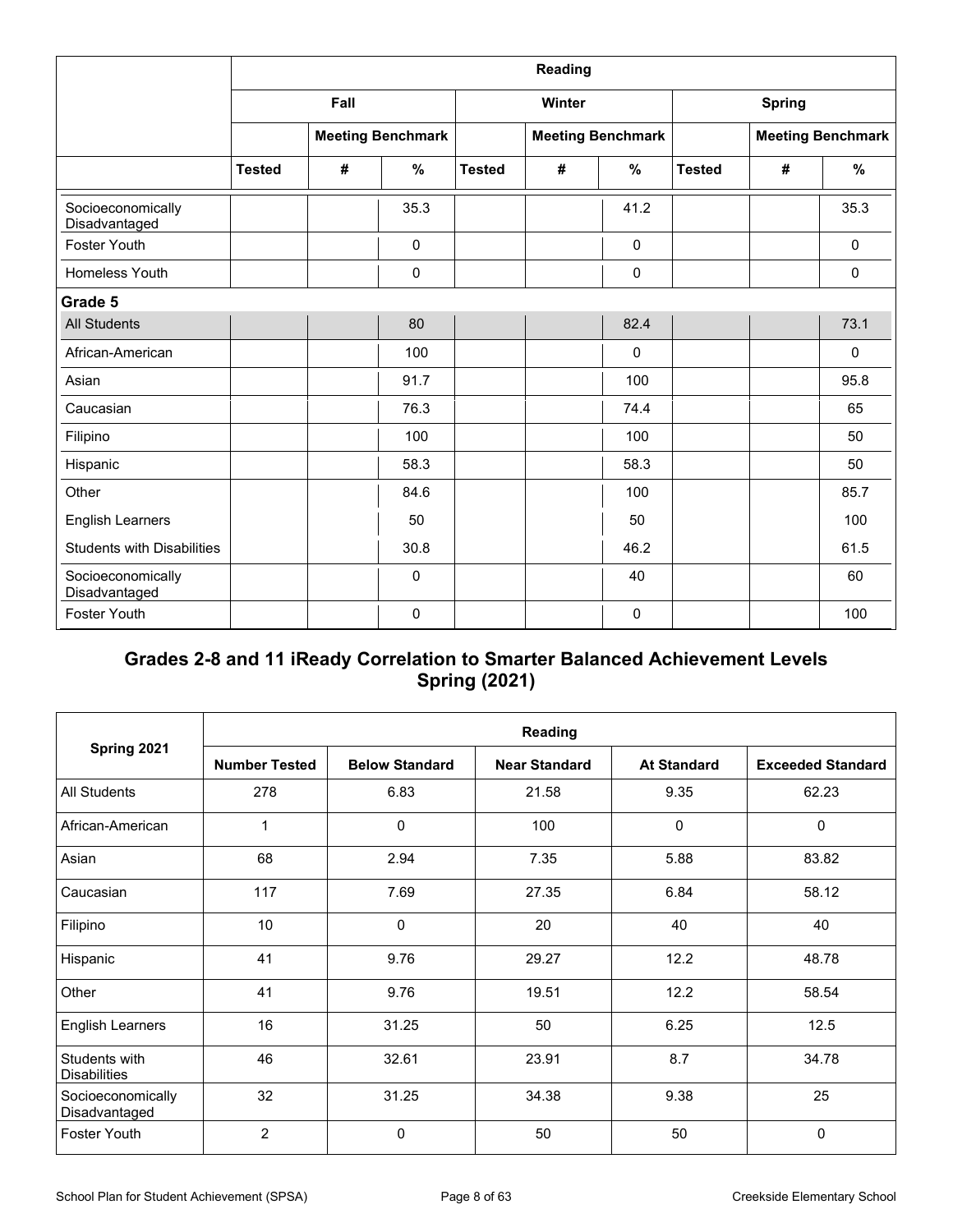|                       | Reading              |                       |                      |                    |                          |  |  |  |  |  |  |
|-----------------------|----------------------|-----------------------|----------------------|--------------------|--------------------------|--|--|--|--|--|--|
| Spring 2021           | <b>Number Tested</b> | <b>Below Standard</b> | <b>Near Standard</b> | <b>At Standard</b> | <b>Exceeded Standard</b> |  |  |  |  |  |  |
| <b>Homeless Youth</b> |                      | 66.67                 |                      |                    | 33.33                    |  |  |  |  |  |  |

### **Grades 2-8 and 11 iReady Reading Growth Summary by Grade Level Spring**

#### **Creekside Elementary School**

| <b>Term</b>   | <b>Overall</b><br><b>SS</b> | <b>Lexile</b><br><b>Score</b> | <b>Phonological</b><br><b>Awareness</b> | <b>Phonics</b>   | <b>High</b><br><b>Frequency</b><br><b>Words</b> | <b>Vocabulary</b> | <b>Reading</b><br><b>Comprehension</b><br>Literature | <b>Reading</b><br><b>Comprehension</b><br><b>Informational</b><br><b>Text</b> |
|---------------|-----------------------------|-------------------------------|-----------------------------------------|------------------|-------------------------------------------------|-------------------|------------------------------------------------------|-------------------------------------------------------------------------------|
| Grade 1       |                             |                               |                                         |                  |                                                 |                   |                                                      |                                                                               |
| Fall          | 456                         | 255                           | 466                                     | 455              | 452                                             | 452               | 456                                                  | 456                                                                           |
| Winter        | 480                         | 341                           | 480                                     | 491              | 482                                             | 475               | 479                                                  | 471                                                                           |
| <b>Spring</b> | 499                         | 441                           | 494                                     | 503              | 496                                             | 497               | 498                                                  | 494                                                                           |
| <b>Growth</b> | 43                          | 186                           | 28                                      | 48               | 44                                              | 45                | 42                                                   | 38                                                                            |
| Grade 2       |                             |                               |                                         |                  |                                                 |                   |                                                      |                                                                               |
| Fall          | 502                         | 577                           | 34                                      | 497              | 491                                             | 500               | 505                                                  | 508                                                                           |
| Winter        | 517                         | 643                           | 35                                      | 525              | 502                                             | 520               | 514                                                  | 512                                                                           |
| <b>Spring</b> | 528                         | 694                           | 18                                      | 543              | 503                                             | 529               | 523                                                  | 519                                                                           |
| <b>Growth</b> | 26                          | 117                           | $-16$                                   | 46               | 12                                              | 29                | 18                                                   | 11                                                                            |
| Grade 3       |                             |                               |                                         |                  |                                                 |                   |                                                      |                                                                               |
| Fall          | 539                         | 738                           | $\pmb{0}$                               | 121              | $\mathbf{3}$                                    | 545               | 540                                                  | 533                                                                           |
| Winter        | 553                         | 802                           | $\pmb{0}$                               | 91               | 14                                              | 557               | 556                                                  | 546                                                                           |
| <b>Spring</b> | 569                         | 871                           | $\pmb{0}$                               | 61               | $\pmb{0}$                                       | 567               | 574                                                  | 568                                                                           |
| <b>Growth</b> | 30                          | 133                           | $\pmb{0}$                               | $-60$            | $-3$                                            | 22                | 34                                                   | 35                                                                            |
| Grade 4       |                             |                               |                                         |                  |                                                 |                   |                                                      |                                                                               |
| Fall          | 563                         | 843                           | $\pmb{0}$                               | 53               | $\bf 8$                                         | 560               | 567                                                  | 562                                                                           |
| Winter        | 577                         | 916                           | $\pmb{0}$                               | 47               | 12                                              | 578               | 579                                                  | 574                                                                           |
| <b>Spring</b> | 587                         | 961                           | $\pmb{0}$                               | 25               | 10                                              | 585               | 588                                                  | 587                                                                           |
| <b>Growth</b> | 24                          | 118                           | $\pmb{0}$                               | $-28$            | $\overline{a}$                                  | 25                | 21                                                   | 25                                                                            |
| Grade 5       |                             |                               |                                         |                  |                                                 |                   |                                                      |                                                                               |
| Fall          | 597                         | 999                           | $\pmb{0}$                               | 22               | $\pmb{0}$                                       | 595               | 602                                                  | 594                                                                           |
| Winter        | 609                         | 1054                          | $\pmb{0}$                               | $5\overline{)}$  | $\pmb{0}$                                       | 610               | 611                                                  | 607                                                                           |
| <b>Spring</b> | 611                         | 1063                          | $\pmb{0}$                               | $\boldsymbol{9}$ | $\pmb{0}$                                       | 619               | 609                                                  | 604                                                                           |
| <b>Growth</b> | 14                          | 64                            | $\pmb{0}$                               | $-13$            | $\pmb{0}$                                       | 24                | $\overline{7}$                                       | 10                                                                            |
|               |                             |                               |                                         |                  |                                                 |                   |                                                      |                                                                               |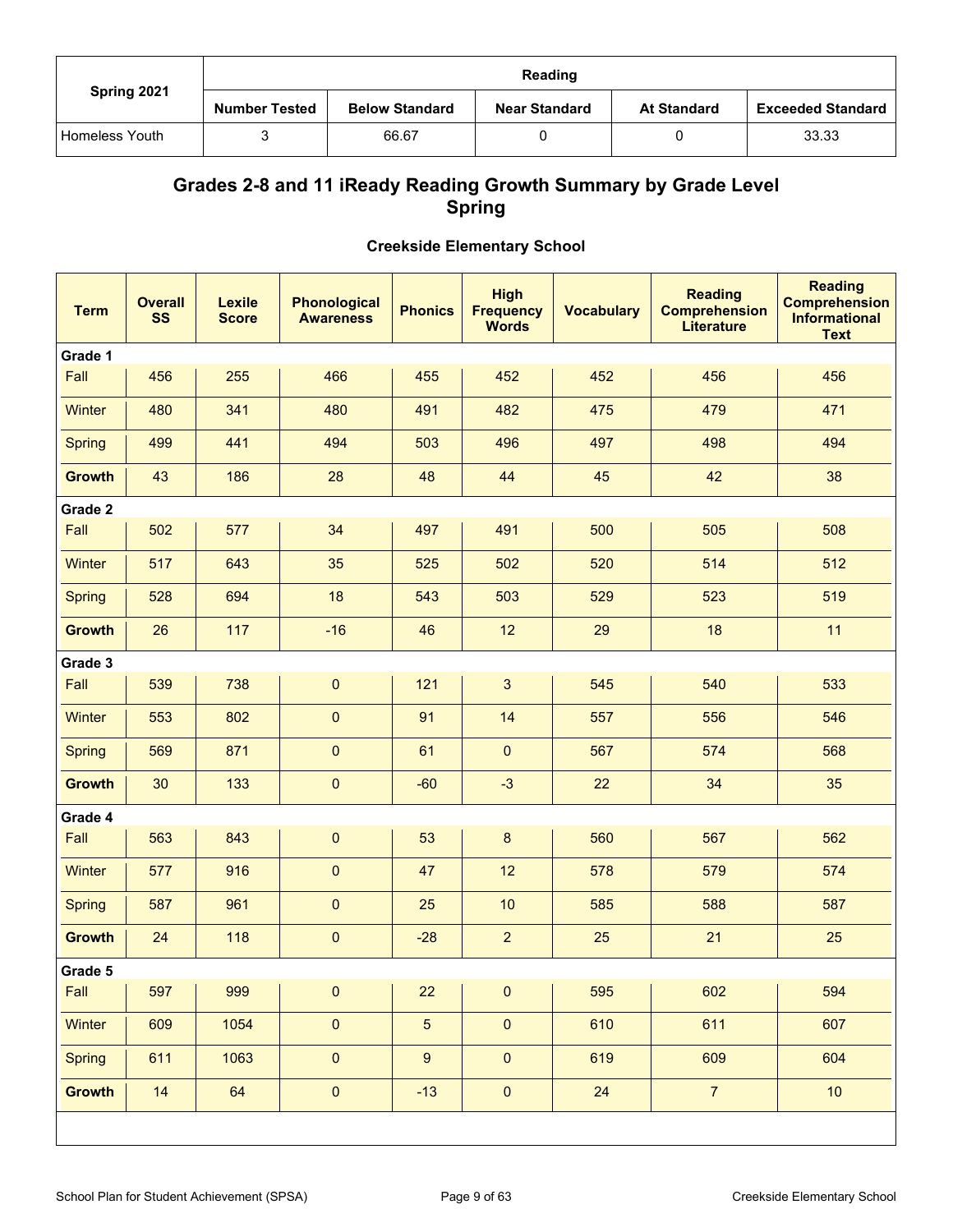#### **District**

| <b>Term</b> | Overall<br>SS | Lexile<br><b>Score</b> | Phonological<br><b>Awareness</b> | <b>Phonics</b> | High<br>Frequency<br><b>Words</b> | Vocabulary | Reading<br>Comprehension<br>Literature | Reading<br>Comprehension<br>Informational<br><b>Text</b> |
|-------------|---------------|------------------------|----------------------------------|----------------|-----------------------------------|------------|----------------------------------------|----------------------------------------------------------|
| Grade 1     |               |                        |                                  |                |                                   |            |                                        |                                                          |
| Fall        | 448           | 273                    | 453                              | 447            | 447                               | 446        | 451                                    | 450                                                      |
| Winter      | 471           | 337                    | 465                              | 478            | 474                               | 468        | 471                                    | 469                                                      |
| Spring      | 487           | 410                    | 475                              | 493            | 487                               | 484        | 488                                    | 486                                                      |
| Growth      | 39            | 137                    | 22                               | 46             | 40                                | 38         | 37                                     | 36                                                       |
| Grade 2     |               |                        |                                  |                |                                   |            |                                        |                                                          |
| Fall        | 500           | 564                    | 32                               | 500            | 494                               | 500        | 499                                    | 500                                                      |
| Winter      | 519           | 648                    | 17                               | 522            | 503                               | 519        | 518                                    | 517                                                      |
| Spring      | 533           | 710                    | 12                               | 537            | 508                               | 533        | 532                                    | 530                                                      |
| Growth      | 33            | 146                    | $-20$                            | 37             | 14                                | 33         | 33                                     | 30                                                       |
| Grade 3     |               |                        |                                  |                |                                   |            |                                        |                                                          |
| Fall        | 532           | 709                    | $\mathbf 0$                      | 129            | 14                                | 535        | 533                                    | 529                                                      |
| Winter      | 549           | 784                    | $\mathsf{O}\xspace$              | 88             | 13                                | 549        | 552                                    | 546                                                      |
| Spring      | 561           | 838                    | $\mathsf 0$                      | 65             | 8                                 | 562        | 564                                    | 558                                                      |
| Growth      | 29            | 129                    | $\pmb{0}$                        | $-64$          | $-6$                              | 27         | 31                                     | 29                                                       |
| Grade 4     |               |                        |                                  |                |                                   |            |                                        |                                                          |
| Fall        | 562           | 842                    | $\pmb{0}$                        | 67             | 4                                 | 565        | 563                                    | 557                                                      |
| Winter      | 575           | 901                    | $\mathsf{O}\xspace$              | 45             | 5                                 | 577        | 577                                    | 570                                                      |
| Spring      | 587           | 954                    | $\pmb{0}$                        | 31             | 3                                 | 587        | 590                                    | 584                                                      |
| Growth      | 25            | 112                    | $\mathsf 0$                      | $-36$          | $-1$                              | 22         | 27                                     | 27                                                       |
| Grade 5     |               |                        |                                  |                |                                   |            |                                        |                                                          |
| Fall        | 584           | 942                    | $\pmb{0}$                        | 37             | 4                                 | 588        | 584                                    | 579                                                      |
| Winter      | 595           | 994                    | $\mathsf{O}\xspace$              | 27             | $\overline{2}$                    | 601        | 596                                    | 590                                                      |
| Spring      | 605           | 1036                   | $\mathsf{O}\xspace$              | 18             | $\mathbf{3}$                      | 609        | 605                                    | 600                                                      |
| Growth      | 21            | 94                     | $\pmb{0}$                        | $-19$          | $-1$                              | 21         | 21                                     | 21                                                       |
| Grade 6     |               |                        |                                  |                |                                   |            |                                        |                                                          |
| Fall        | 604           | 1032                   | $\pmb{0}$                        | 21             | $\overline{c}$                    | 609        | 604                                    | 599                                                      |
| Winter      | 609           | 1055                   | $\mathsf{O}\xspace$              | 27             | $\overline{2}$                    | 619        | 606                                    | 602                                                      |
| Spring      | 613           | 1075                   | $\mathbf 0$                      | 20             | $\mathbf{3}$                      | 621        | 610                                    | 609                                                      |
| Growth      | $9\,$         | 43                     | $\pmb{0}$                        | $-1$           | $\mathbf{1}$                      | 12         | $\,6\,$                                | 10                                                       |
| Grade 7     |               |                        |                                  |                |                                   |            |                                        |                                                          |
| Fall        | 618           | 1098                   | $\pmb{0}$                        | 14             | 0                                 | 626        | 616                                    | 613                                                      |
| Winter      | 623           | 1119                   | $\pmb{0}$                        | 20             | $\mathbf{1}$                      | 634        | 618                                    | 616                                                      |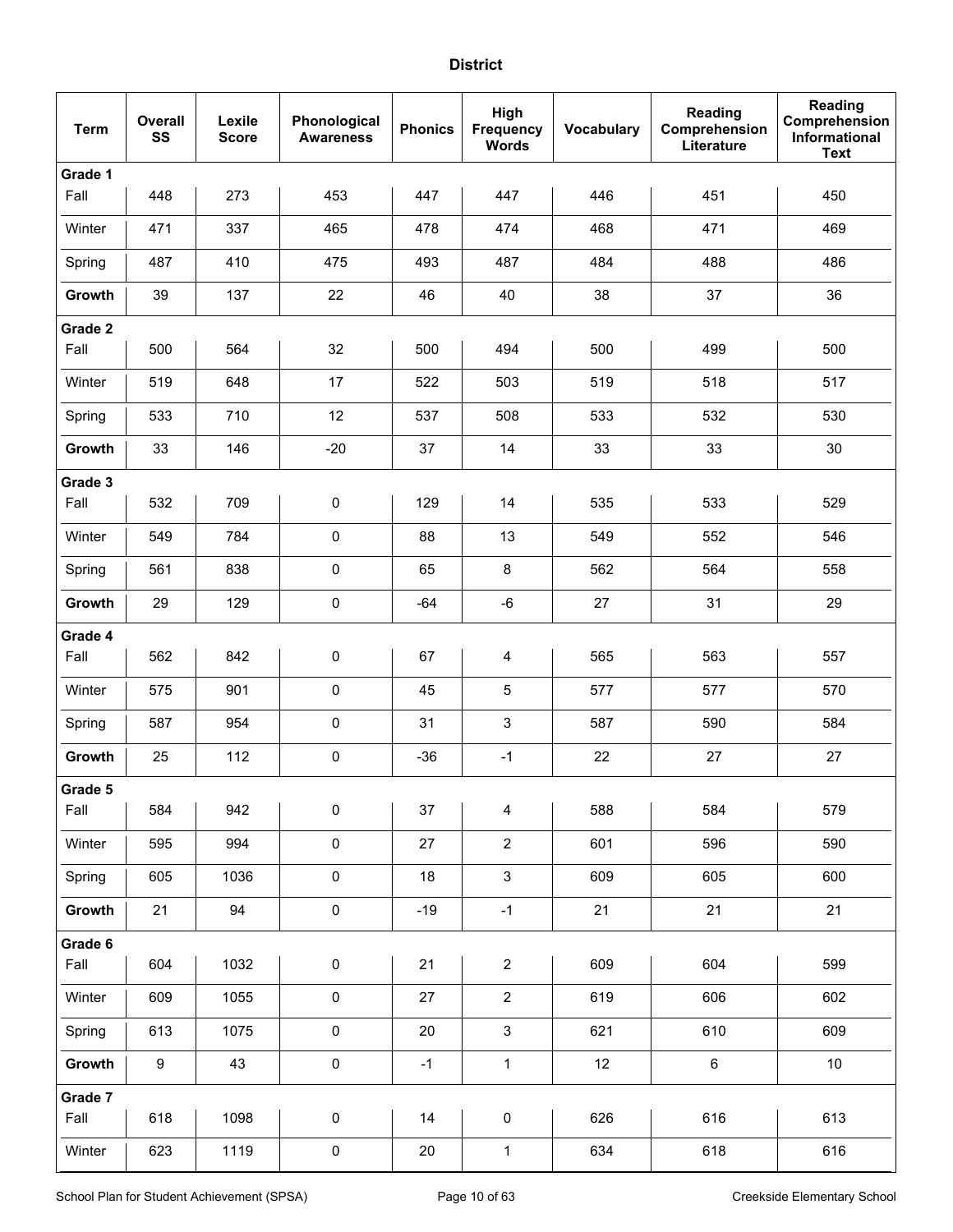| <b>Term</b> | Overall<br>SS    | Lexile<br><b>Score</b> | Phonological<br><b>Awareness</b> | <b>Phonics</b> | High<br>Frequency<br><b>Words</b> | Vocabulary | Reading<br>Comprehension<br>Literature | Reading<br>Comprehension<br>Informational<br><b>Text</b> |
|-------------|------------------|------------------------|----------------------------------|----------------|-----------------------------------|------------|----------------------------------------|----------------------------------------------------------|
| Spring      | 627              | 1137                   | $\mathbf 0$                      | 14             | $\mathbf{1}$                      | 637        | 622                                    | 622                                                      |
| Growth      | $\boldsymbol{9}$ | 39                     | $\pmb{0}$                        | 0              | $\mathbf{1}$                      | 11         | 6                                      | $\boldsymbol{9}$                                         |
| Grade 8     |                  |                        |                                  |                |                                   |            |                                        |                                                          |
| Fall        | 629              | 1146                   | $\pmb{0}$                        | 15             | $\mathbf{1}$                      | 638        | 626                                    | 624                                                      |
| Winter      | 635              | 1175                   | $\pmb{0}$                        | 16             | $\overline{2}$                    | 647        | 628                                    | 630                                                      |
| Spring      | 638              | 1187                   | $\pmb{0}$                        | 14             | $\mathbf{1}$                      | 650        | 631                                    | 634                                                      |
| Growth      | $\boldsymbol{9}$ | 41                     | $\pmb{0}$                        | $-1$           | $\pmb{0}$                         | 12         | $5\,$                                  | 10                                                       |
| Grade 9     |                  |                        |                                  |                |                                   |            |                                        |                                                          |
| Fall        | 631              | 1223                   | $\mathbf{1}$                     | 27             | $\mathbf{1}$                      | 638        | 627                                    | 628                                                      |
| Winter      | 498              | 598                    | 75                               | 280            | 67                                | 500        | 482                                    | 502                                                      |
| Spring      | 669              | 1410                   | $\pmb{0}$                        | $\pmb{0}$      | $\pmb{0}$                         | 676        | 681                                    | 649                                                      |
| Growth      | 38               | 187                    | $-1$                             | $-27$          | $-1$                              | 38         | 54                                     | 21                                                       |
| Grade 10    |                  |                        |                                  |                |                                   |            |                                        |                                                          |
| Fall        | 531              | 730                    | $\pmb{0}$                        | 275            | 74                                | 527        | 531                                    | 530                                                      |
| Winter      | 481              | 475                    | $\pmb{0}$                        | 508            | 494                               | 488        | 449                                    | 469                                                      |
| Spring      | 642              | 1275                   | $\mathbf 0$                      | $\pmb{0}$      | $\pmb{0}$                         | 657        | 657                                    | 591                                                      |
| Growth      | 111              | 545                    | $\pmb{0}$                        | $-275$         | $-74$                             | 130        | 126                                    | 61                                                       |
| Grade 11    |                  |                        |                                  |                |                                   |            |                                        |                                                          |
| Fall        | 563              | 949                    | 48                               | 98             | 41                                | 571        | 553                                    | 560                                                      |
| Winter      | 357              | 90                     | 358                              | 324            | 376                               | 384        | 344                                    | 357                                                      |
| Spring      | 658              | 1356                   | $\pmb{0}$                        | 9              | $\pmb{0}$                         | 671        | 654                                    | 650                                                      |
| Growth      | 95               | 407                    | $-48$                            | $-89$          | $-41$                             | 100        | 101                                    | 90                                                       |
| Grade 12    |                  |                        |                                  |                |                                   |            |                                        |                                                          |
| Fall        | 526              | 712                    | 102                              | 302            | 101                               | 530        | 533                                    | 514                                                      |
| Winter      | 579              | 960                    | $\pmb{0}$                        | $\pmb{0}$      | $\pmb{0}$                         | 605        | 585                                    | 546                                                      |
| Spring      | 608              | 1107                   | $\mathsf{O}\xspace$              | 78             | $\mathsf{O}\xspace$               | 614        | 605                                    | 605                                                      |
| Growth      | 82               | 395                    | $-102$                           | $-224$         | $-101$                            | 84         | 72                                     | 91                                                       |
|             |                  |                        |                                  |                |                                   |            |                                        |                                                          |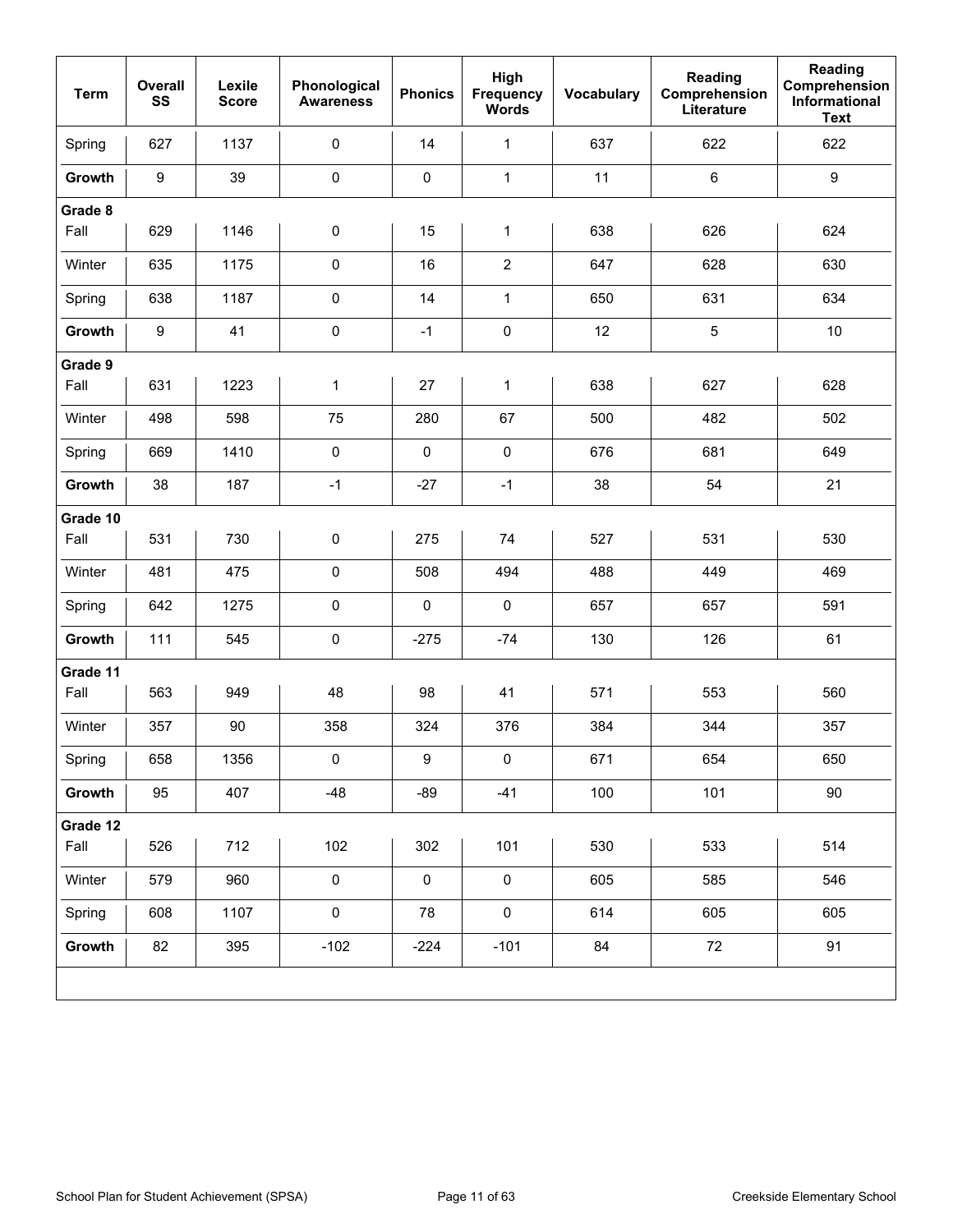|                                           |           | <b>Graduation Course</b> |             |                   |             |                   |             | <b>A-G Course</b> |                   |             |                        |             |                   |             |
|-------------------------------------------|-----------|--------------------------|-------------|-------------------|-------------|-------------------|-------------|-------------------|-------------------|-------------|------------------------|-------------|-------------------|-------------|
|                                           | 2017-2018 |                          | 2018-2019   |                   | 2019-2020   | 2020-2021         |             | 2017-2018         |                   | 2018-2019   | 2020-2021<br>2019-2020 |             |                   |             |
|                                           | Avg GPA   | Avg<br><b>GPA</b>        | <b>Diff</b> | Avg<br><b>GPA</b> | <b>Diff</b> | Avg<br><b>GPA</b> | <b>Diff</b> | Avg GPA           | Avg<br><b>GPA</b> | <b>Diff</b> | Avg<br><b>GPA</b>      | <b>Diff</b> | Avg<br><b>GPA</b> | <b>Diff</b> |
| All Creekside<br><b>Elementary School</b> |           |                          |             |                   |             |                   |             |                   |                   |             |                        |             |                   |             |
| Am Indian/Alskn Nat                       |           |                          |             |                   |             |                   |             |                   |                   |             |                        |             |                   |             |
| <b>Black/African Am</b>                   |           |                          |             |                   |             |                   |             |                   |                   |             |                        |             |                   |             |
| Filipino                                  |           |                          |             |                   |             |                   |             |                   |                   |             |                        |             |                   |             |
| Hispanic                                  |           |                          |             |                   |             |                   |             |                   |                   |             |                        |             |                   |             |
| Multiple                                  |           |                          |             |                   |             |                   |             |                   |                   |             |                        |             |                   |             |
| Nat Hwiin/Other Pac<br>Islndr             |           |                          |             |                   |             |                   |             |                   |                   |             |                        |             |                   |             |
| Not Reported                              |           |                          |             |                   |             |                   |             |                   |                   |             |                        |             |                   |             |
| English Learner                           |           |                          |             |                   |             |                   |             |                   |                   |             |                        |             |                   |             |
| Students with<br><b>Disabilities</b>      |           |                          |             |                   |             |                   |             |                   |                   |             |                        |             |                   |             |
| SocioEconimic<br>Disadvantaged            |           |                          |             |                   |             |                   |             |                   |                   |             |                        |             |                   |             |
| <b>Foster Youth</b>                       |           |                          |             |                   |             |                   |             |                   |                   |             |                        |             |                   |             |
| Homeless Youth                            |           |                          |             |                   |             |                   |             |                   |                   |             |                        |             |                   |             |

#### **Grade 11 – Grade Point Average English Language**

Datasource – CALPADS and Synergy

#### **Conclusions based on this data:**

- **1.** As the district shifted to iReady data due to the suspension of the CAASPP test, we can use the alternative data to see the percentage of students who would meet or exceed standards. Overall, 72 % of our students would meet or exceed standards. Our 2 highest subgroups being our Asian population at 90% and Filipino population at 80%, followed by our Caucasian students at 65% and our Hispanic population at 61%. Our students with disabilities are at 43% meeting or exceeding standards and our Low SES students at 34%. Our lowest group is our English Learner population who are at 19% meeting or exceeding standards.
- **2.** Overall, the growth summary of iReady scaled scores show small (2%) to significant (10%) growth in all grades.
- **3.** When looking at the domains within the reading portion of the iReady Growth Summary, phonics in grades 3, 4 and 5 showed significant drops up to 50%.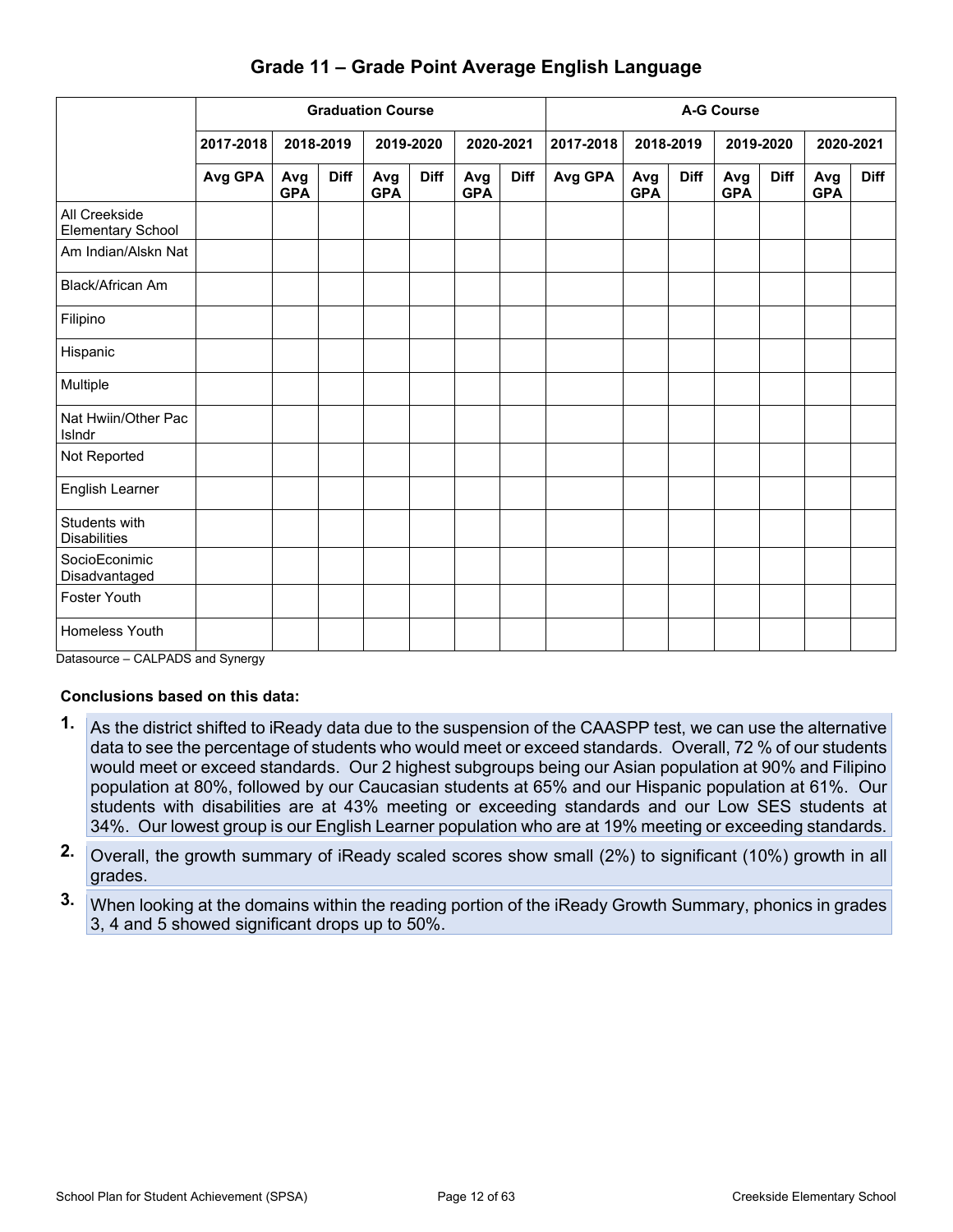## **CAASPP Results Mathematics (All Students)**

|         | <b>Overall Participation for All Students</b> |                        |           |         |                      |           |         |                    |           |                        |           |           |  |
|---------|-----------------------------------------------|------------------------|-----------|---------|----------------------|-----------|---------|--------------------|-----------|------------------------|-----------|-----------|--|
| Grade   |                                               | # of Students Enrolled |           |         | # of Students Tested |           |         | # of Students with |           | % of Enrolled Students |           |           |  |
| Level   | $18-19$                                       | $19 - 20$              | $20 - 21$ | $18-19$ | $19 - 20$            | $20 - 21$ | $18-19$ | $19 - 20$          | $20 - 21$ | $18-19$                | $19 - 20$ | $20 - 21$ |  |
| Grade 3 | 99                                            |                        |           | 97      |                      |           | 97      |                    |           | 98                     |           |           |  |
| Grade 4 | 96                                            |                        |           | 95      |                      |           | 95      |                    |           | 99                     |           |           |  |
| Grade 5 | 92                                            |                        |           | 91      |                      |           | 91      |                    |           | 98.9                   |           |           |  |
| All     | 287                                           |                        |           | 283     |                      |           | 283     |                    |           | 98.6                   |           |           |  |

\* The "% of Enrolled Students Tested" showing in this table is not the same as "Participation Rate" for federal accountability purposes.

|                   | <b>Overall Achievement for All Students</b> |                         |     |            |  |  |                |  |  |                                                                                                                       |  |  |                |  |  |
|-------------------|---------------------------------------------|-------------------------|-----|------------|--|--|----------------|--|--|-----------------------------------------------------------------------------------------------------------------------|--|--|----------------|--|--|
| Grade             |                                             | <b>Mean Scale Score</b> |     | % Standard |  |  | % Standard Met |  |  | % Standard Nearly                                                                                                     |  |  | % Standard Not |  |  |
| Level             |                                             |                         |     |            |  |  |                |  |  | 18-19   19-20   20-21   18-19   19-20   20-21   18-19   19-20   20-21   18-19   19-20   20-21   18-19   19-20   20-21 |  |  |                |  |  |
| Grade 3           | 2499.                                       |                         |     | 49.48      |  |  | 34.02          |  |  | 12.37                                                                                                                 |  |  | 4.12           |  |  |
| <b>Grade 4</b>    | 2549.                                       |                         |     | 54.74      |  |  | 27.37          |  |  | 15.79                                                                                                                 |  |  | 2.11           |  |  |
| <b>Grade 5</b>    | 2609.                                       |                         |     | 70.33      |  |  | 20.88          |  |  | 7.69                                                                                                                  |  |  | 1.10           |  |  |
| <b>All Grades</b> | N/A                                         | N/A                     | N/A | 57.95      |  |  | 27.56          |  |  | 12.01                                                                                                                 |  |  | 2.47           |  |  |

| <b>Concepts &amp; Procedures</b><br>Applying mathematical concepts and procedures |         |                  |           |         |                       |           |                  |           |           |  |  |  |
|-----------------------------------------------------------------------------------|---------|------------------|-----------|---------|-----------------------|-----------|------------------|-----------|-----------|--|--|--|
|                                                                                   |         | % Above Standard |           |         | % At or Near Standard |           | % Below Standard |           |           |  |  |  |
| <b>Grade Level</b>                                                                | $18-19$ | $19 - 20$        | $20 - 21$ | $18-19$ | $19 - 20$             | $20 - 21$ | $18-19$          | $19 - 20$ | $20 - 21$ |  |  |  |
| Grade 3                                                                           | 60.82   |                  |           | 32.99   |                       |           | 6.19             |           |           |  |  |  |
| Grade 4                                                                           | 67.37   |                  |           | 25.26   |                       |           | 7.37             |           |           |  |  |  |
| Grade 5                                                                           | 78.02   |                  |           | 18.68   |                       |           | 3.30             |           |           |  |  |  |
| <b>All Grades</b>                                                                 | 68.55   |                  |           | 25.80   |                       |           | 5.65             |           |           |  |  |  |

|                    | <b>Problem Solving &amp; Modeling/Data Analysis</b><br>Using appropriate tools and strategies to solve real world and mathematical problems |                  |           |         |                       |           |                  |           |           |  |  |  |  |
|--------------------|---------------------------------------------------------------------------------------------------------------------------------------------|------------------|-----------|---------|-----------------------|-----------|------------------|-----------|-----------|--|--|--|--|
|                    |                                                                                                                                             | % Above Standard |           |         | % At or Near Standard |           | % Below Standard |           |           |  |  |  |  |
| <b>Grade Level</b> | $18-19$                                                                                                                                     | $19 - 20$        | $20 - 21$ | $18-19$ | $19 - 20$             | $20 - 21$ | $18-19$          | $19 - 20$ | $20 - 21$ |  |  |  |  |
| Grade 3            | 54.64                                                                                                                                       |                  |           | 41.24   |                       |           | 4.12             |           |           |  |  |  |  |
| Grade 4            | 55.79                                                                                                                                       |                  |           | 36.84   |                       |           | 7.37             |           |           |  |  |  |  |
| Grade 5            | 67.03                                                                                                                                       |                  |           | 28.57   |                       |           | 4.40             |           |           |  |  |  |  |
| <b>All Grades</b>  | 59.01                                                                                                                                       |                  |           | 35.69   |                       |           | 5.30             |           |           |  |  |  |  |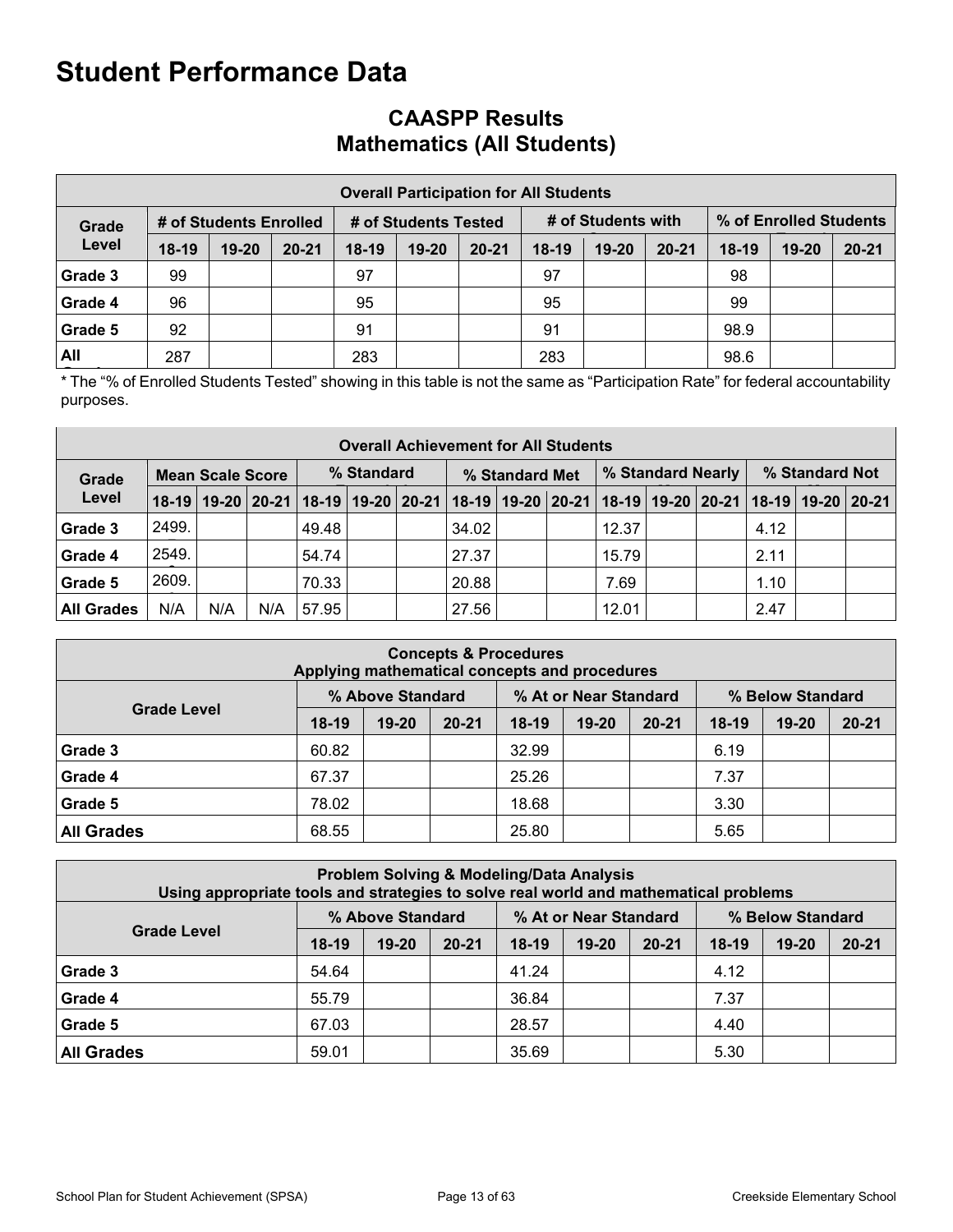| <b>Communicating Reasoning</b><br>Demonstrating ability to support mathematical conclusions |         |                  |           |         |                       |           |                  |           |           |  |  |  |
|---------------------------------------------------------------------------------------------|---------|------------------|-----------|---------|-----------------------|-----------|------------------|-----------|-----------|--|--|--|
|                                                                                             |         | % Above Standard |           |         | % At or Near Standard |           | % Below Standard |           |           |  |  |  |
| <b>Grade Level</b>                                                                          | $18-19$ | $19 - 20$        | $20 - 21$ | $18-19$ | $19 - 20$             | $20 - 21$ | $18-19$          | $19 - 20$ | $20 - 21$ |  |  |  |
| Grade 3                                                                                     | 60.82   |                  |           | 39.18   |                       |           | 0.00             |           |           |  |  |  |
| Grade 4                                                                                     | 62.11   |                  |           | 32.63   |                       |           | 5.26             |           |           |  |  |  |
| Grade 5                                                                                     | 65.93   |                  |           | 30.77   |                       |           | 3.30             |           |           |  |  |  |
| <b>All Grades</b>                                                                           | 62.90   |                  |           | 34.28   |                       |           | 2.83             |           |           |  |  |  |

## **Alternative Metrics Mathematics (All Students)**

### **Grades 2-8 and 11 iReady Correlation to Smarter Balance Proficiency Math – Fall, Winter, Spring (2020-2021)**

|                                    |                | <b>Math</b> |                          |                |                |                          |                |                |                          |  |  |
|------------------------------------|----------------|-------------|--------------------------|----------------|----------------|--------------------------|----------------|----------------|--------------------------|--|--|
|                                    |                | Fall        |                          |                | Winter         |                          |                | <b>Spring</b>  |                          |  |  |
|                                    |                |             | <b>Meeting Benchmark</b> |                |                | <b>Meeting Benchmark</b> |                |                | <b>Meeting Benchmark</b> |  |  |
|                                    | <b>Tested</b>  | #           | %                        | <b>Tested</b>  | #              | $\frac{9}{6}$            | <b>Tested</b>  | #              | %                        |  |  |
| <b>All Students</b>                | 350            | 173         | 49.4                     | 355            | 221            | 62.3                     | 354            | 203            | 57.3                     |  |  |
| African-American                   | 3              | 2           | 66.7                     | 3              | 1              | 33.3                     | 3              | 0              | $\mathbf 0$              |  |  |
| Asian                              | 90             | 63          | 70                       | 93             | 73             | 78.5                     | 92             | 75             | 81.5                     |  |  |
| Caucasian                          | 144            | 64          | 44.4                     | 145            | 84             | 57.9                     | 144            | 70             | 48.6                     |  |  |
| Filipino                           | 15             | 6           | 40                       | 15             | 10             | 66.7                     | 15             | 10             | 66.7                     |  |  |
| Hispanic                           | 52             | 14          | 26.9                     | 52             | 21             | 40.4                     | 52             | 20             | 38.5                     |  |  |
| Other                              | 46             | 24          | 52.2                     | 47             | 32             | 68.1                     | 48             | 28             | 58.3                     |  |  |
| <b>English Learners</b>            | 24             | 5           | 20.8                     | 25             | 8              | 32                       | 24             | 8              | 33.3                     |  |  |
| <b>Students with Disabilities</b>  | 62             | 19          | 30.6                     | 63             | 24             | 38.1                     | 61             | 21             | 34.4                     |  |  |
| Socioeconomically<br>Disadvantaged | 41             | 5           | 12.2                     | 42             | 10             | 23.8                     | 42             | 11             | 26.2                     |  |  |
| <b>Foster Youth</b>                | $\overline{2}$ | $\mathbf 0$ | $\mathbf{0}$             | $\overline{2}$ | $\Omega$       | $\mathbf{0}$             | $\overline{2}$ | $\mathbf{0}$   | 0                        |  |  |
| <b>Homeless Youth</b>              | 6              | 1           | 16.7                     | 6              | $\overline{2}$ | 33.3                     | 6              | $\overline{c}$ | 33.3                     |  |  |

### **Grades 2-8 and 11 iReady Correlation to Smarter Balance Proficiency by Grade Level Math – Fall, Winter, Spring, (2020-2021)**

|                     |               | <b>Math</b> |                          |               |                          |      |               |               |                          |  |  |  |  |
|---------------------|---------------|-------------|--------------------------|---------------|--------------------------|------|---------------|---------------|--------------------------|--|--|--|--|
|                     |               | Fall        |                          |               | Winter                   |      |               | <b>Spring</b> |                          |  |  |  |  |
|                     |               |             | <b>Meeting Benchmark</b> |               | <b>Meeting Benchmark</b> |      |               |               | <b>Meeting Benchmark</b> |  |  |  |  |
|                     | <b>Tested</b> | #           | %                        | <b>Tested</b> | #                        | $\%$ | <b>Tested</b> | #             | $\%$                     |  |  |  |  |
| Grade 2             |               |             |                          |               |                          |      |               |               |                          |  |  |  |  |
| <b>All Students</b> |               |             | 52.6                     |               |                          | 64.1 |               |               | 50                       |  |  |  |  |
| African-American    |               |             | 50                       |               |                          | 50   |               |               | 0                        |  |  |  |  |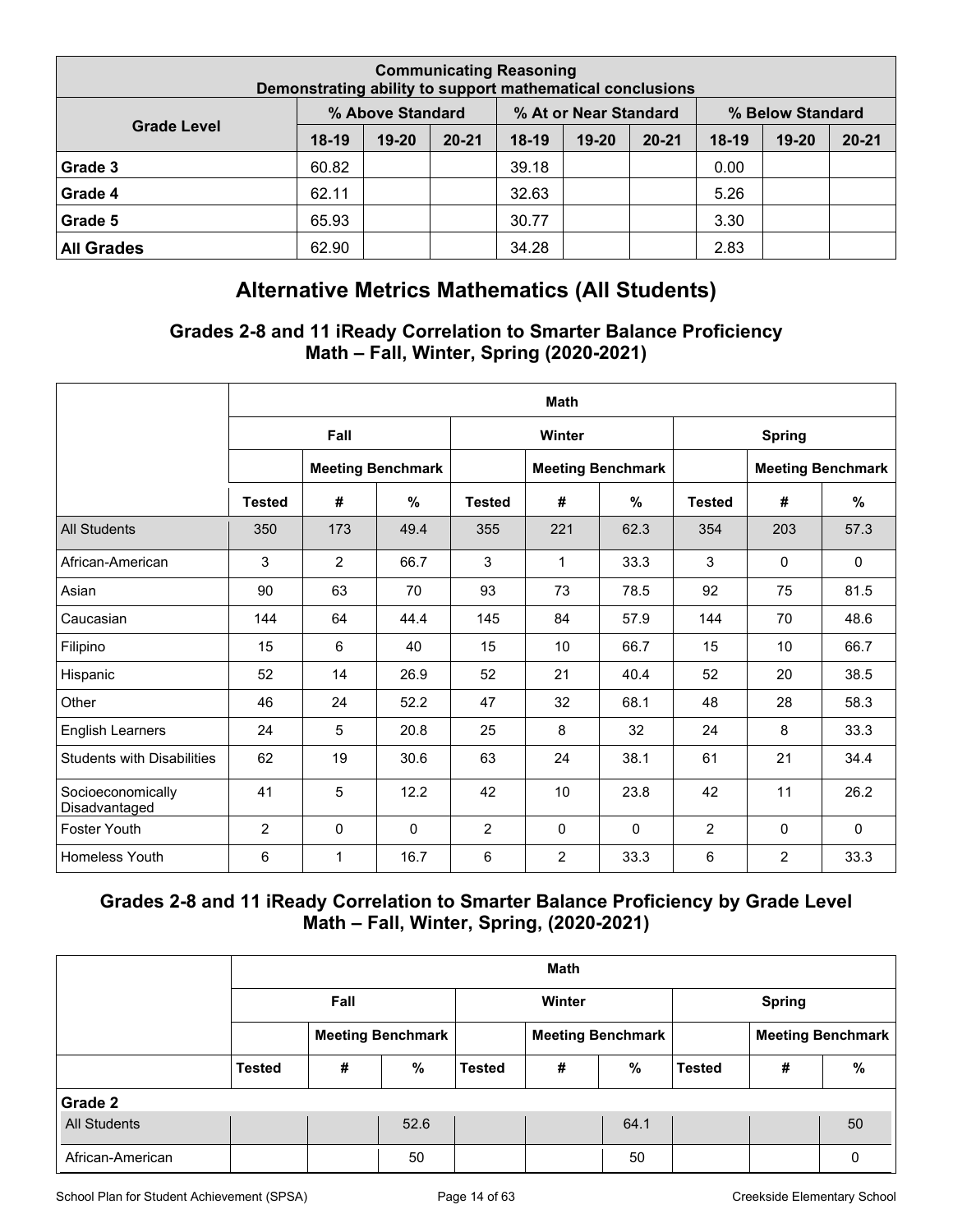|                                    |               |      |                          |               | <b>Math</b> |                          |               |               |                          |
|------------------------------------|---------------|------|--------------------------|---------------|-------------|--------------------------|---------------|---------------|--------------------------|
|                                    |               | Fall |                          |               | Winter      |                          |               | <b>Spring</b> |                          |
|                                    |               |      | <b>Meeting Benchmark</b> |               |             | <b>Meeting Benchmark</b> |               |               | <b>Meeting Benchmark</b> |
|                                    | <b>Tested</b> | $\#$ | $\%$                     | <b>Tested</b> | #           | $\%$                     | <b>Tested</b> | $\#$          | $\%$                     |
| Asian                              |               |      | 65.2                     |               |             | 76                       |               |               | 75                       |
| Caucasian                          |               |      | 57.1                     |               |             | 64.3                     |               |               | 40.7                     |
| Filipino                           |               |      | 40                       |               |             | 60                       |               |               | 40                       |
| Hispanic                           |               |      | 27.3                     |               |             | 36.4                     |               |               | 27.3                     |
| Other                              |               |      | 42.9                     |               |             | 71.4                     |               |               | 57.1                     |
| <b>English Learners</b>            |               |      | 50                       |               |             | 55.6                     |               |               | 50                       |
| <b>Students with Disabilities</b>  |               |      | 23.5                     |               |             | 41.2                     |               |               | 33.3                     |
| Socioeconomically<br>Disadvantaged |               |      | 22.2                     |               |             | 30                       |               |               | 20                       |
| Homeless Youth                     |               |      | 33.3                     |               |             | 33.3                     |               |               | 33.3                     |
| Grade 3                            |               |      |                          |               |             |                          |               |               |                          |
| <b>All Students</b>                |               |      | 51.8                     |               |             | 66.7                     |               |               | 64.4                     |
| Asian                              |               |      | 60                       |               |             | 71.4                     |               |               | 85.7                     |
| Caucasian                          |               |      | 37.1                     |               |             | 62.9                     |               |               | 45.7                     |
| Filipino                           |               |      | 80                       |               |             | 80                       |               |               | 100                      |
| Hispanic                           |               |      | 45.5                     |               |             | 54.5                     |               |               | 54.5                     |
| Other                              |               |      | 71.4                     |               |             | 73.3                     |               |               | 73.3                     |
| <b>English Learners</b>            |               |      | $\mathbf 0$              |               |             | 14.3                     |               |               | 28.6                     |
| <b>Students with Disabilities</b>  |               |      | 37.5                     |               |             | 52.9                     |               |               | 47.1                     |
| Socioeconomically<br>Disadvantaged |               |      | $\pmb{0}$                |               |             | 40                       |               |               | 30                       |
| Homeless Youth                     |               |      | $\pmb{0}$                |               |             | 50                       |               |               | 50                       |
| Grade 4                            |               |      |                          |               |             |                          |               |               |                          |
| <b>All Students</b>                |               |      | 40.8                     |               |             | 50                       |               |               | 54.1                     |
| Asian                              |               |      | 73.9                     |               |             | 69.6                     |               |               | 73.9                     |
| Caucasian                          |               |      | 38.1                     |               |             | 45.2                     |               |               | 52.4                     |
| Filipino                           |               |      | $\pmb{0}$                |               |             | 66.7                     |               |               | 66.7                     |
| Hispanic                           |               |      | 16.7                     |               |             | 38.9                     |               |               | 44.4                     |
| Other                              |               |      | 33.3                     |               |             | 41.7                     |               |               | 33.3                     |
| <b>English Learners</b>            |               |      | $\pmb{0}$                |               |             | 14.3                     |               |               | 14.3                     |
| <b>Students with Disabilities</b>  |               |      | 25                       |               |             | 18.8                     |               |               | 25                       |
| Socioeconomically<br>Disadvantaged |               |      | 11.8                     |               |             | 11.8                     |               |               | 29.4                     |
| Foster Youth                       |               |      | $\pmb{0}$                |               |             | $\mathbf 0$              |               |               | $\mathbf 0$              |
| Homeless Youth                     |               |      | $\pmb{0}$                |               |             | $\mathsf 0$              |               |               | $\mathsf{O}\xspace$      |
| Grade 5                            |               |      |                          |               |             |                          |               |               |                          |
| <b>All Students</b>                |               |      | 53.8                     |               |             | 69.6                     |               |               | 60.2                     |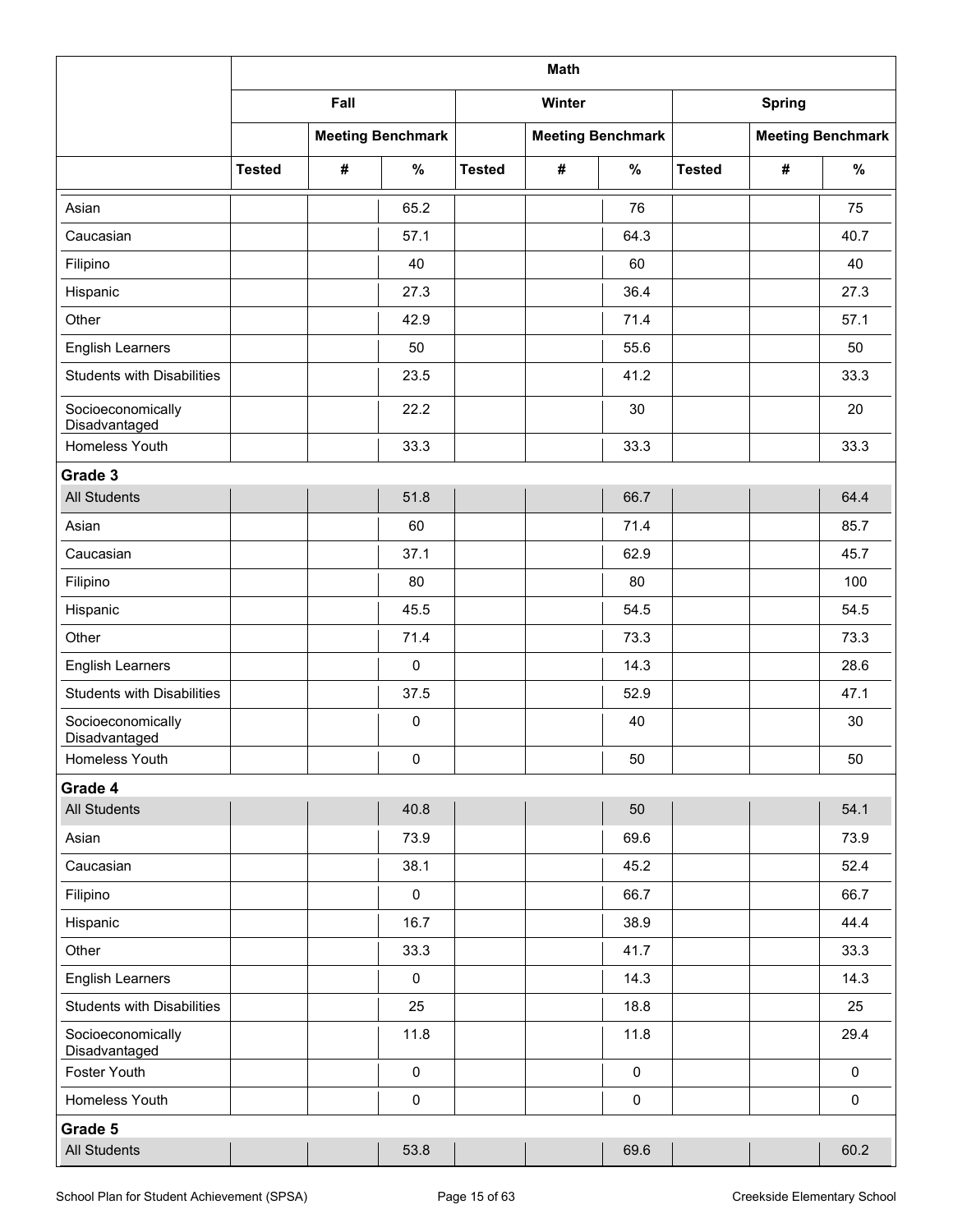|                                    |               | <b>Math</b> |                          |               |                          |               |               |                          |              |  |  |  |
|------------------------------------|---------------|-------------|--------------------------|---------------|--------------------------|---------------|---------------|--------------------------|--------------|--|--|--|
|                                    |               | Fall        |                          |               | Winter                   |               |               | <b>Spring</b>            |              |  |  |  |
|                                    |               |             | <b>Meeting Benchmark</b> |               | <b>Meeting Benchmark</b> |               |               | <b>Meeting Benchmark</b> |              |  |  |  |
|                                    | <b>Tested</b> | #           | $\%$                     | <b>Tested</b> | #                        | $\frac{9}{6}$ | <b>Tested</b> | #                        | %            |  |  |  |
| African-American                   |               |             | 100                      |               |                          | 0             |               |                          | $\mathbf{0}$ |  |  |  |
| Asian                              |               |             | 79.2                     |               |                          | 95.8          |               |                          | 91.7         |  |  |  |
| Caucasian                          |               |             | 48.7                     |               |                          | 62.5          |               |                          | 52.5         |  |  |  |
| Filipino                           |               |             | $\mathbf{0}$             |               |                          | 50            |               |                          | 50           |  |  |  |
| Hispanic                           |               |             | 25                       |               |                          | 33.3          |               |                          | 25           |  |  |  |
| Other                              |               |             | 53.8                     |               |                          | 84.6          |               |                          | 64.3         |  |  |  |
| <b>English Learners</b>            |               |             | 50                       |               |                          | 50            |               |                          | 50           |  |  |  |
| <b>Students with Disabilities</b>  |               |             | 38.5                     |               |                          | 38.5          |               |                          | 30.8         |  |  |  |
| Socioeconomically<br>Disadvantaged |               |             | 20                       |               |                          | 20            |               |                          | 20           |  |  |  |
| Foster Youth                       |               |             | 0                        |               |                          | 0             |               |                          | $\Omega$     |  |  |  |

### **Grades 2-8 and 11 iReady Correlation to Smarter Balanced Achievement Levels Spring (2021)**

|                                      |                      |                       | <b>Math</b>          |                    |                          |
|--------------------------------------|----------------------|-----------------------|----------------------|--------------------|--------------------------|
| Spring 2021                          | <b>Number Tested</b> | <b>Below Standard</b> | <b>Near Standard</b> | <b>At Standard</b> | <b>Exceeded Standard</b> |
| <b>All Students</b>                  | 278                  | 7.91                  | 32.73                | 10.43              | 48.92                    |
| African-American                     | $\mathbf 1$          | $\mathbf 0$           | 100                  | $\mathbf 0$        | $\mathbf 0$              |
| Asian                                | 68                   | 2.94                  | 13.24                | 13.24              | 70.59                    |
| Caucasian                            | 117                  | 7.69                  | 41.88                | 8.55               | 41.88                    |
| Filipino                             | 10                   | 0                     | 20                   | 40                 | 40                       |
| Hispanic                             | 41                   | 19.51                 | 39.02                | 7.32               | 34.15                    |
| Other                                | 41                   | 7.32                  | 34.15                | 7.32               | 51.22                    |
| <b>English Learners</b>              | 16                   | 37.5                  | 37.5                 | 6.25               | 18.75                    |
| Students with<br><b>Disabilities</b> | 46                   | 23.91                 | 41.3                 | 2.17               | 32.61                    |
| Socioeconomically<br>Disadvantaged   | 32                   | 31.25                 | 40.63                | 9.38               | 18.75                    |
| <b>Foster Youth</b>                  | $\overline{2}$       | 50                    | 50                   | $\mathbf 0$        | $\mathbf{0}$             |
| Homeless Youth                       | 3                    | 66.67                 | $\mathbf 0$          | 33.33              | $\mathbf 0$              |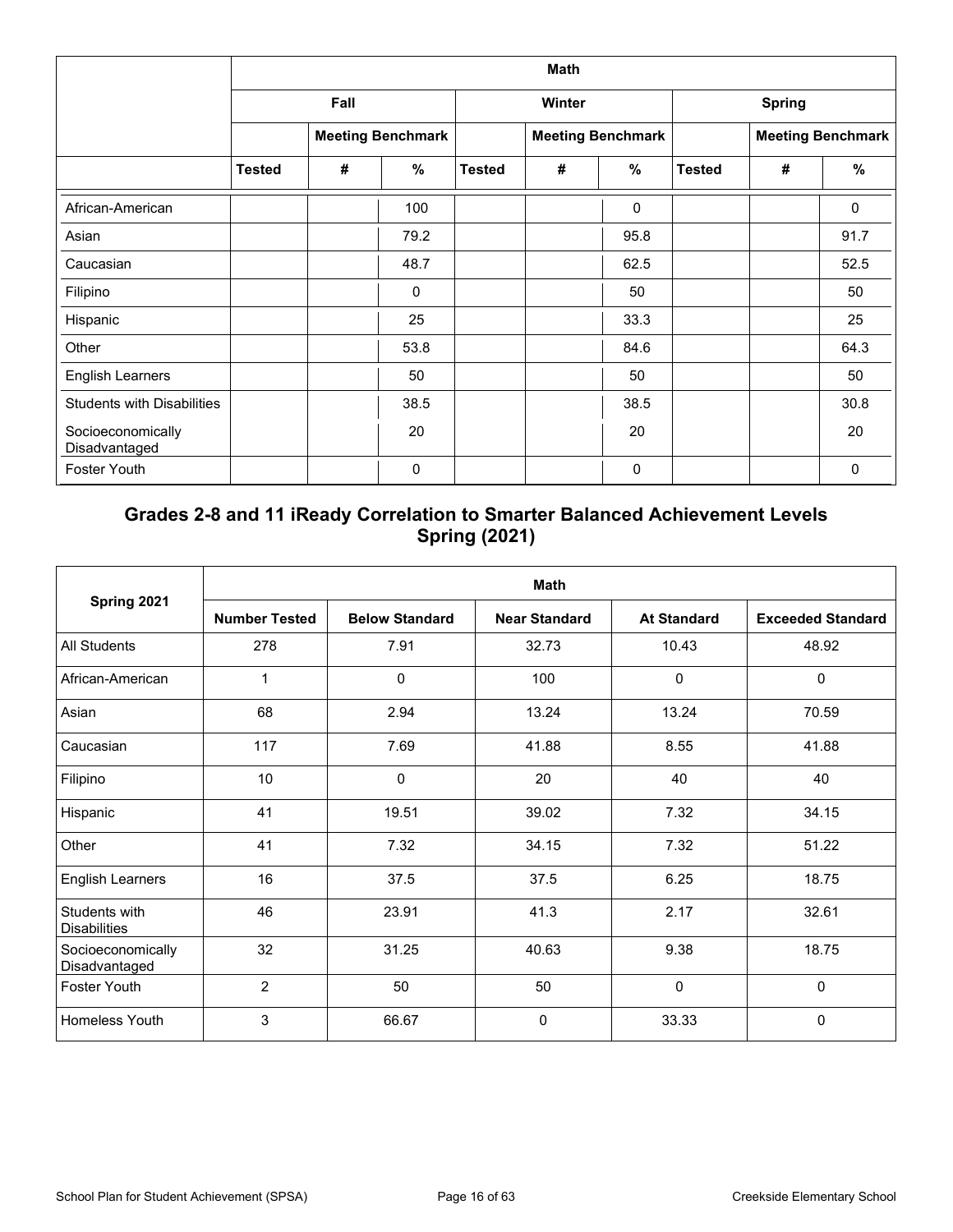#### **Grades 2-8 and 11 iReady Math Growth Summary by Grade Level Spring**

| <b>Term</b>   | <b>Overall SS</b>               | <b>Lexile Score</b>                     | <b>Number and</b><br><b>Operations</b> | <b>Algebra and</b><br><b>Algebraic</b><br><b>Thinking</b> | <b>Measurement</b><br>and Data | <b>Geometry</b> |
|---------------|---------------------------------|-----------------------------------------|----------------------------------------|-----------------------------------------------------------|--------------------------------|-----------------|
| Grade 1       |                                 |                                         |                                        |                                                           |                                |                 |
| Fall          | 410                             | $\pmb{0}$                               | 406                                    | 412                                                       | 411                            | 415             |
| Winter        | 424                             | $\pmb{0}$                               | 421                                    | 432                                                       | 423                            | 423             |
| <b>Spring</b> | 432                             | $\pmb{0}$                               | 427                                    | 436                                                       | 432                            | 437             |
| <b>Growth</b> | 22                              | $\pmb{0}$                               | 21                                     | 24                                                        | 21                             | 22              |
| Grade 2       |                                 |                                         |                                        |                                                           |                                |                 |
| Fall          | 426                             | $\pmb{0}$                               | 425                                    | 430                                                       | 424                            | 429             |
| <b>Winter</b> | 437                             | $\pmb{0}$                               | 431                                    | 441                                                       | 434                            | 442             |
| <b>Spring</b> | 444                             | $\pmb{0}$                               | 440                                    | 447                                                       | 442                            | 447             |
| <b>Growth</b> | 18                              | $\pmb{0}$                               | 15                                     | 17                                                        | 18                             | 18              |
| Grade 3       |                                 |                                         |                                        |                                                           |                                |                 |
| Fall          | 445                             | 0                                       | 441                                    | 450                                                       | 447                            | 443             |
| Winter        | 460                             | $\pmb{0}$                               | 454                                    | 469                                                       | 464                            | 453             |
| <b>Spring</b> | 474                             | $\pmb{0}$                               | 473                                    | 478                                                       | 477                            | 467             |
| <b>Growth</b> | 29                              | $\pmb{0}$                               | 32                                     | 28                                                        | 30                             | 24              |
| Grade 4       |                                 |                                         |                                        |                                                           |                                |                 |
| Fall          | 459                             | $\pmb{0}$                               | 457                                    | 465                                                       | 460                            | 453             |
| Winter        | 470                             | $\pmb{0}$                               | 467                                    | 478                                                       | 472                            | 461             |
| <b>Spring</b> | 484                             | $\pmb{0}$                               | 484                                    | 487                                                       | 489                            | 477             |
| <b>Growth</b> | 25                              | $\pmb{0}$                               | 27                                     | 22                                                        | 29                             | 24              |
| Grade 5       |                                 |                                         |                                        |                                                           |                                |                 |
| Fall          | 490<br><b>Contract Contract</b> | $\mathbf{L}$<br>$\overline{\mathbf{0}}$ |                                        | 488   496   489                                           |                                | $-1$<br>485     |
| Winter        | 503                             | $\pmb{0}$                               | 508                                    | 502                                                       | 503                            | 497             |
| <b>Spring</b> | 515                             | $\mathbf 0$                             | 514                                    | 511                                                       | 515                            | 520             |
| <b>Growth</b> | 25                              | $\pmb{0}$                               | 26                                     | 15                                                        | 26                             | 35 <sub>5</sub> |
|               |                                 |                                         |                                        |                                                           |                                |                 |

#### **Creekside Elementary School**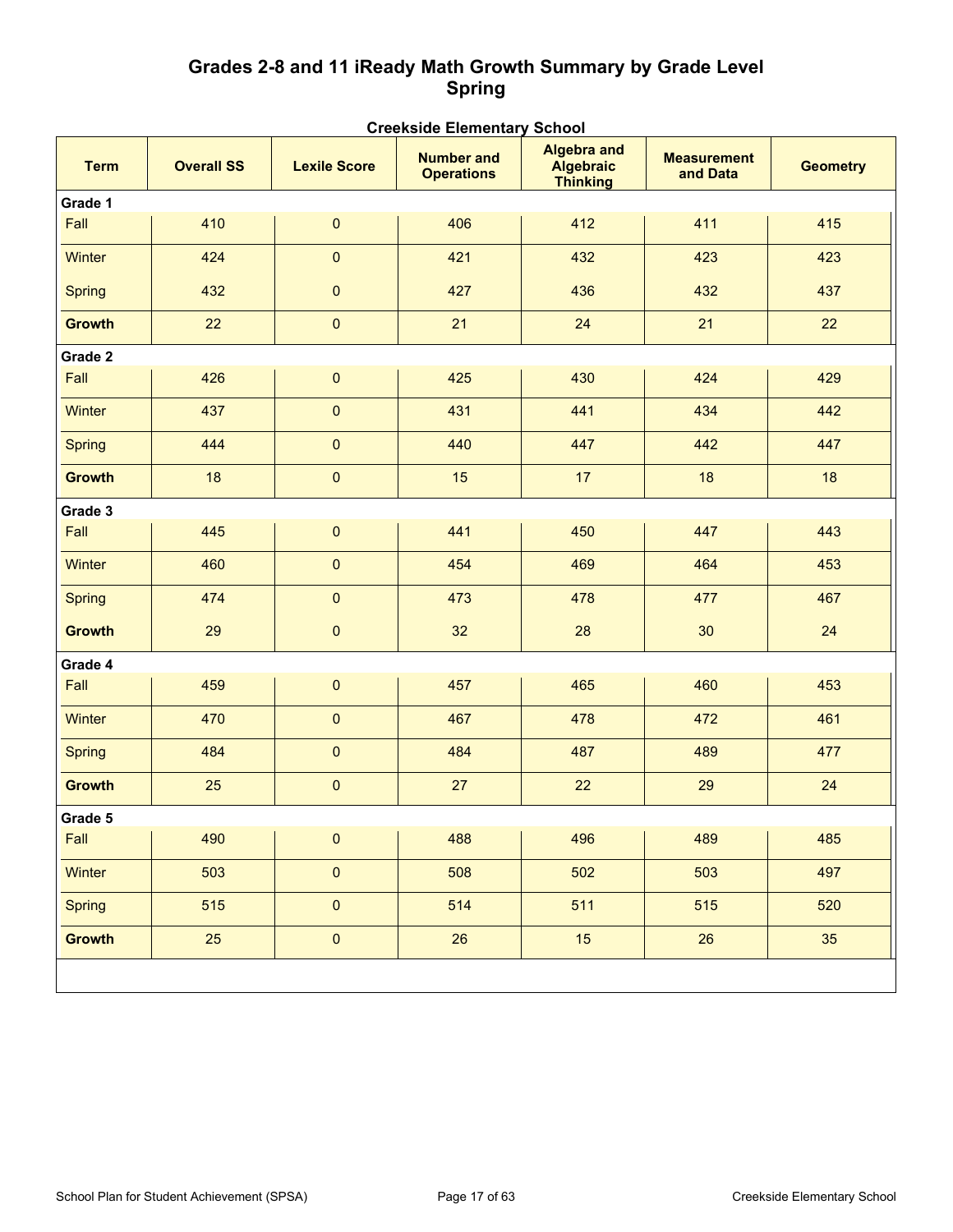#### **District**

| <b>Term</b> | Overall<br>SS | Lexile<br><b>Score</b> | Phonological<br><b>Awareness</b> | <b>Phonics</b> | High<br>Frequency<br><b>Words</b> | <b>Vocabulary</b> | Reading<br>Comprehension<br>Literature | Reading<br>Comprehension<br>Informational<br><b>Text</b> |
|-------------|---------------|------------------------|----------------------------------|----------------|-----------------------------------|-------------------|----------------------------------------|----------------------------------------------------------|
| Grade 1     |               |                        |                                  |                |                                   |                   |                                        |                                                          |
| Fall        | 404           | $\pmb{0}$              |                                  |                |                                   |                   |                                        |                                                          |
| Winter      | 413           | $\pmb{0}$              |                                  |                |                                   |                   |                                        |                                                          |
| Spring      | 423           | $\pmb{0}$              |                                  |                |                                   |                   |                                        |                                                          |
| Growth      | 19            | $\pmb{0}$              |                                  |                |                                   |                   |                                        |                                                          |
| Grade 2     |               |                        |                                  |                |                                   |                   |                                        |                                                          |
| Fall        | 422           | $\pmb{0}$              |                                  |                |                                   |                   |                                        |                                                          |
| Winter      | 435           | $\pmb{0}$              |                                  |                |                                   |                   |                                        |                                                          |
| Spring      | 443           | $\pmb{0}$              |                                  |                |                                   |                   |                                        |                                                          |
| Growth      | 21            | $\pmb{0}$              |                                  |                |                                   |                   |                                        |                                                          |
| Grade 3     |               |                        |                                  |                |                                   |                   |                                        |                                                          |
| Fall        | 443           | $\pmb{0}$              |                                  |                |                                   |                   |                                        |                                                          |
| Winter      | 454           | $\pmb{0}$              |                                  |                |                                   |                   |                                        |                                                          |
| Spring      | 467           | $\pmb{0}$              |                                  |                |                                   |                   |                                        |                                                          |
| Growth      | 24            | $\pmb{0}$              |                                  |                |                                   |                   |                                        |                                                          |
| Grade 4     |               |                        |                                  |                |                                   |                   |                                        |                                                          |
| Fall        | 465           | $\pmb{0}$              |                                  |                |                                   |                   |                                        |                                                          |
| Winter      | 475           | $\pmb{0}$              |                                  |                |                                   |                   |                                        |                                                          |
| Spring      | 488           | $\pmb{0}$              |                                  |                |                                   |                   |                                        |                                                          |
| Growth      | 23            | $\pmb{0}$              |                                  |                |                                   |                   |                                        |                                                          |
| Grade 5     |               |                        |                                  |                |                                   |                   |                                        |                                                          |
| Fall        | 482           | $\pmb{0}$              |                                  |                |                                   |                   |                                        |                                                          |
| Winter      | 493           | $\pmb{0}$              |                                  |                |                                   |                   |                                        |                                                          |
| Spring      | 506           | $\pmb{0}$              |                                  |                |                                   |                   |                                        |                                                          |
| Growth      | 24            | $\pmb{0}$              |                                  |                |                                   |                   |                                        |                                                          |
| Grade 6     |               |                        |                                  |                |                                   |                   |                                        |                                                          |
| Fall        | 501           | $\pmb{0}$              |                                  |                |                                   |                   |                                        |                                                          |
| Winter      | 506           | $\pmb{0}$              |                                  |                |                                   |                   |                                        |                                                          |
| Spring      | 511           | $\pmb{0}$              |                                  |                |                                   |                   |                                        |                                                          |
| Growth      | $10$          | $\pmb{0}$              |                                  |                |                                   |                   |                                        |                                                          |
| Grade 7     |               |                        |                                  |                |                                   |                   |                                        |                                                          |
| Fall        | 512           | $\pmb{0}$              |                                  |                |                                   |                   |                                        |                                                          |
| Winter      | 518           | $\pmb{0}$              |                                  |                |                                   |                   |                                        |                                                          |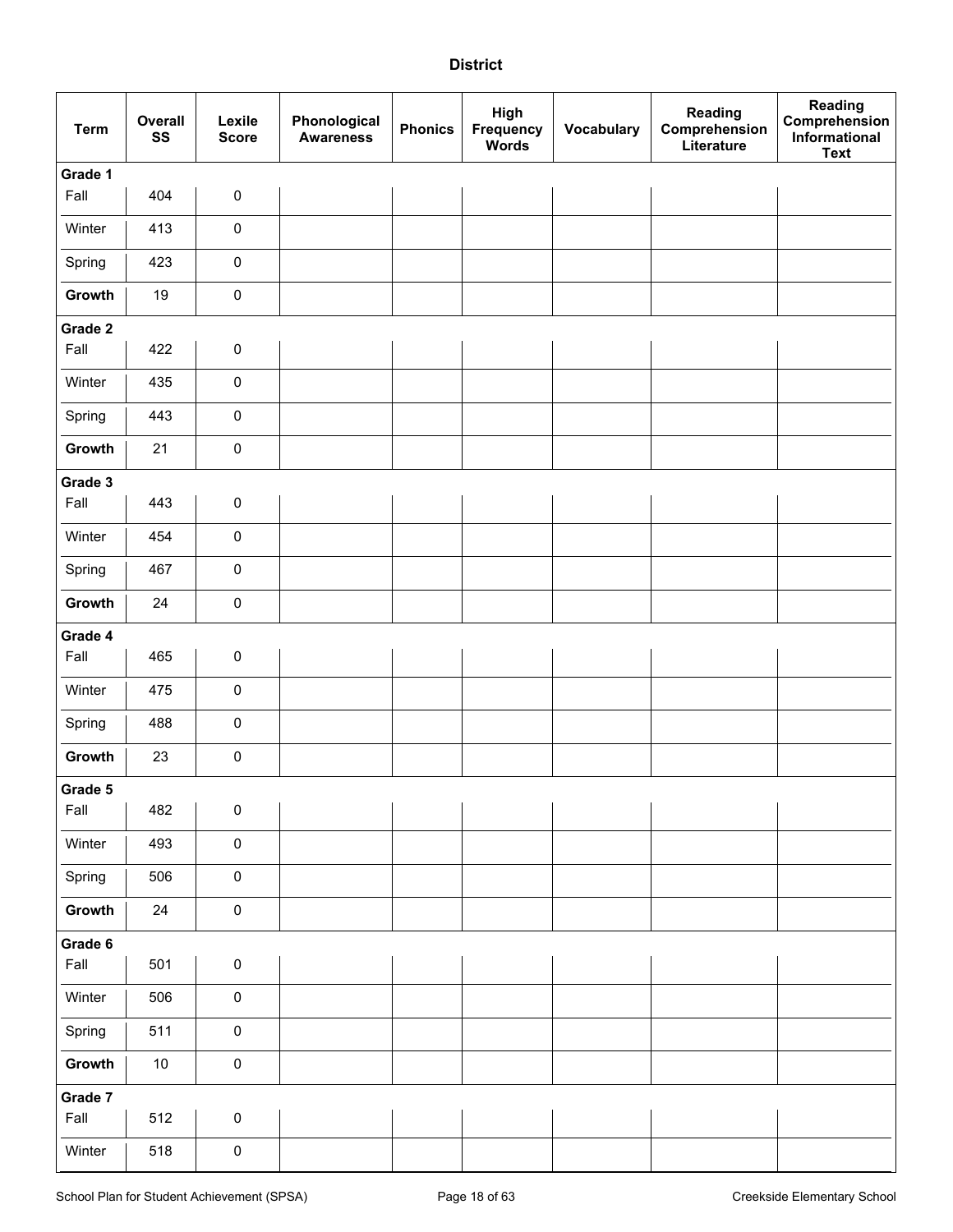| <b>Term</b> | Overall<br>SS | Lexile<br><b>Score</b> | Phonological<br><b>Awareness</b> | <b>Phonics</b> | High<br>Frequency<br>Words | Vocabulary | Reading<br>Comprehension<br>Literature | Reading<br>Comprehension<br>Informational<br><b>Text</b> |
|-------------|---------------|------------------------|----------------------------------|----------------|----------------------------|------------|----------------------------------------|----------------------------------------------------------|
| Spring      | 522           | $\pmb{0}$              |                                  |                |                            |            |                                        |                                                          |
| Growth      | $10\,$        | $\pmb{0}$              |                                  |                |                            |            |                                        |                                                          |
| Grade 8     |               |                        |                                  |                |                            |            |                                        |                                                          |
| Fall        | 512           | $\pmb{0}$              |                                  |                |                            |            |                                        |                                                          |
| Winter      | 516           | $\pmb{0}$              |                                  |                |                            |            |                                        |                                                          |
| Spring      | 536           | $\pmb{0}$              |                                  |                |                            |            |                                        |                                                          |
| Growth      | 24            | $\pmb{0}$              |                                  |                |                            |            |                                        |                                                          |
| Grade 9     |               |                        |                                  |                |                            |            |                                        |                                                          |
| Fall        | 512           | $\pmb{0}$              |                                  |                |                            |            |                                        |                                                          |
| Winter      | 482           | $\pmb{0}$              |                                  |                |                            |            |                                        |                                                          |
| Spring      | 478           | $\pmb{0}$              |                                  |                |                            |            |                                        |                                                          |
| Growth      | $-34$         | $\pmb{0}$              |                                  |                |                            |            |                                        |                                                          |
| Grade 10    |               |                        |                                  |                |                            |            |                                        |                                                          |
| Fall        | 513           | $\pmb{0}$              |                                  |                |                            |            |                                        |                                                          |
| Winter      | 459           | $\pmb{0}$              |                                  |                |                            |            |                                        |                                                          |
| Spring      | 475           | $\pmb{0}$              |                                  |                |                            |            |                                        |                                                          |
| Growth      | $-38$         | $\pmb{0}$              |                                  |                |                            |            |                                        |                                                          |
| Grade 11    |               |                        |                                  |                |                            |            |                                        |                                                          |
| Fall        | 470           | $\pmb{0}$              |                                  |                |                            |            |                                        |                                                          |
| Winter      | 447           | $\pmb{0}$              |                                  |                |                            |            |                                        |                                                          |
| Spring      | 560           | 0                      |                                  |                |                            |            |                                        |                                                          |
| Growth      | $90\,$        | $\pmb{0}$              |                                  |                |                            |            |                                        |                                                          |
| Grade 12    |               |                        |                                  |                |                            |            |                                        |                                                          |
| Fall        | 442           | $\pmb{0}$              |                                  |                |                            |            |                                        |                                                          |
| Winter      | 373           | $\pmb{0}$              |                                  |                |                            |            |                                        |                                                          |
| Spring      | 519           | $\pmb{0}$              |                                  |                |                            |            |                                        |                                                          |
| Growth      | $77\,$        | $\pmb{0}$              |                                  |                |                            |            |                                        |                                                          |
|             |               |                        |                                  |                |                            |            |                                        |                                                          |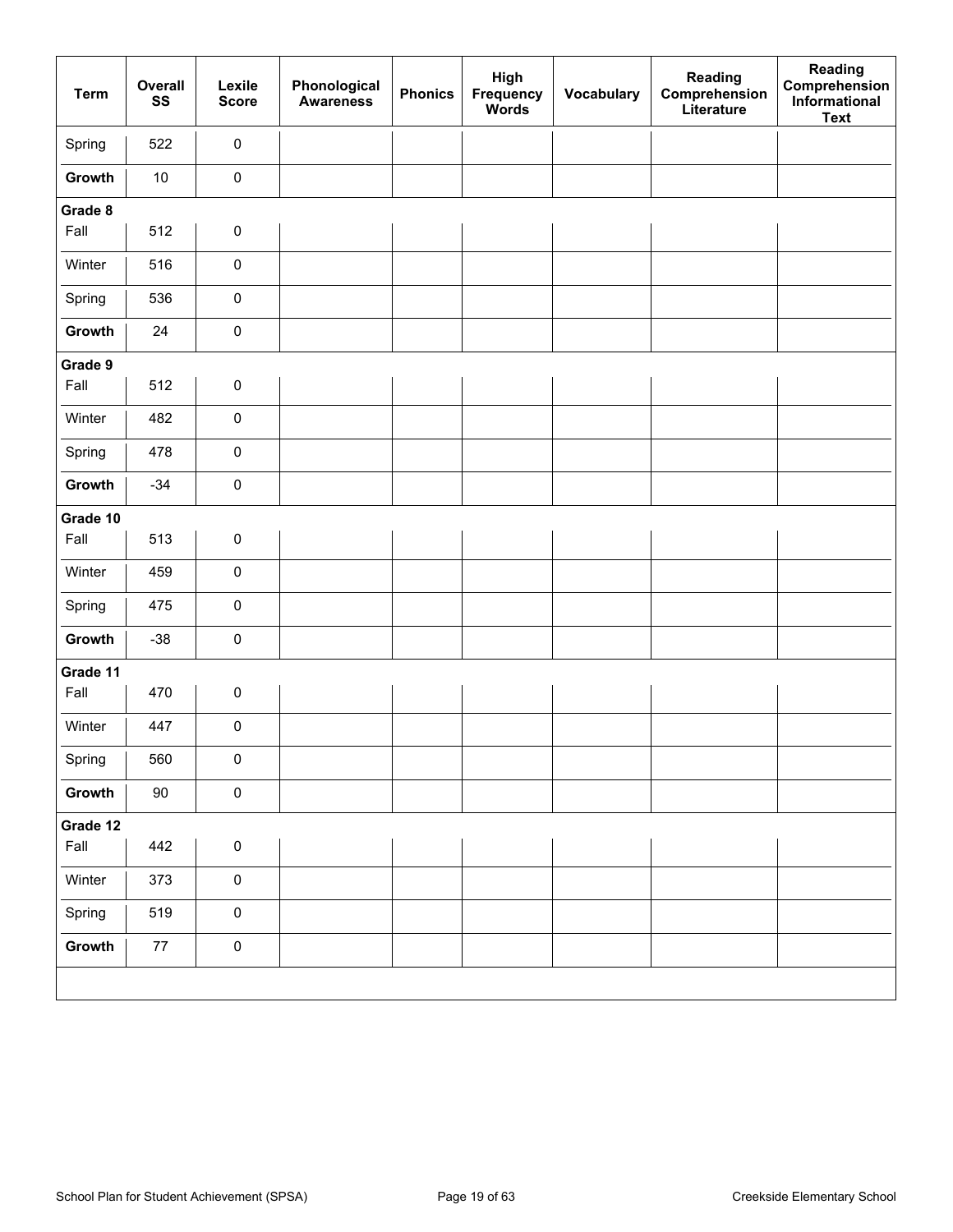|                                           |           | <b>Graduation Course</b> |             |                   |             |                   |             |           | <b>A-G Course</b> |             |                   |             |                   |             |
|-------------------------------------------|-----------|--------------------------|-------------|-------------------|-------------|-------------------|-------------|-----------|-------------------|-------------|-------------------|-------------|-------------------|-------------|
|                                           | 2017-2018 | 2018-2019                |             |                   | 2019-2020   | 2020-2021         |             | 2017-2018 |                   | 2018-2019   | 2019-2020         |             |                   | 2020-2021   |
|                                           | Avg GPA   | Avg<br><b>GPA</b>        | <b>Diff</b> | Avg<br><b>GPA</b> | <b>Diff</b> | Avg<br><b>GPA</b> | <b>Diff</b> | Avg GPA   | Avg<br><b>GPA</b> | <b>Diff</b> | Avg<br><b>GPA</b> | <b>Diff</b> | Avg<br><b>GPA</b> | <b>Diff</b> |
| All Creekside<br><b>Elementary School</b> |           |                          |             |                   |             |                   |             |           |                   |             |                   |             |                   |             |
| Am Indian/Alskn Nat                       |           |                          |             |                   |             |                   |             |           |                   |             |                   |             |                   |             |
| Black/African Am                          |           |                          |             |                   |             |                   |             |           |                   |             |                   |             |                   |             |
| Filipino                                  |           |                          |             |                   |             |                   |             |           |                   |             |                   |             |                   |             |
| Hispanic                                  |           |                          |             |                   |             |                   |             |           |                   |             |                   |             |                   |             |
| Multiple                                  |           |                          |             |                   |             |                   |             |           |                   |             |                   |             |                   |             |
| Nat Hwiin/Other Pac<br>Islndr             |           |                          |             |                   |             |                   |             |           |                   |             |                   |             |                   |             |
| Not Reported                              |           |                          |             |                   |             |                   |             |           |                   |             |                   |             |                   |             |
| <b>Mathish Learner</b>                    |           |                          |             |                   |             |                   |             |           |                   |             |                   |             |                   |             |
| Students with<br><b>Disabilities</b>      |           |                          |             |                   |             |                   |             |           |                   |             |                   |             |                   |             |
| SocioEconimic<br>Disadvantaged            |           |                          |             |                   |             |                   |             |           |                   |             |                   |             |                   |             |
| Foster Youth                              |           |                          |             |                   |             |                   |             |           |                   |             |                   |             |                   |             |
| Homeless Youth                            |           |                          |             |                   |             |                   |             |           |                   |             |                   |             |                   |             |

#### **Grade 11 – Grade Point Average Mathematics**

#### **Conclusions based on this data:**

- **1.** As the district shifted to iReady data due to the suspension of the CAASPP test, we can use the alternative data to see the percentage of students who would meet or exceed standards. Overall, 59% of our students would meet or exceed standards. Our 2 highest subgroups being our Asian population at 84% and Filipino population at 80%, followed by our Caucasian students at 50% and our Hispanic population at 41%. Our students with disabilities are at 35% meeting or exceeding standards and our Low SES students at 28%. Our lowest group is our English Learner population who are at 25% meeting or exceeding standards.
- **2.** Overall, the growth summary of iReady scaled scores show growth in all domain areas with no scores dropping in any of the domains.
- **3.** Averages in the overall growth summary of iReady Math scores in each domain ranged from the low average of 17-point growth in Algebra and Algebraic Thinking and 21 point average growth in Measurement/Data and Geometry.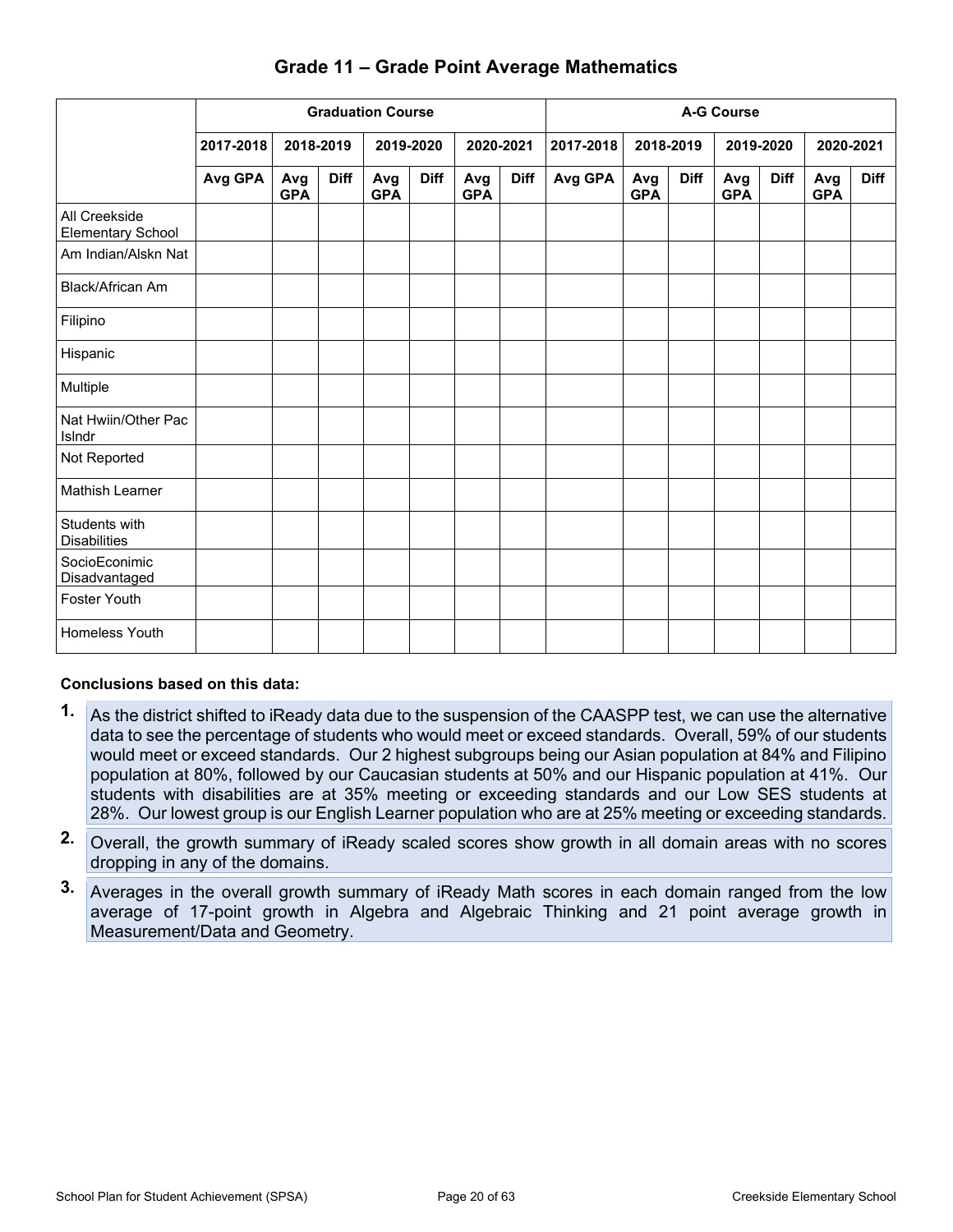| <b>ELPAC Summative Assessment Data</b><br>Number of Students and Mean Scale Scores for All Students |           |         |           |                      |           |                         |                                     |         |  |  |  |  |  |
|-----------------------------------------------------------------------------------------------------|-----------|---------|-----------|----------------------|-----------|-------------------------|-------------------------------------|---------|--|--|--|--|--|
| Grade                                                                                               |           | Overall |           | <b>Oral Language</b> |           | <b>Written Language</b> | Number of<br><b>Students Tested</b> |         |  |  |  |  |  |
| Level                                                                                               | $17 - 18$ | $18-19$ | $17 - 18$ | $18-19$              | $17 - 18$ | $18-19$                 | $17 - 18$                           | $18-19$ |  |  |  |  |  |
| <b>Grade K</b>                                                                                      | 1456.3    | 1472.1  | 1454.5    | 1477.7               | 1460.5    | 1459.4                  | 24                                  | 15      |  |  |  |  |  |
| Grade 1                                                                                             | 1505.5    | 1491.1  | 1517.4    | 1487.7               | 1493.2    | 1493.9                  | 20                                  | 15      |  |  |  |  |  |
| Grade 2                                                                                             | 1524.8    | $\star$ | 1514.2    | $\ast$               | 1535.0    | $\star$                 | 22                                  | 10      |  |  |  |  |  |
| Grade 3                                                                                             | $\star$   | $\star$ | $\star$   | $\star$              | $\star$   | $\star$                 | $\star$                             | 6       |  |  |  |  |  |
| Grade 4                                                                                             | 1573.0    | $\star$ | 1600.0    | $\ast$               | 1545.6    | $\star$                 | 14                                  | 6       |  |  |  |  |  |
| Grade 5                                                                                             | $\star$   | $\star$ | $\star$   | $\star$              | $\star$   | $\star$                 | $\star$                             | 8       |  |  |  |  |  |
| <b>All Grades</b>                                                                                   |           |         |           |                      |           |                         | 91                                  | 60      |  |  |  |  |  |

## **ELPAC Results**

|                   | <b>Overall Language</b><br>Percentage of Students at Each Performance Level for All Students |         |           |         |           |         |           |         |                                    |         |  |  |  |  |
|-------------------|----------------------------------------------------------------------------------------------|---------|-----------|---------|-----------|---------|-----------|---------|------------------------------------|---------|--|--|--|--|
| Grade             | Level 4                                                                                      |         | Level 3   |         |           | Level 2 |           | Level 1 | <b>Total Number</b><br>of Students |         |  |  |  |  |
| Level             | $17 - 18$                                                                                    | 18-19   | $17 - 18$ | $18-19$ | $17 - 18$ | $18-19$ | $17 - 18$ | $18-19$ | $17 - 18$                          | 18-19   |  |  |  |  |
| K                 | 54.17                                                                                        | 46.67   | $^\star$  | 40.00   | $\ast$    | 6.67    | $^\star$  | 6.67    | 24                                 | 15      |  |  |  |  |
|                   | 85.00                                                                                        | 60.00   |           | 20.00   |           | 13.33   | $\ast$    | 6.67    | 20                                 | 15      |  |  |  |  |
| $\mathbf{2}$      | 86.36                                                                                        | $\star$ | $\star$   | $\star$ |           | $\star$ | $\star$   | $\ast$  | 22                                 | $\star$ |  |  |  |  |
| 3                 | $\ast$                                                                                       | $\star$ | $\star$   | $\star$ |           | $\star$ |           | $\ast$  | $\star$                            | $\star$ |  |  |  |  |
| 4                 | $\star$                                                                                      | $\star$ | $\star$   | $\star$ |           | $\star$ | $\star$   | $\star$ | 14                                 | $\star$ |  |  |  |  |
| <b>All Grades</b> | 70.33                                                                                        | 50.00   | 17.58     | 35.00   | $\star$   | 10.00   | $\star$   | 5.00    | 91                                 | 60      |  |  |  |  |

|                   | <b>Oral Language</b><br>Percentage of Students at Each Performance Level for All Students |         |           |         |           |         |           |         |                                    |         |  |  |  |  |  |
|-------------------|-------------------------------------------------------------------------------------------|---------|-----------|---------|-----------|---------|-----------|---------|------------------------------------|---------|--|--|--|--|--|
| Grade             |                                                                                           | Level 4 | Level 3   |         | Level 2   |         | Level 1   |         | <b>Total Number</b><br>of Students |         |  |  |  |  |  |
| Level             | $17 - 18$                                                                                 | $18-19$ | $17 - 18$ | $18-19$ | $17 - 18$ | $18-19$ | $17 - 18$ | $18-19$ | $17 - 18$                          | 18-19   |  |  |  |  |  |
| K                 | 54.17                                                                                     | 53.33   | $\ast$    | 33.33   | $\ast$    | 6.67    | $\star$   | 6.67    | 24                                 | 15      |  |  |  |  |  |
|                   | 75.00                                                                                     | 46.67   | $\ast$    | 46.67   |           | 0.00    | $\star$   | 6.67    | 20                                 | 15      |  |  |  |  |  |
| $\mathbf{2}$      | 90.91                                                                                     | $\star$ | $\star$   | $\ast$  |           | $\star$ | $\star$   | $\ast$  | 22                                 | $\star$ |  |  |  |  |  |
| 3                 | $\star$                                                                                   | $\star$ | $\star$   | $\star$ |           | $\star$ |           | $\ast$  | $\star$                            | $\star$ |  |  |  |  |  |
| 4                 | 78.57                                                                                     | $\ast$  | $\ast$    | $\star$ |           | $\star$ | $\star$   | $\ast$  | 14                                 | $\star$ |  |  |  |  |  |
| <b>All Grades</b> | 74.73                                                                                     | 56.67   | 13.19     | 35.00   | $\ast$    | 1.67    | $\star$   | 6.67    | 91                                 | 60      |  |  |  |  |  |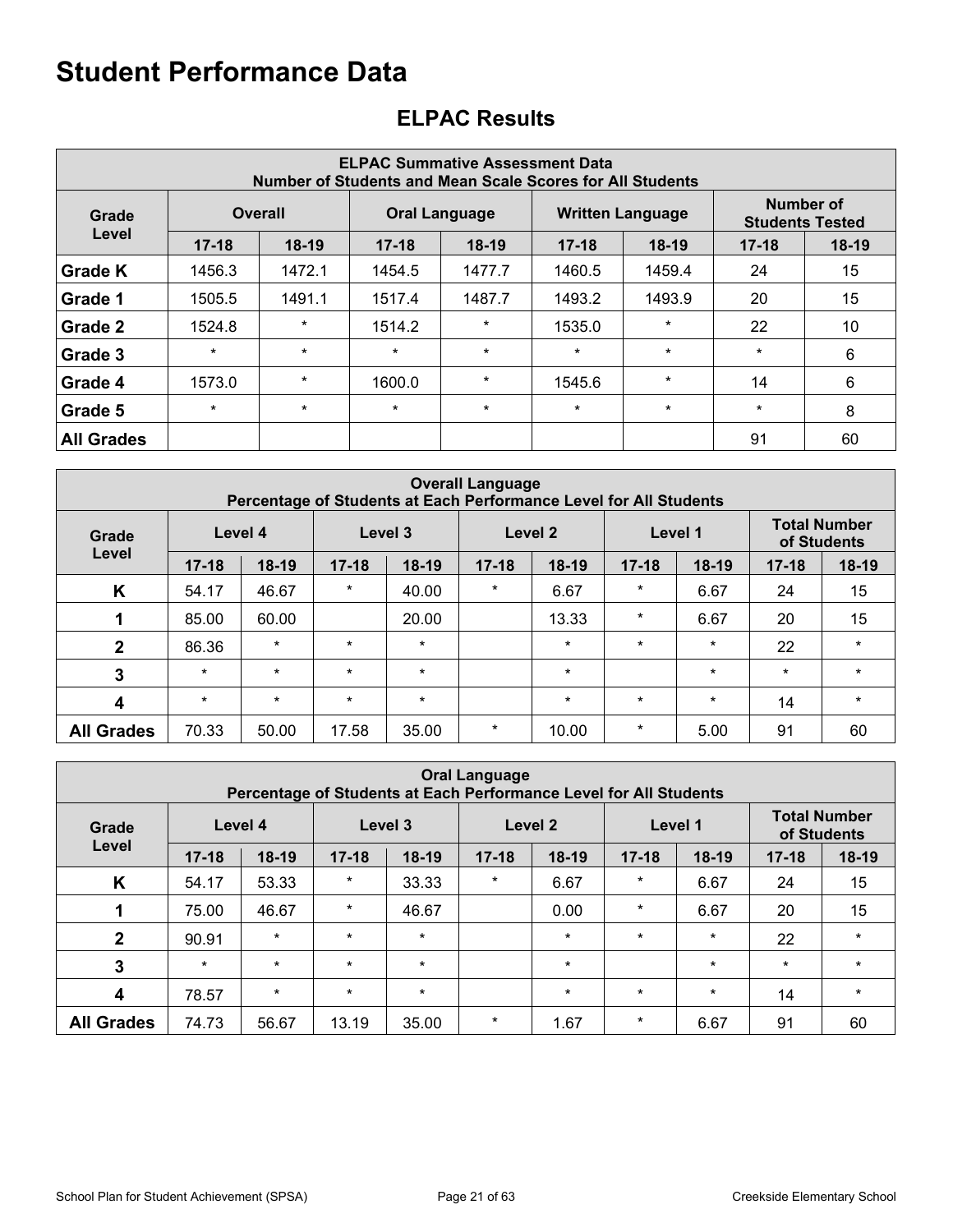|                         | <b>Written Language</b><br>Percentage of Students at Each Performance Level for All Students |         |           |         |           |                    |           |         |           |                                    |
|-------------------------|----------------------------------------------------------------------------------------------|---------|-----------|---------|-----------|--------------------|-----------|---------|-----------|------------------------------------|
| Grade                   |                                                                                              | Level 4 |           | Level 3 |           | Level 2<br>Level 1 |           |         |           | <b>Total Number</b><br>of Students |
| Level                   | $17 - 18$                                                                                    | $18-19$ | $17 - 18$ | $18-19$ | $17 - 18$ | $18-19$            | $17 - 18$ | $18-19$ | $17 - 18$ | $18-19$                            |
| K                       | 62.50                                                                                        | 33.33   | $^\star$  | 46.67   | $\ast$    | 13.33              | $\ast$    | 6.67    | 24        | 15                                 |
|                         | 65.00                                                                                        | 26.67   | $\star$   | 53.33   |           | 6.67               | $\star$   | 13.33   | 20        | 15                                 |
| $\mathbf{2}$            | 68.18                                                                                        | $\star$ | $\star$   | $\star$ | $\star$   | $\star$            | $\star$   | $\ast$  | 22        | $\star$                            |
| 3                       | $\star$                                                                                      | $\star$ | $\star$   | $\star$ | $\star$   | $\star$            | $\star$   | $\star$ | $\star$   | $\star$                            |
| $\overline{\mathbf{4}}$ | $\star$                                                                                      | $\star$ | $\star$   | $\star$ | $\star$   | $\ast$             |           | $\star$ | 14        | $\star$                            |
| <b>All Grades</b>       | 52.75                                                                                        | 30.00   | 28.57     | 41.67   | 12.09     | 20.00              | $\star$   | 8.33    | 91        | 60                                 |

|                   | <b>Listening Domain</b><br>Percentage of Students by Domain Performance Level for All Students |                                                                  |           |         |           |                                    |           |         |
|-------------------|------------------------------------------------------------------------------------------------|------------------------------------------------------------------|-----------|---------|-----------|------------------------------------|-----------|---------|
| Grade             |                                                                                                | <b>Well Developed</b><br>Somewhat/Moderately<br><b>Beginning</b> |           |         |           | <b>Total Number</b><br>of Students |           |         |
| Level             | $17 - 18$                                                                                      | $18-19$                                                          | $17 - 18$ | $18-19$ | $17 - 18$ | $18-19$                            | $17 - 18$ | $18-19$ |
| K                 | 66.67                                                                                          | 46.67                                                            | $\star$   | 46.67   | $\ast$    | 6.67                               | 24        | 15      |
|                   | 85.00                                                                                          | 86.67                                                            | $\ast$    | 6.67    | $\star$   | 6.67                               | 20        | 15      |
| $\mathbf 2$       | 95.45                                                                                          | $\star$                                                          |           | $\star$ | $\star$   | $\star$                            | 22        | $\star$ |
| Δ                 | 78.57                                                                                          | $\star$                                                          | $\star$   | $\star$ | $\star$   | $\star$                            | 14        | $\star$ |
| <b>All Grades</b> | 81.32                                                                                          | 53.33                                                            | 12.09     | 40.00   | $\star$   | 6.67                               | 91        | 60      |

| <b>Speaking Domain</b><br>Percentage of Students by Domain Performance Level for All Students |           |                                              |           |         |           |                  |             |                     |
|-----------------------------------------------------------------------------------------------|-----------|----------------------------------------------|-----------|---------|-----------|------------------|-------------|---------------------|
| Grade                                                                                         |           | <b>Well Developed</b><br>Somewhat/Moderately |           |         |           | <b>Beginning</b> | of Students | <b>Total Number</b> |
| Level                                                                                         | $17 - 18$ | $18-19$                                      | $17 - 18$ | $18-19$ | $17 - 18$ | $18-19$          | $17 - 18$   | $18-19$             |
| K                                                                                             | $\star$   | 53.33                                        | $\ast$    | 40.00   | $\ast$    | 6.67             | 24          | 15                  |
|                                                                                               | 65.00     | 46.67                                        | $\star$   | 46.67   | $\star$   | 6.67             | 20          | 15                  |
| 2                                                                                             | 81.82     | $\star$                                      | $\star$   | $\star$ | $\star$   | $\star$          | 22          | $\star$             |
| 4                                                                                             | 85.71     | $\star$                                      | $\star$   | $\star$ | $\star$   | $\star$          | 14          | $\star$             |
| <b>All Grades</b>                                                                             | 70.33     | 66.67                                        | 18.68     | 28.33   | $\ast$    | 5.00             | 91          | 60                  |

|                   | <b>Reading Domain</b><br>Percentage of Students by Domain Performance Level for All Students |                                                                  |           |         |           |                                    |           |         |
|-------------------|----------------------------------------------------------------------------------------------|------------------------------------------------------------------|-----------|---------|-----------|------------------------------------|-----------|---------|
| Grade             |                                                                                              | <b>Well Developed</b><br>Somewhat/Moderately<br><b>Beginning</b> |           |         |           | <b>Total Number</b><br>of Students |           |         |
| Level             | $17 - 18$                                                                                    | $18-19$                                                          | $17 - 18$ | $18-19$ | $17 - 18$ | $18-19$                            | $17 - 18$ | $18-19$ |
| K                 | 50.00                                                                                        | 13.33                                                            | 45.83     | 80.00   | $\ast$    | 6.67                               | 24        | 15      |
|                   | 75.00                                                                                        | 60.00                                                            | $\star$   | 26.67   | $\star$   | 13.33                              | 20        | 15      |
| $\mathbf{2}$      | 77.27                                                                                        | $\star$                                                          | $\star$   | $\star$ | $\star$   | $\star$                            | 22        | $\star$ |
| 3                 | $\star$                                                                                      | $\star$                                                          | $\star$   | $\star$ | $\star$   | $\star$                            | $\star$   | $\star$ |
| 4                 | $\star$                                                                                      | $\star$                                                          | $\star$   | $\star$ | $\star$   | $\star$                            | 14        | $\star$ |
| <b>All Grades</b> | 53.85                                                                                        | 33.33                                                            | 36.26     | 58.33   | $\ast$    | 8.33                               | 91        | 60      |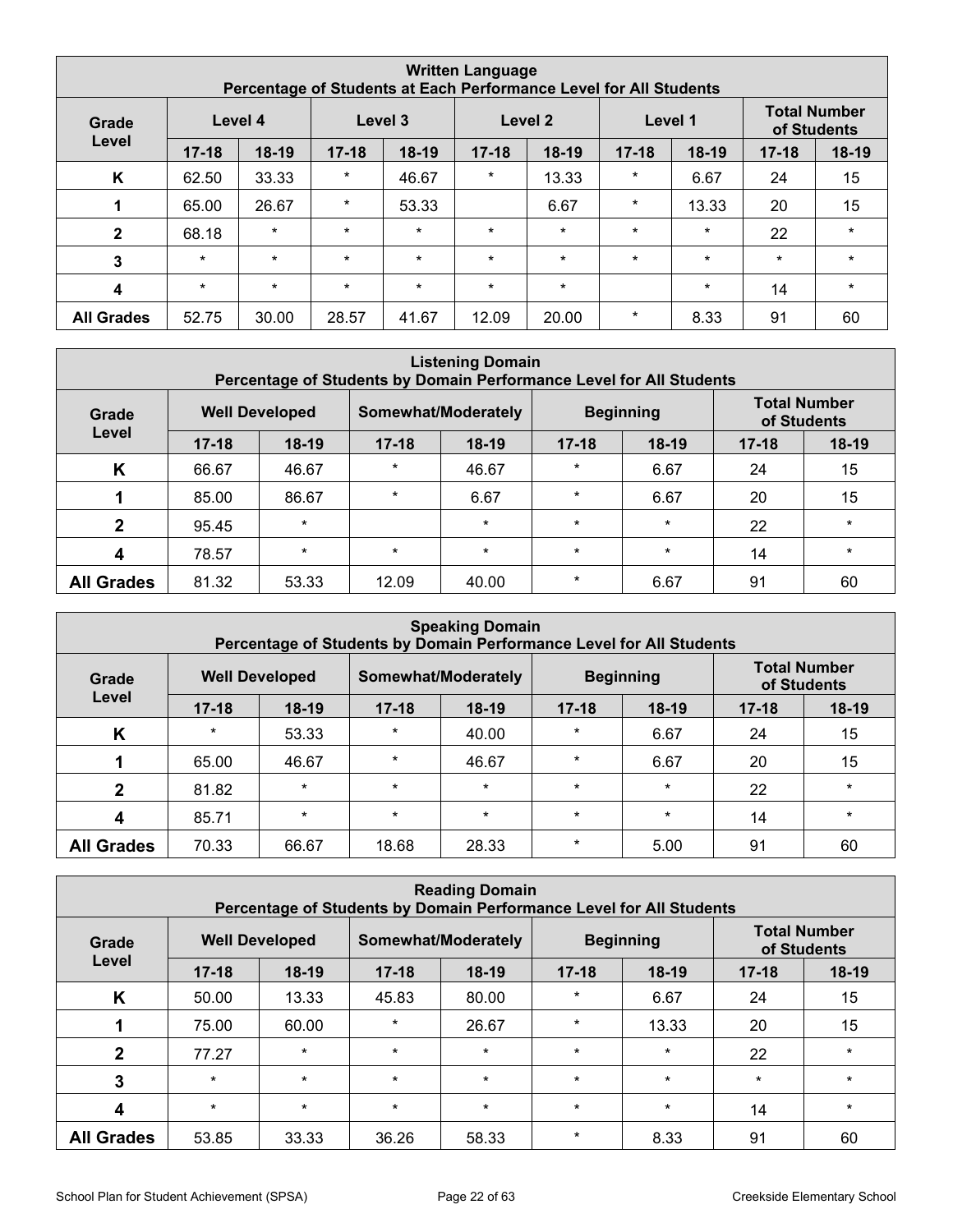|                   | <b>Writing Domain</b><br>Percentage of Students by Domain Performance Level for All Students |         |           |                     |           |                  |           |                                    |
|-------------------|----------------------------------------------------------------------------------------------|---------|-----------|---------------------|-----------|------------------|-----------|------------------------------------|
| Grade             | <b>Well Developed</b>                                                                        |         |           | Somewhat/Moderately |           | <b>Beginning</b> |           | <b>Total Number</b><br>of Students |
| Level             | $17 - 18$                                                                                    | $18-19$ | $17 - 18$ | $18-19$             | $17 - 18$ | $18-19$          | $17 - 18$ | $18-19$                            |
| K                 | 66.67                                                                                        | 73.33   | $\star$   | 20.00               | $\ast$    | 6.67             | 24        | 15                                 |
|                   | $\star$                                                                                      | 20.00   | $\star$   | 73.33               | $\star$   | 6.67             | 20        | 15                                 |
| $\mathbf{2}$      | 54.55                                                                                        | $\star$ | $\star$   | $\star$             | $\star$   | $\star$          | 22        | $\ast$                             |
| 4                 | $\star$                                                                                      | $\star$ | $\star$   | $\star$             | $\star$   | $\star$          | 14        | $\star$                            |
| <b>All Grades</b> | 51.65                                                                                        | 36.67   | 40.66     | 56.67               | $\star$   | 6.67             | 91        | 60                                 |

Note: The California Department of Education adjusted the ELPAC Scale Score and Achievement Level thresholds for 2018-19.

## **Alternative Metrics EL Students**

Due to the Covid-19 Pandemic CAASPP testing was suspended for the spring of 2021. Students did complete the ELPAC test in person and those scores have been reported individually to families. In order to monitor student progress for this year, our site will utilize iReady and ELPAC data to gauge student progress as well as Lexia, criterion referenced assessments, and Core Reading diagnostics. Conclusions below are based on preliminary 19-20 school administration.

#### **Conclusions based on this data:**

- **1.** Total number of students tested has decreased significantly compared to 2017-18. From 91 students total to 50 students in 2020-2021 school year.
- **2.** According to then preliminary 2020-21 data, over 70% of our English learners in grades 3-5 are in levels 3 and 4 in oral language compared to written language where grades 3 and 4 over 75% are in levels 1 and 2 in written language.
- **3.** 20% of our English Learners scored at levels 1 & 2 overall on the ELPAC for the 19-20 school year compared to 42% of English Learners scoring at levels 1 and 2 overall on the ELPAC for the 20-21 school year.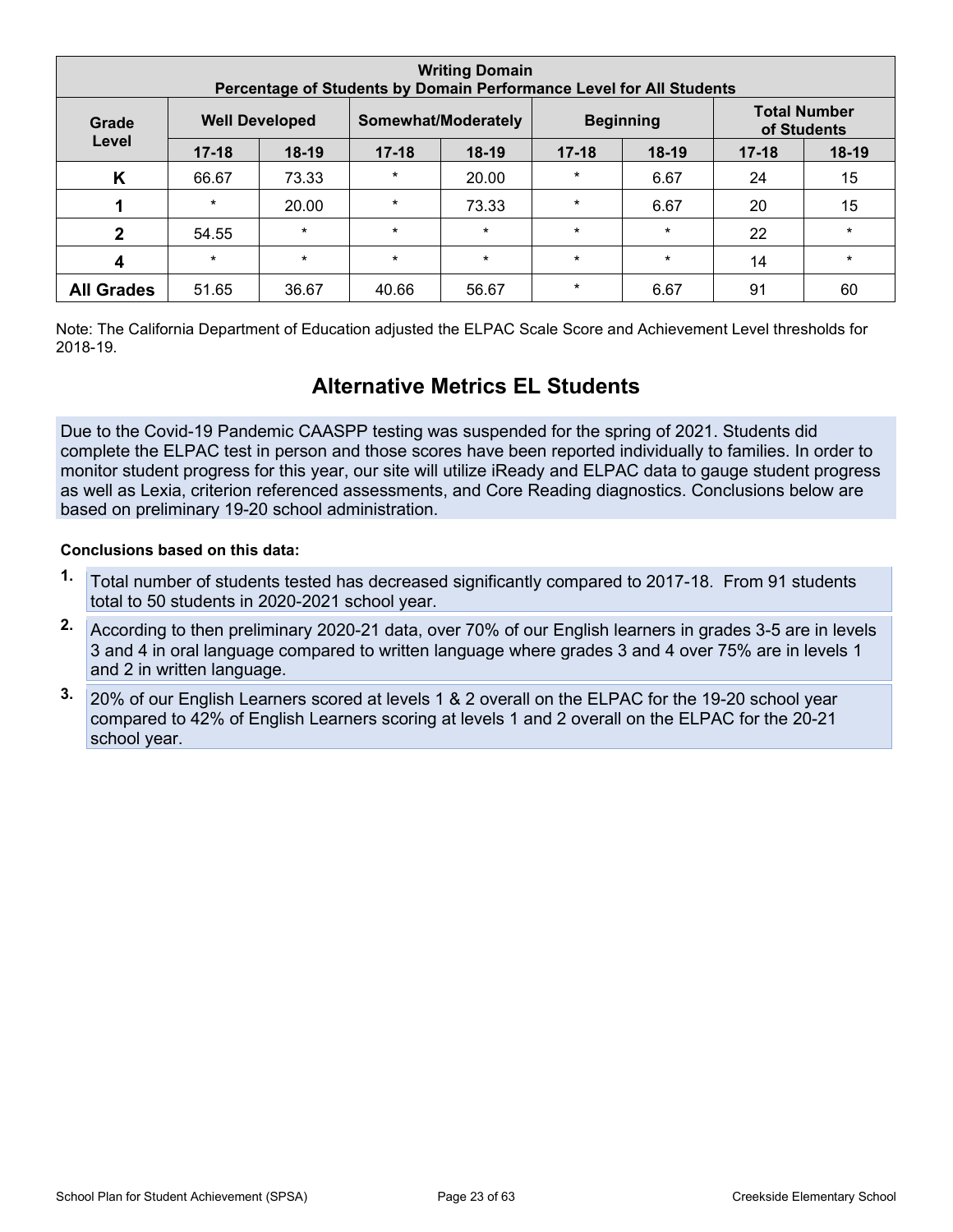## **Chronic Absenteeism**

| <b>Chronic Absenteeism Data</b>      |                                        |                |                                            |                |              |                                            |             |        |              |
|--------------------------------------|----------------------------------------|----------------|--------------------------------------------|----------------|--------------|--------------------------------------------|-------------|--------|--------------|
| <b>Student Subgroup</b>              | <b>Cumulative</b><br><b>Enrollment</b> |                | <b>Chronic</b><br><b>Absenteeism Count</b> |                |              | <b>Chronic</b><br><b>Absenteeism Rates</b> |             |        |              |
|                                      | $18-19$                                | *19-20         | $20 - 21$                                  | 18-19          | $*19-20$     | $20 - 21$                                  | $18-19$     | *19-20 | $20 - 21$    |
| <b>African American</b>              | $\star$                                | $\overline{7}$ | 3                                          | $\star$        |              | 1                                          | $\star$     |        | 33.33        |
| American Indian or Alaskan           | $\star$                                |                |                                            | $\star$        |              |                                            | $\star$     |        |              |
| <b>Asian</b>                         | 165                                    | 148            | 151                                        | 5              | 4            | $\overline{2}$                             | 3           | 2.7    | 1.32         |
| <b>Filipino</b>                      | 26                                     | 27             | 28                                         | 0              | $\mathbf{1}$ | $\mathbf 0$                                | $\mathbf 0$ | 3.7    | 0            |
| <b>Hispanic or Latino</b>            | 67                                     | 89             | 78                                         | 1              | 3            | 4                                          | 1           | 3.37   | 5.13         |
| <b>Did not Report</b>                | 16                                     |                |                                            | $\pmb{0}$      |              |                                            | $\mathbf 0$ |        |              |
| <b>Pacific Islander</b>              | $\star$                                |                | $\mathbf{1}$                               | $\star$        |              | $\Omega$                                   | $\star$     |        | $\mathbf{0}$ |
| <b>Two or More Races</b>             | 44                                     | 38             | 46                                         | $\overline{2}$ | $\mathbf{1}$ | 3                                          | 5           | 2.63   | 6.52         |
| <b>White</b>                         | 267                                    | 266            | 244                                        | 12             | 9            | 9                                          | 4           | 3.38   | 3.69         |
| <b>Male</b>                          |                                        |                |                                            |                |              |                                            |             |        |              |
| <b>Female</b>                        |                                        |                |                                            |                |              |                                            |             |        |              |
| <b>English Learners</b>              | 89                                     | 42             | 53                                         | $\overline{4}$ | 3            | 5                                          | 6           | 7.14   | 9.43         |
| <b>Students with Disabilities</b>    |                                        |                | 79                                         | 4              |              | $\overline{7}$                             | 5           |        | 8.86         |
| Socioeconomically                    | 75                                     |                | 65                                         | 7              |              | 9                                          | 9           |        | 13.85        |
| <b>Migrant</b>                       |                                        |                |                                            |                |              |                                            |             |        |              |
| <b>Foster</b>                        |                                        |                |                                            |                |              |                                            |             |        |              |
| <b>Homeless</b>                      |                                        |                |                                            |                |              |                                            |             |        |              |
| Kindergarten                         |                                        |                |                                            |                |              |                                            |             |        |              |
| Grades 1-3                           |                                        |                |                                            |                |              |                                            |             |        |              |
| Grades 4-6                           |                                        |                |                                            |                |              |                                            |             |        |              |
| Grades 7-8                           |                                        |                |                                            |                |              |                                            |             |        |              |
| <b>Grades K-8</b>                    |                                        |                |                                            |                |              |                                            |             |        |              |
| Grades 9-12                          |                                        |                |                                            |                |              |                                            |             |        |              |
| <b>Ungraded Elementary/Secondary</b> |                                        |                |                                            |                |              |                                            |             |        |              |
| <b>Total</b>                         | 592                                    | 576            | 551                                        | 21             | 18           | 19                                         | 4           | 3.13   | 3.45         |

Date range August 21,2019 – March 15, 2020

#### **Conclusions based on this data:**

- **1.** The number of unique students with chronic absenteeism increased slightly from 18 to 19, which means 1 more student was chronically absent in 2020-21 as compared to 2019-20.
- **2.** The under-served groups of Low Socioeconomically Disadvantaged had a rate of 14% and our English Learner and students with disabilities had a rate of 9%
- **3.** We maintained an overall attendance rate of 97%.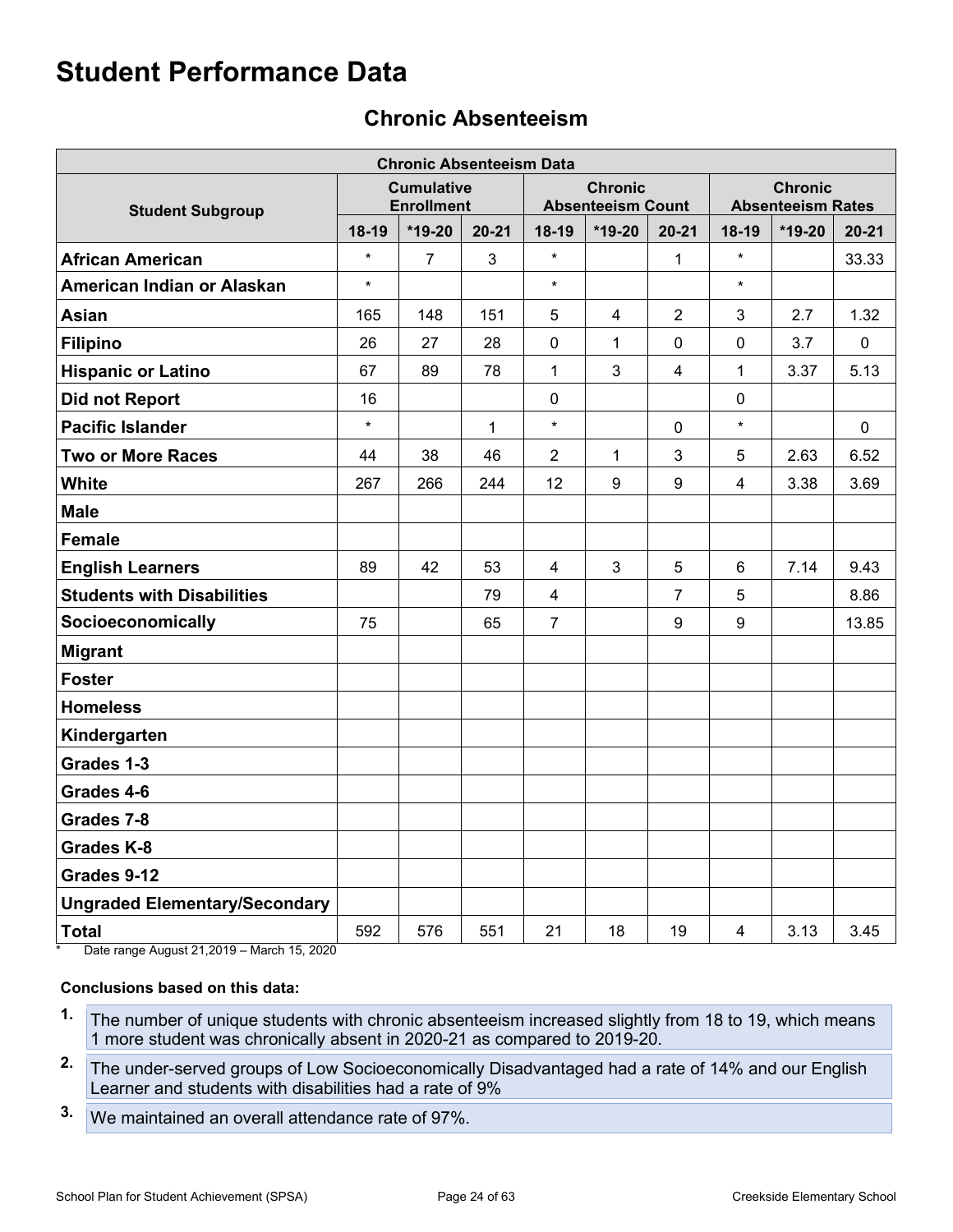## **Suspension Data**

|                         | 2018-19 | *2019-20 | 2020-21 |
|-------------------------|---------|----------|---------|
| <b>Suspensions Rate</b> | 0.3     | $_{0.0}$ |         |

\* Date range August 21,2019 – March 15, 2020

#### **Conclusions based on this data:**

**1.** Our suspension rate has been 0 for the past 2 years.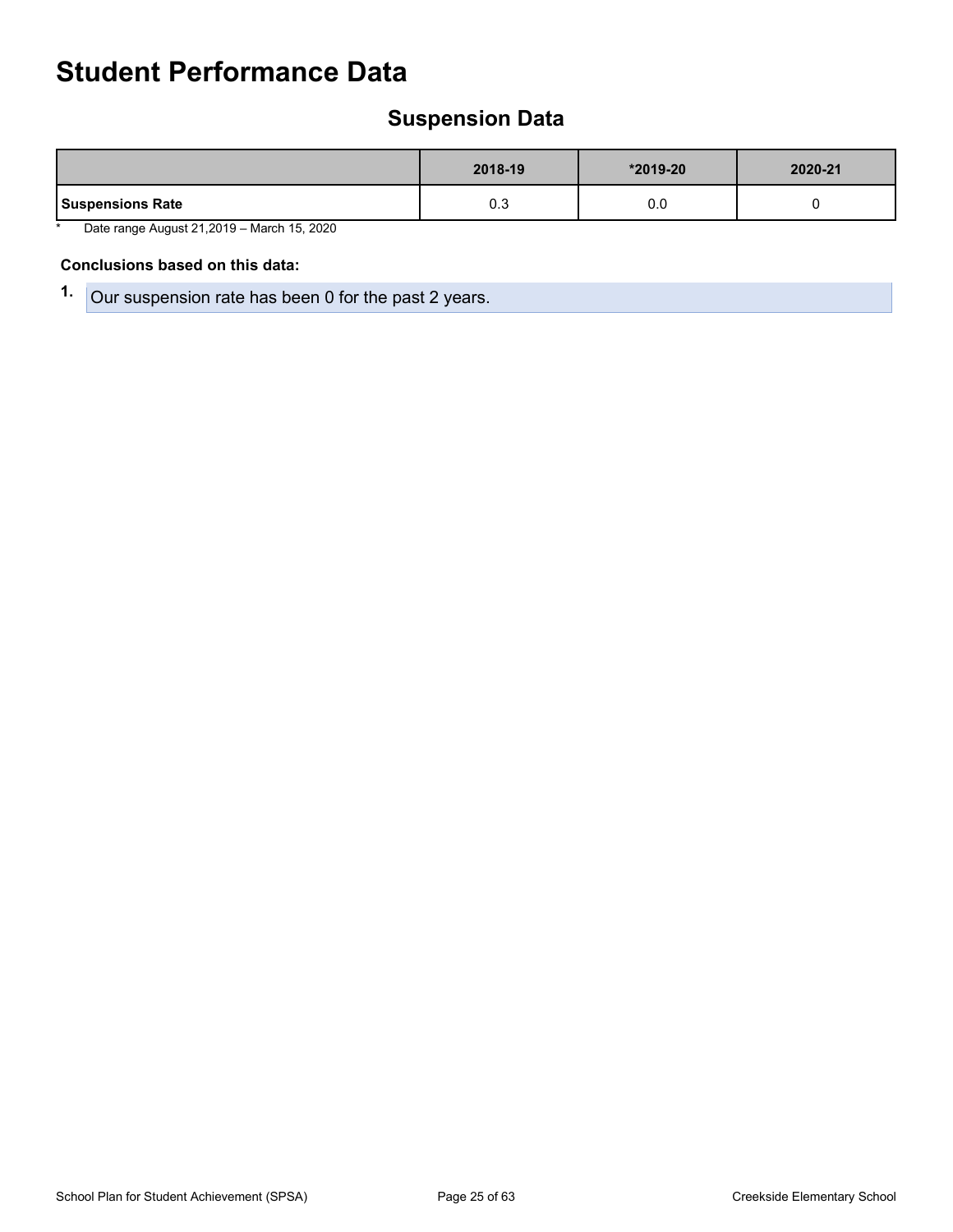## **Graduation Rate**

|                                                                               | 2018-19 | *2019-20 | 2020-21 |
|-------------------------------------------------------------------------------|---------|----------|---------|
| <b>Graduation Rate</b><br>$\sim$ $\sim$ $\sim$ $\sim$ $\sim$<br>$\sim$ $\sim$ |         |          |         |

\* Preliminary Data

#### **Conclusions based on this data:**

**1.** Does not apply to Creekside, as our students promote to middle school.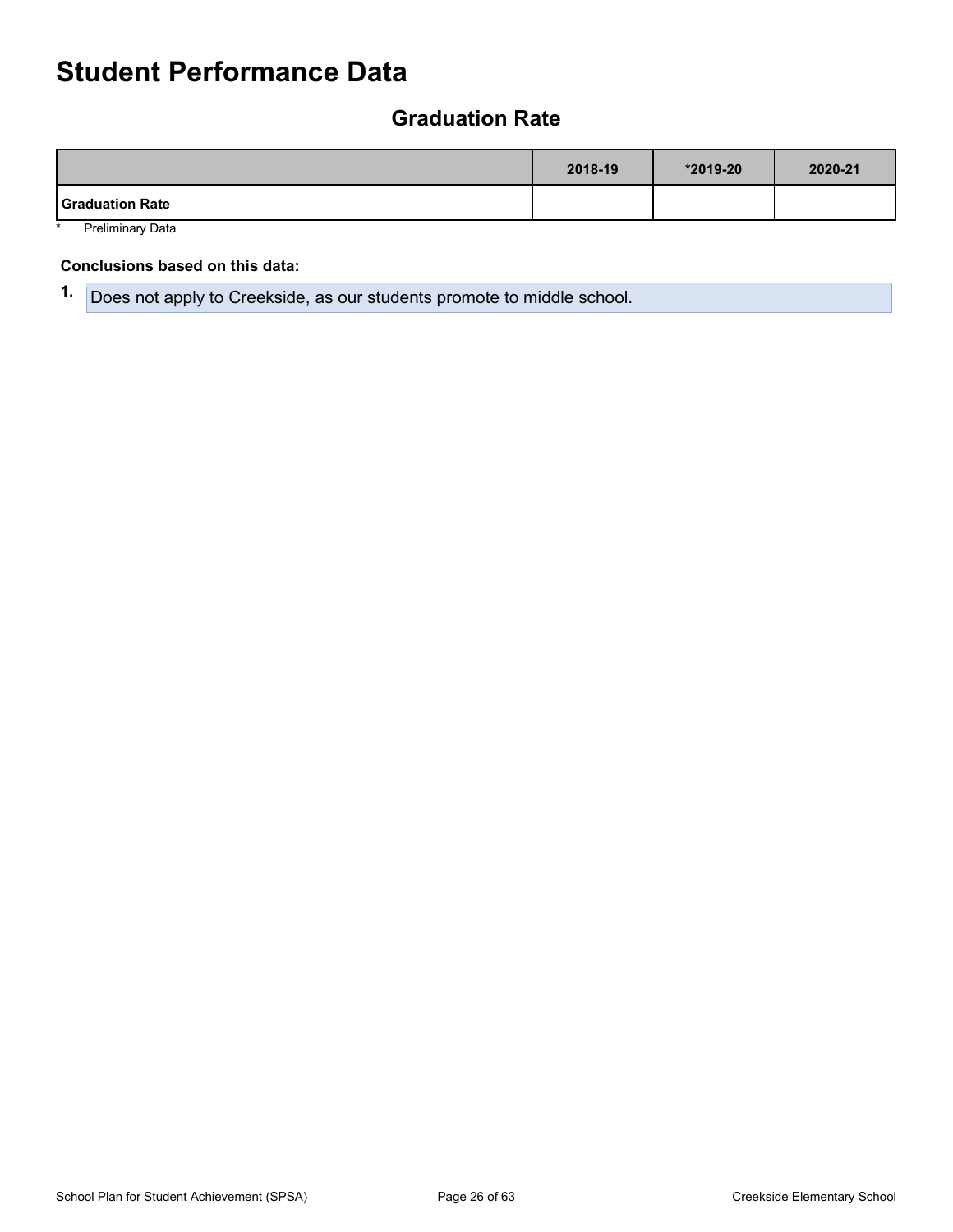## **Goals, Strategies, & Proposed Expenditures**

Complete a copy of the following table for each of the school's goals.

## **Which LCAP goal are you addressing?**

2. Create systems and structures that provide multiple pathways of learning and engagement to increase College and Career Readiness of our students and close the achievement gaps for all subgroups.

## **Goal 1: Mathematics**

As measured by spring 2022 iReady math diagnostic data, students will increase from current 50% to 78% of students performing at or above grade-level.

### **Identified Need**

This need was identified by analysis of Creekside's data from the iReady fall 2021 Math diagnostic report of all students and these subgroups: ELL, EDY, Hispanic or Latino, and Students with Disabilities.

### **Alternative Metrics**

As derived from the fall 2021 iReady math diagnostic assessments, the percentages displayed below denote the number of students who currently are performing at grade level:

All Students: (grades K-5) 50.21% EL: 23.40% EDY: 8.7% Special Education: 42.03% Hispanic: 38.98% African American: 0.0%

## **Annual Measurable Outcomes**

| Metric/Indicator                                                                                                    | <b>Baseline/Actual Outcome</b>                                                                                                                | <b>Expected Outcome</b>                                                                                                                                                                                                                              |
|---------------------------------------------------------------------------------------------------------------------|-----------------------------------------------------------------------------------------------------------------------------------------------|------------------------------------------------------------------------------------------------------------------------------------------------------------------------------------------------------------------------------------------------------|
| <b>School Wide</b><br>Data from the Math portion of the<br>2021-2022 iReady diagnostics for<br>all students.        | Data from the Math portion of the<br>Fall 2021 iReady diagnostic<br>shows that 48.7% of all students<br>are performing at grade level.        | Compared to the 2021 Fall iReady<br>diagnostic data, the percentage of<br>all students who are performing at<br>or above grade-level in Math as<br>measured by the spring 2022<br>iReady diagnostic data will<br>increase by 30% from 48% to<br>78%. |
| <b>English Learner</b><br>Data from the Math portion of the<br>2021-2022 iReady diagnostics for<br>all EL students. | Data from the Math portion of the<br>Fall 2021 iReady diagnostic<br>shows that 23.7% of all EL<br>students are performing at grade<br>level.  | Compared to the 2021 Fall iReady<br>diagnostic data, the percentage of<br>all students who are performing at<br>or above grade-level in Math as<br>measured by the spring 2022<br>iReady diagnostic data will<br>increase by 30% to 53.7%.           |
| <b>EDY/Title I</b><br>Data from the Math portion of the<br>2021-2022 iReady diagnostics for<br>all EDY students.    | Data from the Math portion of the<br>Fall 2021 iReady diagnostic<br>shows that 42.6% of all EDY<br>students are performing at grade<br>level. | Compared to the 2021 Fall iReady<br>diagnostic data, the percentage of<br>all students who are performing at<br>or above grade-level in Math as<br>measured by the spring 2022                                                                       |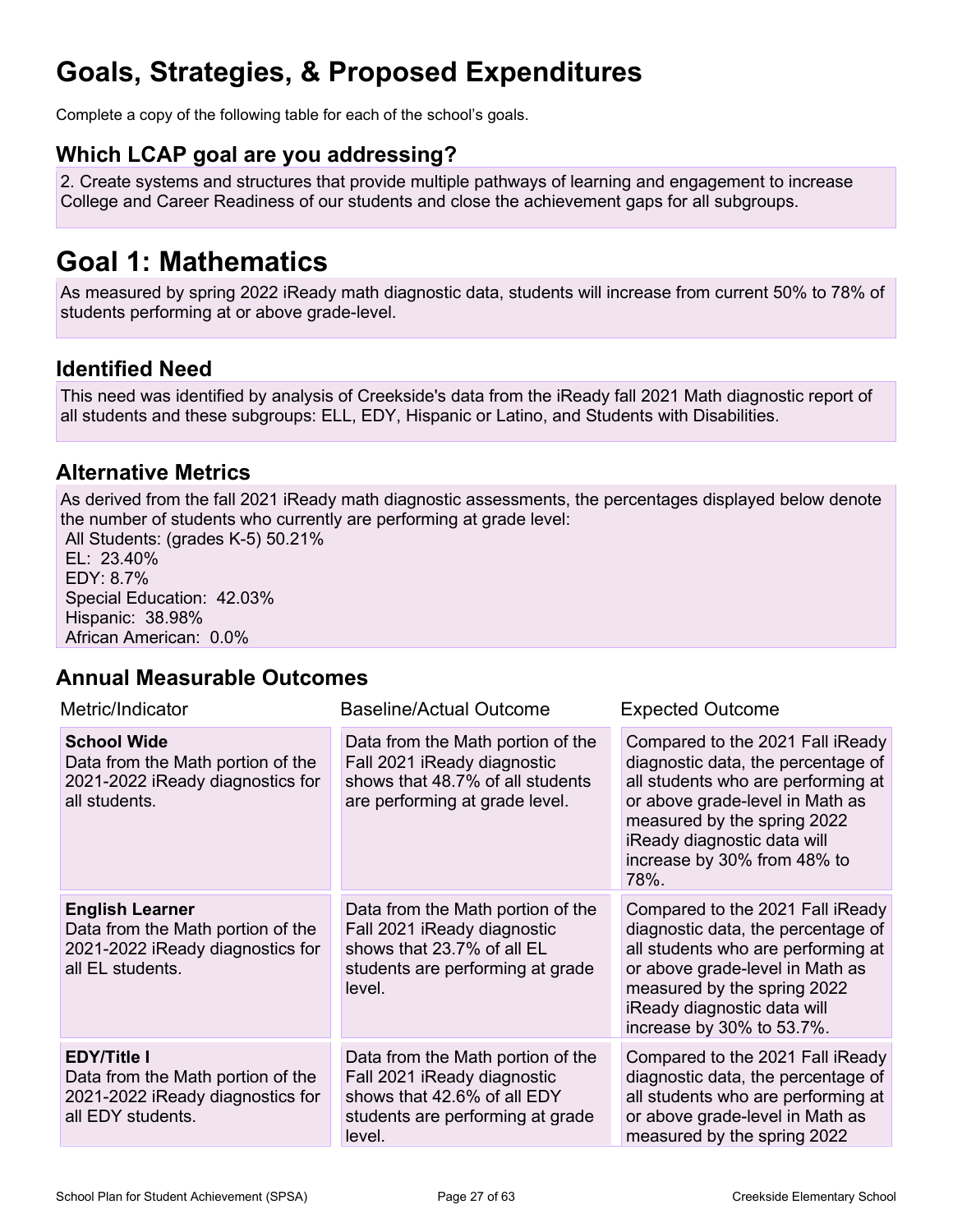| Metric/Indicator                                                                                                                             | <b>Baseline/Actual Outcome</b>                                                                                                                               | <b>Expected Outcome</b>                                                                                                                                                                                                                    |
|----------------------------------------------------------------------------------------------------------------------------------------------|--------------------------------------------------------------------------------------------------------------------------------------------------------------|--------------------------------------------------------------------------------------------------------------------------------------------------------------------------------------------------------------------------------------------|
|                                                                                                                                              |                                                                                                                                                              | iReady diagnostic data will<br>increase by 20% to 62.6%.                                                                                                                                                                                   |
| <b>Student with Disabilities</b><br>Data from the Math portion of the<br>2021-2022 iReady diagnostics for<br>all students with disabilities. | Data from the Math portion of the<br>Fall 2021 iReady diagnostic<br>shows that 38.3% of all students<br>with disabilities are performing at<br>grade level.  | Compared to the 2021 Fall iReady<br>diagnostic data, the percentage of<br>all students who are performing at<br>or above grade-level in Math as<br>measured by the spring 2022<br>iReady diagnostic data will<br>increase by 20% to 58%.   |
| <b>Hispanic or Latino</b><br>Data from the Math portion of the<br>2021-2022 iReady diagnostics for<br>all Hispanic or Latino students.       | Data from the Math portion of the<br>Fall 2021 iReady diagnostic<br>shows that 36.4% of all Hispanic<br>or Latino students are performing<br>at grade level. | Compared to the 2021 Fall iReady<br>diagnostic data, the percentage of<br>all students who are performing at<br>or above grade-level in Math as<br>measured by the spring 2022<br>iReady diagnostic data will<br>increase by 30% to 66.4%. |

Complete a copy of the Strategy/Activity table for each of the school's strategies/activities.

### **Strategy/Activity 1**

#### **Students to be Served by this Strategy/Activity**

(Identify either All Students or one or more specific student groups) EDY and EL learners who are below proficiency in the area of mathematics Hispanic or Latino students

#### Strategy/Activity

Instructional aides will support targeted learners on specific math skills approximately 2 days a week from January through May. The groupings of EDY and EL students (level 1-3) will be flexible and consistently monitored based on data throughout the year. Research based curriculum such as individualized iReady pathways and front loading of concepts will be used with our learners.

#### **Proposed Expenditures for this Strategy/Activity**

List the amount(s) and funding source(s) for the proposed expenditures. Specify the funding source(s) using one or more of the following: LCFF, Federal (if Federal identify the Title and Part, as applicable), Other State, and/or Local.

| Amount(s) | Source(s)                                                  |
|-----------|------------------------------------------------------------|
| 0         | <b>Educationally Disadvantaged Youth</b><br>None Specified |
|           | <b>English Learners</b>                                    |

#### **Strategy/Activity 2 Students to be Served by this Strategy/Activity**

(Identify either All Students or one or more specific student groups)

EDY students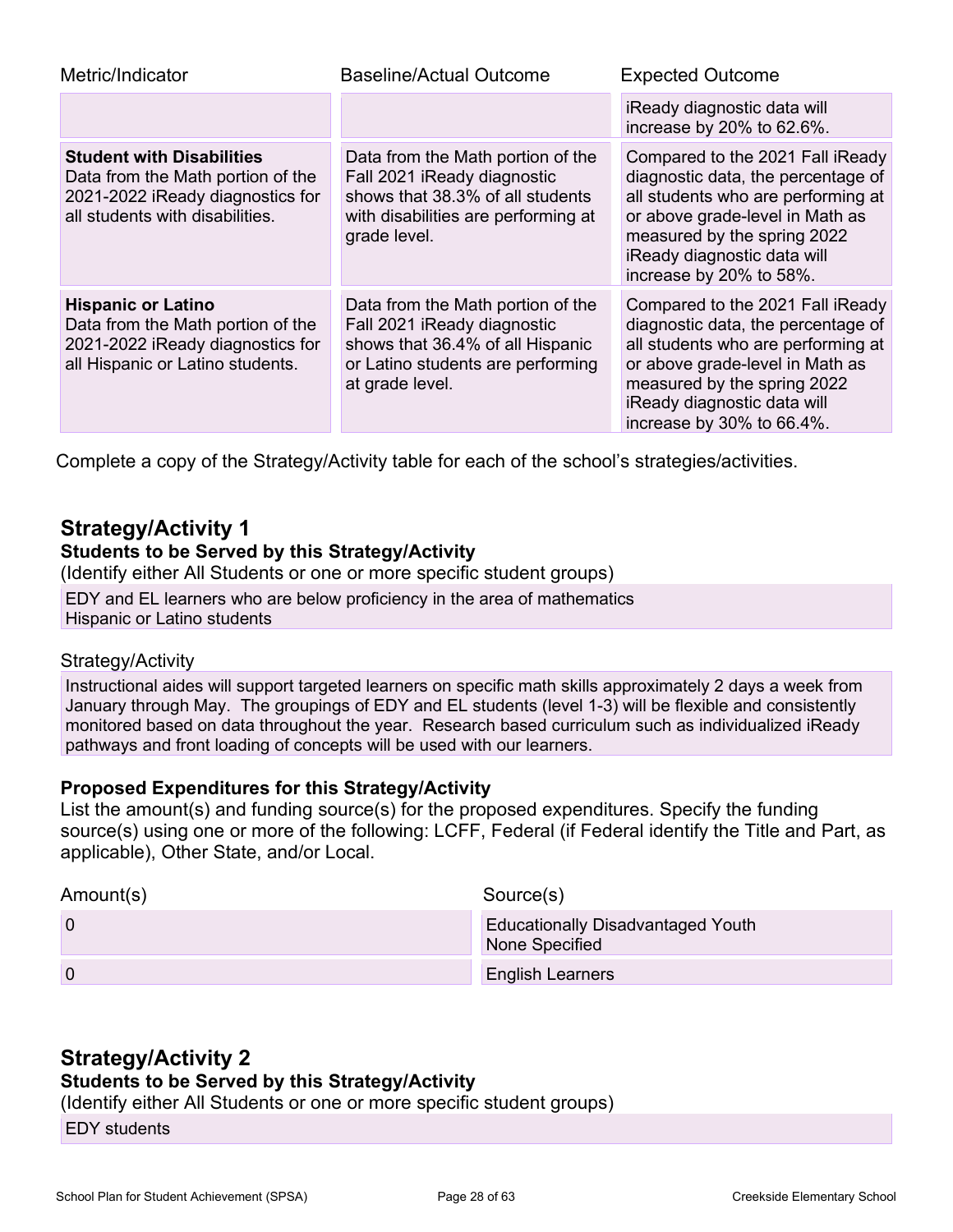#### Strategy/Activity

Student articulation meeting with all teachers, individually, to discuss student progress and/or struggles in Mathematics. Meetings will take place in the winter and spring trimesters with principal, teachers and RtI TOSA.

#### **Proposed Expenditures for this Strategy/Activity**

List the amount(s) and funding source(s) for the proposed expenditures. Specify the funding source(s) using one or more of the following: LCFF, Federal (if Federal identify the Title and Part, as applicable), Other State, and/or Local.

Amount(s) Source(s)

640 Educationally Disadvantaged Youth 1000-1999: Certificated Personnel Salaries

#### **Strategy/Activity 3**

#### **Students to be Served by this Strategy/Activity**

(Identify either All Students or one or more specific student groups)

Students with Disabilities in fifth grade

#### Strategy/Activity

Focus on 10 key math concepts that were identified with general education fifth grade teachers. Share the new website that supports the 10 key concepts with activities and practice with families for home support.

#### **Proposed Expenditures for this Strategy/Activity**

List the amount(s) and funding source(s) for the proposed expenditures. Specify the funding source(s) using one or more of the following: LCFF, Federal (if Federal identify the Title and Part, as applicable), Other State, and/or Local.

Amount(s) Source(s)

0 No additional budgeted expenditures.

#### **Strategy/Activity 4**

#### **Students to be Served by this Strategy/Activity**

(Identify either All Students or one or more specific student groups)

All kindergarten students

#### Strategy/Activity

Math Talk at least once a week to allow students to reason about math situations or problems and collaboratively discuss their math thinking, develop communication skills, sharpen their mathematical reasoning, and enhance their social awareness.

#### **Proposed Expenditures for this Strategy/Activity**

List the amount(s) and funding source(s) for the proposed expenditures. Specify the funding source(s) using one or more of the following: LCFF, Federal (if Federal identify the Title and Part, as applicable), Other State, and/or Local.

| Amount(s) | Source(s)                            |
|-----------|--------------------------------------|
|           | No additional budgeted expenditures. |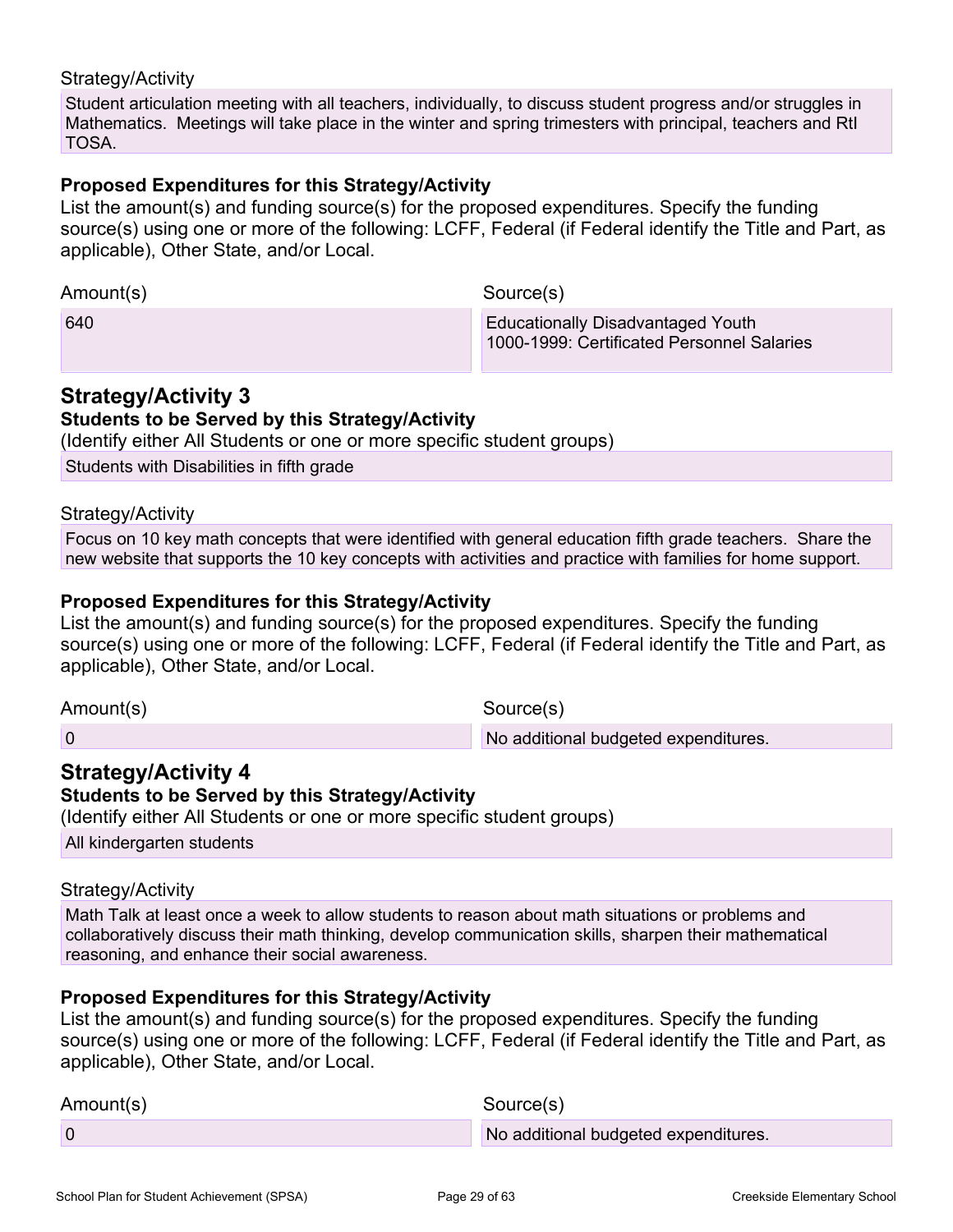### **Strategy/Activity 5 Students to be Served by this Strategy/Activity**

(Identify either All Students or one or more specific student groups)

All first grade students

#### Strategy/Activity

Hands-on math games and Marcy Cook tile math fluency activities iReady lesson completion/math games practice Implement strategies and games from youcubed.org or other sources

#### **Proposed Expenditures for this Strategy/Activity**

List the amount(s) and funding source(s) for the proposed expenditures. Specify the funding source(s) using one or more of the following: LCFF, Federal (if Federal identify the Title and Part, as applicable), Other State, and/or Local.

Amount(s) Source(s)

0 No additional budgeted expenditures.

### **Strategy/Activity 6**

#### **Students to be Served by this Strategy/Activity**

(Identify either All Students or one or more specific student groups)

All second grade students

#### Strategy/Activity

Utilize the prerequisite lessons provided in iReady for small group instruction Utilize targeted, small group instruction during math block Engage students with targeted formative assessments to gauge understanding of numbers and operations Use Math Expressions curriculum for numbers and operations and geometry Facilitate active engagement with use of math centers/games to provide an opportunity for differentiated small group math instruction for targeted skills.

#### **Proposed Expenditures for this Strategy/Activity**

List the amount(s) and funding source(s) for the proposed expenditures. Specify the funding source(s) using one or more of the following: LCFF, Federal (if Federal identify the Title and Part, as applicable), Other State, and/or Local.

| Amount(s) | Source(s)                            |
|-----------|--------------------------------------|
|           | No additional budgeted expenditures. |

## **Strategy/Activity 7**

#### **Students to be Served by this Strategy/Activity**

(Identify either All Students or one or more specific student groups)

All third grade students

#### Strategy/Activity

- Learn to understand evaluate others' strategies, justifying their own solutions, consider different points of view, Small Group instruction
- Math fact practice games Reinvented Homework family games, 45 minutes a week of iReady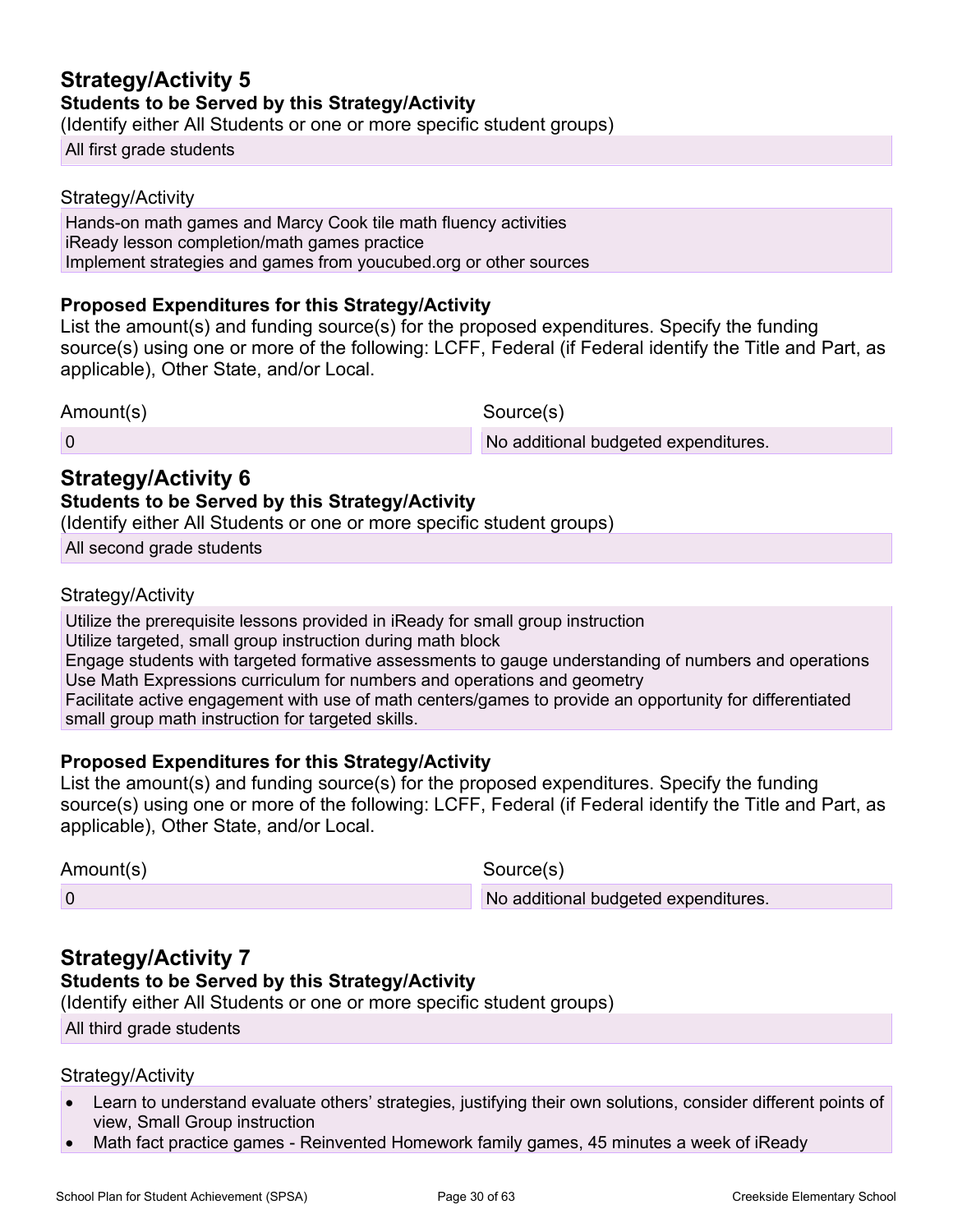- Math 4 Today warm up practice, Compacting math curriculum to focus on specific concepts and strategies
- SBAC practice book

#### **Proposed Expenditures for this Strategy/Activity**

List the amount(s) and funding source(s) for the proposed expenditures. Specify the funding source(s) using one or more of the following: LCFF, Federal (if Federal identify the Title and Part, as applicable), Other State, and/or Local.

| Amount(s) |  |
|-----------|--|
|-----------|--|

Source(s)

0 No additional budgeted expenditures.

### **Strategy/Activity 8**

#### **Students to be Served by this Strategy/Activity**

All fourth grade students

#### Strategy/Activity

Start a "Geometry Friday" every other Friday where we incorporate geometry games and literature. Start a geometry weekly warm up where students will answer questions about geometry vocabulary daily. Ensure students are completing at least 45 minutes of Math iReady. Assign differentiated geometry lessons in iReady.

#### **Proposed Expenditures for this Strategy/Activity**

List the amount(s) and funding source(s) for the proposed expenditures. Specify the funding source(s) using one or more of the following: LCFF, Federal (if Federal identify the Title and Part, as applicable), Other State, and/or Local.

Amount(s) Source(s)

0 No additional budgeted expenditures.

## **Strategy/Activity 9**

#### **Students to be Served by this Strategy/Activity**

(Identify either All Students or one or more specific student groups)

All fifth grade students

#### Strategy/Activity

Math For Today (Daily) Math Tasks that include geometrical thinking (Weekly) Introduce geometry concepts throughout the school year (Monthly) Online resources (Khan Academy, Math Games, iReady, Freckle Math)

#### **Proposed Expenditures for this Strategy/Activity**

List the amount(s) and funding source(s) for the proposed expenditures. Specify the funding source(s) using one or more of the following: LCFF, Federal (if Federal identify the Title and Part, as applicable), Other State, and/or Local.

| Amount(s) | Source(s)                            |
|-----------|--------------------------------------|
|           | No additional budgeted expenditures. |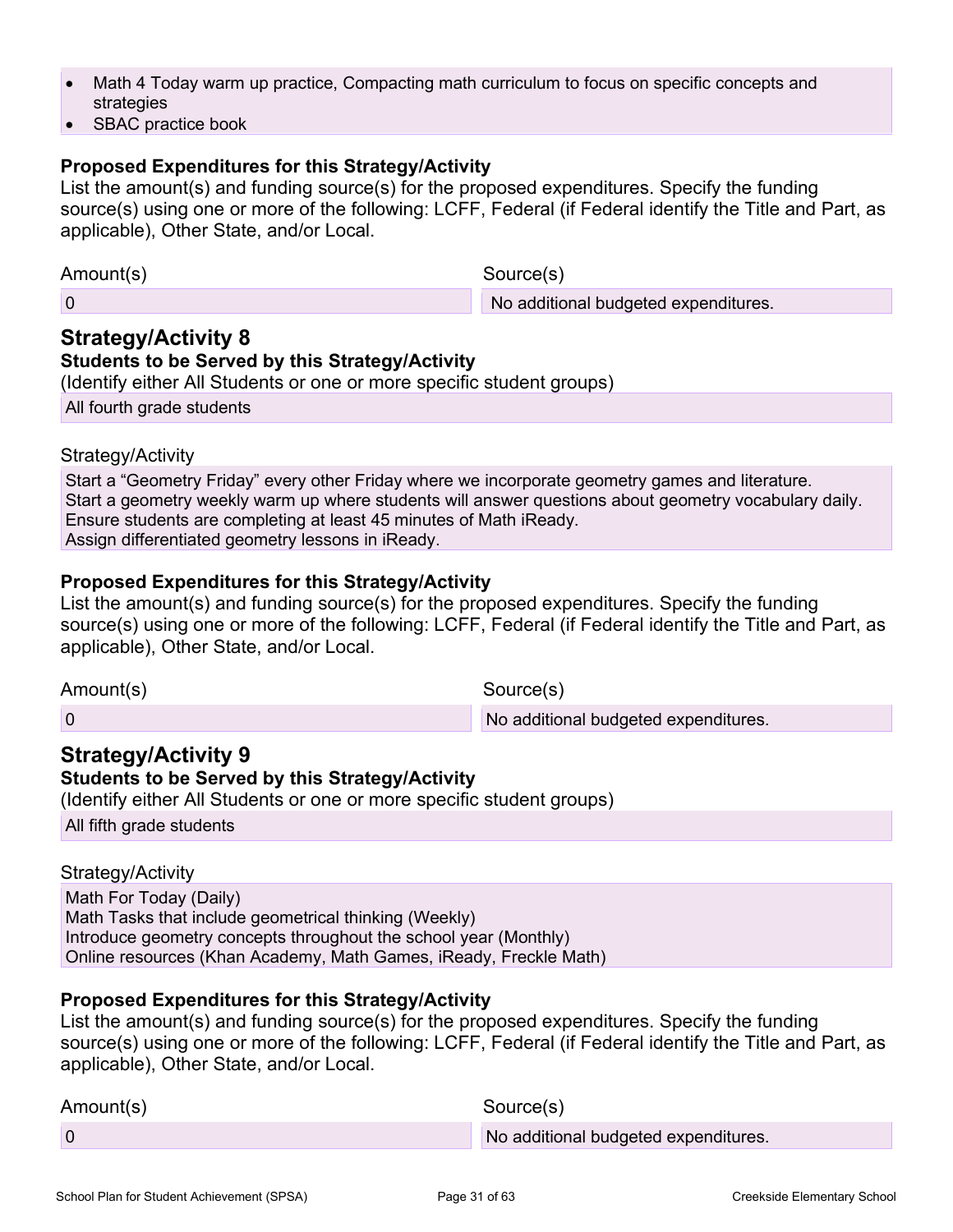# **Annual Review**

### **SPSA Year Reviewed: 2020-21**

Respond to the following prompts relative to this goal. If the school is in the first year of implementing the goal, an analysis is not required and this section may be deleted.

## **ANALYSIS**

Describe the overall implementation of the strategies/activities and the overall effectiveness of the strategies/activities to achieve the articulated goal.

Due to suspension of CAASPP testing due to COVID-19, we were unable to measure growth based on the assessment. As a means by which to consider growth in the area of math, we are able to report that 85% of our students showed proficiency in grade-level math skills as measured through iReady data.

Briefly describe any major differences between the intended implementation and/or the budgeted expenditures to implement the strategies/activities to meet the articulated goal.

No significant changes were made to the goal. The annual outcomes will be measured by iReady diagnostic assessment data. We will also have comparison CAASPP data in the Fall of 2022.

Describe any changes that will be made to this goal, the annual outcomes, metrics, or strategies/activities to achieve this goal as a result of this analysis. Identify where those changes can be found in the SPSA.

No significant changes were made to the goal. The annual outcomes will be measured by iReady diagnostic assessment data. We will also have comparison CAASPP data in the Fall of 2022.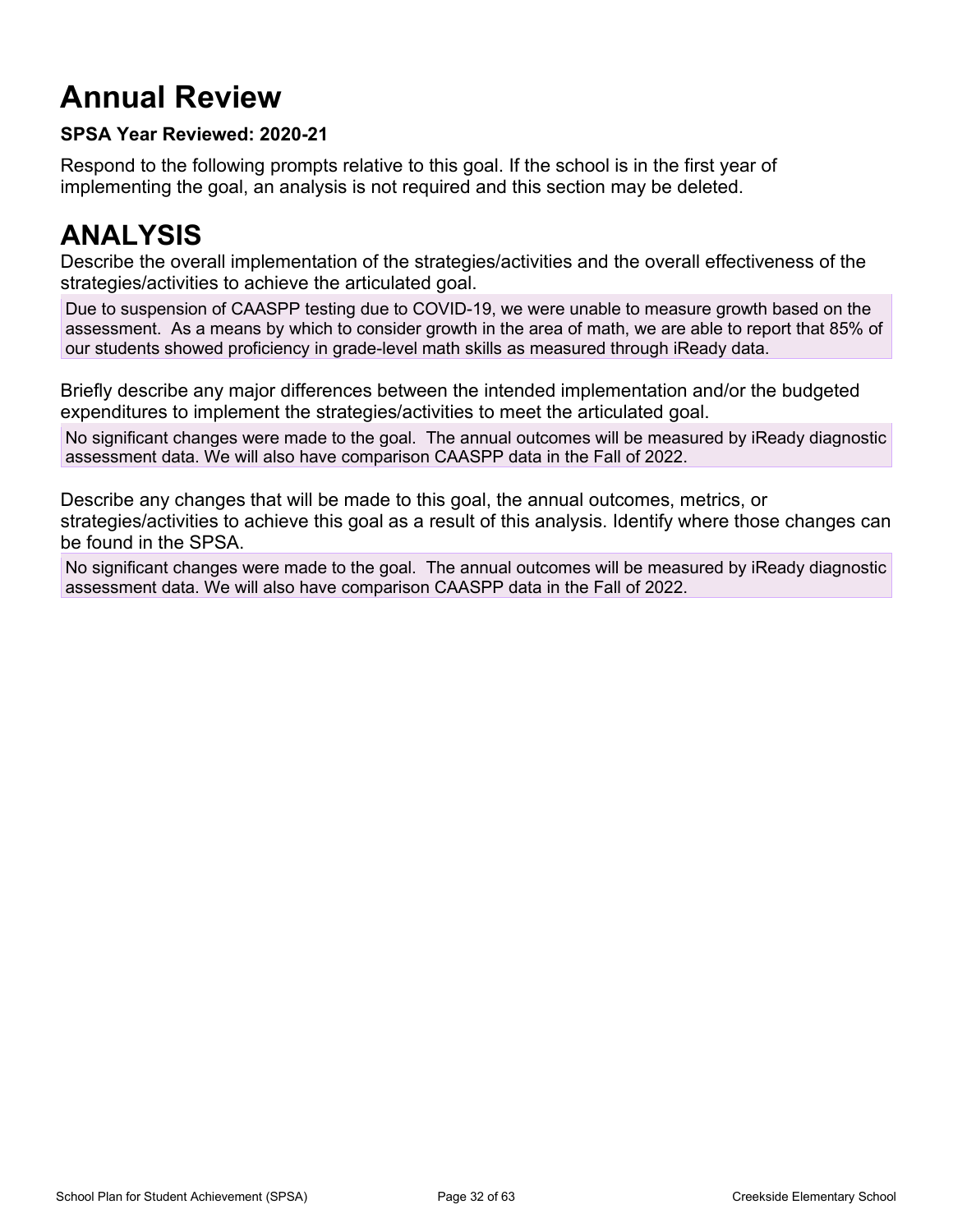## **Goals, Strategies, & Proposed Expenditures**

Complete a copy of the following table for each of the school's goals.

### **Which LCAP goal are you addressing?**

2. Create systems and structures that provide multiple pathways of learning and engagement to increase College and Career Readiness of our students and close the achievement gaps for all subgroups.

## **Goal 2: English Language Arts**

As measured by spring 2021 iReady Reading diagnostic data, 80% of students will be performing at or above grade-level.

### **Identified Need**

This need was identified by analysis of Creekside's data from the reading portion of the 2020-2021 spring iReady diagnostic data report of all students and these subgroups: ELL, EDY, Hispanic or Latino, and Students with Disabilities.

### **Alternative Metrics**

As derived from the fall 2021 iReady reading diagnostic assessments, the percentages displayed below denote the number of students who currently are performing at grade level:

All Students: (grades 2-5) 66.67% EL: 39.13% EDY: 0% Special Education: 36.21% Hispanic: 52.27% African American: 50.0%

### **Annual Measurable Outcomes**

| Metric/Indicator                                                                                                   | <b>Baseline/Actual Outcome</b>                                                                                                                   | <b>Expected Outcome</b>                                                                                                                                                                                                                         |
|--------------------------------------------------------------------------------------------------------------------|--------------------------------------------------------------------------------------------------------------------------------------------------|-------------------------------------------------------------------------------------------------------------------------------------------------------------------------------------------------------------------------------------------------|
| <b>School Wide</b><br>Data from the Reading portion of<br>the 2021-2022 iReady diagnostics<br>for all students.    | Data from the Reading portion of<br>the Fall 2021 iReady diagnostic<br>shows that 66.7% of all students<br>are performing at grade level.        | Compared to the 2021 Fall iReady<br>diagnostic data, the percentage of<br>all students who are performing at<br>or above grade-level in Reading<br>as measured by the spring 2022<br>iReady diagnostic data will<br>increase by 13% to 80%.     |
| <b>English Learner</b><br>Data from the Reading portion of<br>the 2021-2022 iReady diagnostics<br>for EL students. | Data from the Reading portion of<br>the Fall 2021 iReady diagnostic<br>shows that 39.1% of all EL<br>students are performing at grade<br>level.  | Compared to the 2021 Fall iReady<br>diagnostic data, the percentage of<br>all EL students who are<br>performing at or above grade-<br>level in Reading as measured by<br>the spring 2022 iReady diagnostic<br>data will increase by 10% to 50%. |
| <b>EDY/Title I</b><br>Data from the Reading portion of<br>the 2021-2022 iReady diagnostics<br>for EDY students.    | Data from the Reading portion of<br>the Fall 2021 iReady diagnostic<br>shows that 64.2% of all EDY<br>students are performing at grade<br>level. | Compared to the 2021 Fall iReady<br>diagnostic data, the percentage of<br>all EDY students who are<br>performing at or above grade-<br>level in Reading as measured by                                                                          |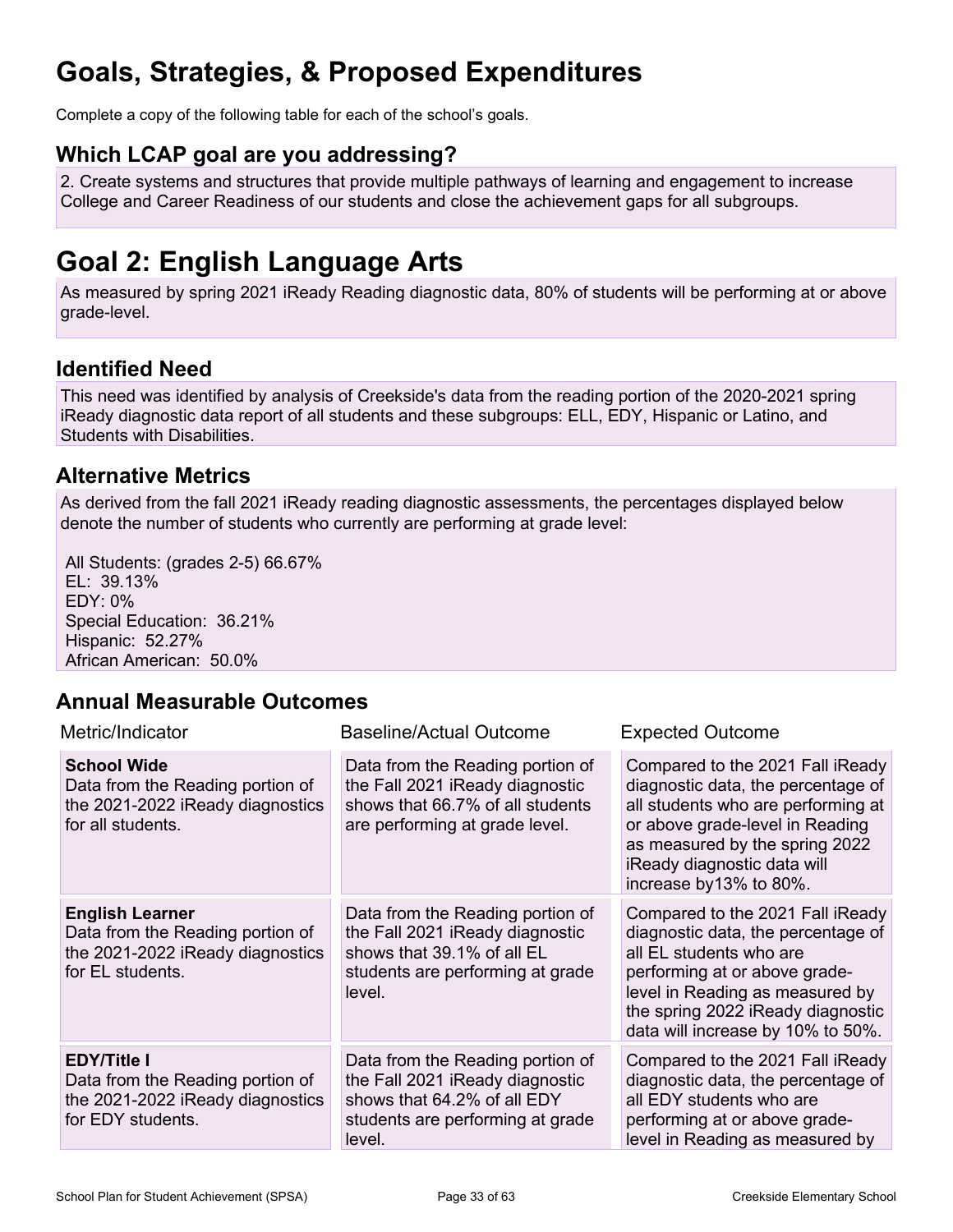| Metric/Indicator                                                                                                                                | <b>Baseline/Actual Outcome</b>                                                                                                                                  | <b>Expected Outcome</b>                                                                                                                                                                                                                                           |
|-------------------------------------------------------------------------------------------------------------------------------------------------|-----------------------------------------------------------------------------------------------------------------------------------------------------------------|-------------------------------------------------------------------------------------------------------------------------------------------------------------------------------------------------------------------------------------------------------------------|
|                                                                                                                                                 |                                                                                                                                                                 | the spring 2022 iReady diagnostic<br>data will increase by 10% to 74%.                                                                                                                                                                                            |
| <b>Student with Disabilities</b><br>Data from the Reading portion of<br>the 2021-2022 iReady diagnostics<br>for all students with disabilities. | Data from the Reading portion of<br>the Fall 2021 iReady diagnostic<br>shows that 36.2% of all students<br>with disabilities are performing at<br>grade level.  | Compared to the 2021 Fall iReady<br>diagnostic data, the percentage of<br>all students with disabilities who<br>are performing at or above grade-<br>level in Reading as measured by<br>the spring 2022 iReady diagnostic<br>data will increase by 10% to 46%.    |
| <b>Hispanic or Latino Students</b><br>Data from the ELA portion of the<br>2018-19 CAASPP for all Hispanic<br>or Latino students.                | Data from the Reading portion of<br>the Fall 2021 iReady diagnostic<br>shows that 52.3% of all Hispanic<br>or Latino students are performing<br>at grade level. | Compared to the 2021 Fall iReady<br>diagnostic data, the percentage of<br>all Hispanic or Latino students<br>who are performing at or above<br>grade-level in Reading as<br>measured by the spring 2022<br>iReady diagnostic data will<br>increase by 13% to 65%. |

Complete a copy of the Strategy/Activity table for each of the school's strategies/activities.

### **Strategy/Activity 1**

#### **Students to be Served by this Strategy/Activity**

(Identify either All Students or one or more specific student groups) All students

#### Strategy/Activity

Classroom support: every general education teacher will have two hours per week of support by an instructional assistant during English Language Arts time. The instructional assistants are trained to work under guidance by the classroom teacher to allow for additional rotations in reading groups and assist in providing personalized reading instruction. This model was used in grades 3-5 for two years with success as measured by CAASPP growth and will expand into TK-2 for 2020-21 school year.

#### **Proposed Expenditures for this Strategy/Activity**

List the amount(s) and funding source(s) for the proposed expenditures. Specify the funding source(s) using one or more of the following: LCFF, Federal (if Federal identify the Title and Part, as applicable), Other State, and/or Local.

| Amount(s) | Source(s)                                              |  |
|-----------|--------------------------------------------------------|--|
|           | <b>Educationally Disadvantaged Youth</b>               |  |
|           | <b>English Learners</b>                                |  |
| 40,000    | Foundation<br>2000-2999: Classified Personnel Salaries |  |

## **Strategy/Activity 2**

### **Students to be Served by this Strategy/Activity**

(Identify either All Students or one or more specific student groups)

EL Students in grades 1-5 (Level 1-3)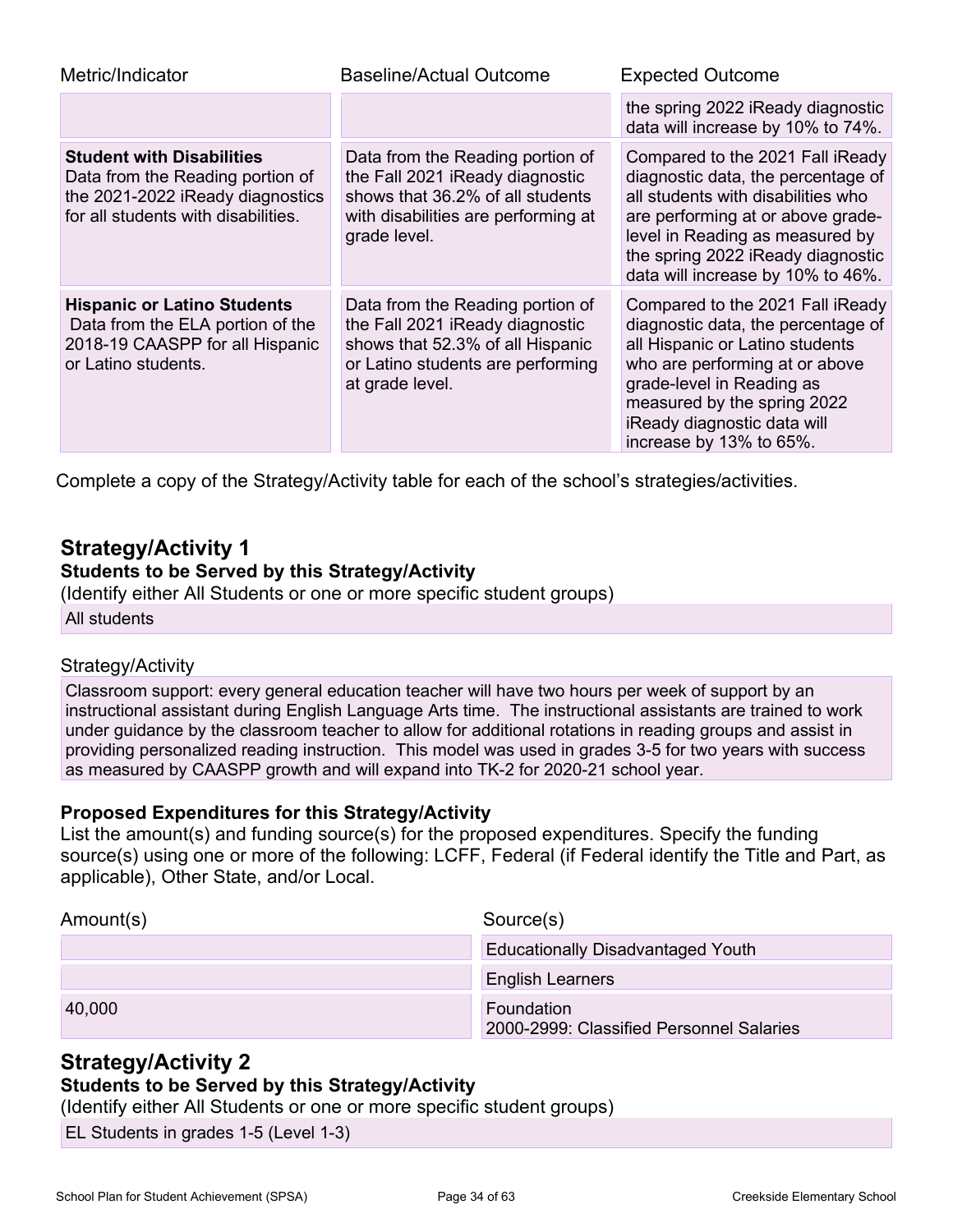#### Strategy/Activity

Supplemental programs and support:

- Push-in support for Level 1-3 EL students during ELA, social studies, and/or science.
- Summer 2022 Jumpstart: EL students participate in academic coursework during a one-week summer program on campus: 4 hours per day for five days with a credentialed teacher with a focus on academic vocabulary.
- Increased focus on writing in grades 3-5 to give additional support and practice to EL students.

#### **Proposed Expenditures for this Strategy/Activity**

List the amount(s) and funding source(s) for the proposed expenditures. Specify the funding source(s) using one or more of the following: LCFF, Federal (if Federal identify the Title and Part, as applicable), Other State, and/or Local.

| Amount(s) | Source(s)                                                                                                           |
|-----------|---------------------------------------------------------------------------------------------------------------------|
| 1,100     | <b>English Learners</b><br>1000-1999: Certificated Personnel Salaries<br>Summer 2021 Jumpstart Certificated support |
| 600       | <b>English Learners</b><br>2000-2999: Classified Personnel Salaries<br>Push-in support                              |
| 600       | <b>English Learners</b><br>2000-2999: Classified Personnel Salaries<br>Summer 2021 Jumpstart Classified support     |

## **Strategy/Activity 3**

#### **Students to be Served by this Strategy/Activity**

(Identify either All Students or one or more specific student groups)

Students with disabilities who demonstrate significant reading and/or writing difficulties

#### Strategy/Activity

Increase the explicit teaching and use of structured writing organizers, frames, and grade specific writing rubrics to students grades 2-5 who receive RSP services in ELA.

#### **Proposed Expenditures for this Strategy/Activity**

List the amount(s) and funding source(s) for the proposed expenditures. Specify the funding source(s) using one or more of the following: LCFF, Federal (if Federal identify the Title and Part, as applicable), Other State, and/or Local.

Amount(s) Source(s)

0 No additional budgeted expenditures.

### **Strategy/Activity 4**

#### **Students to be Served by this Strategy/Activity**

(Identify either All Students or one or more specific student groups)

Students identified through iReady diagnostic data and CORE data who are struggling in grade-level standards in the area of reading.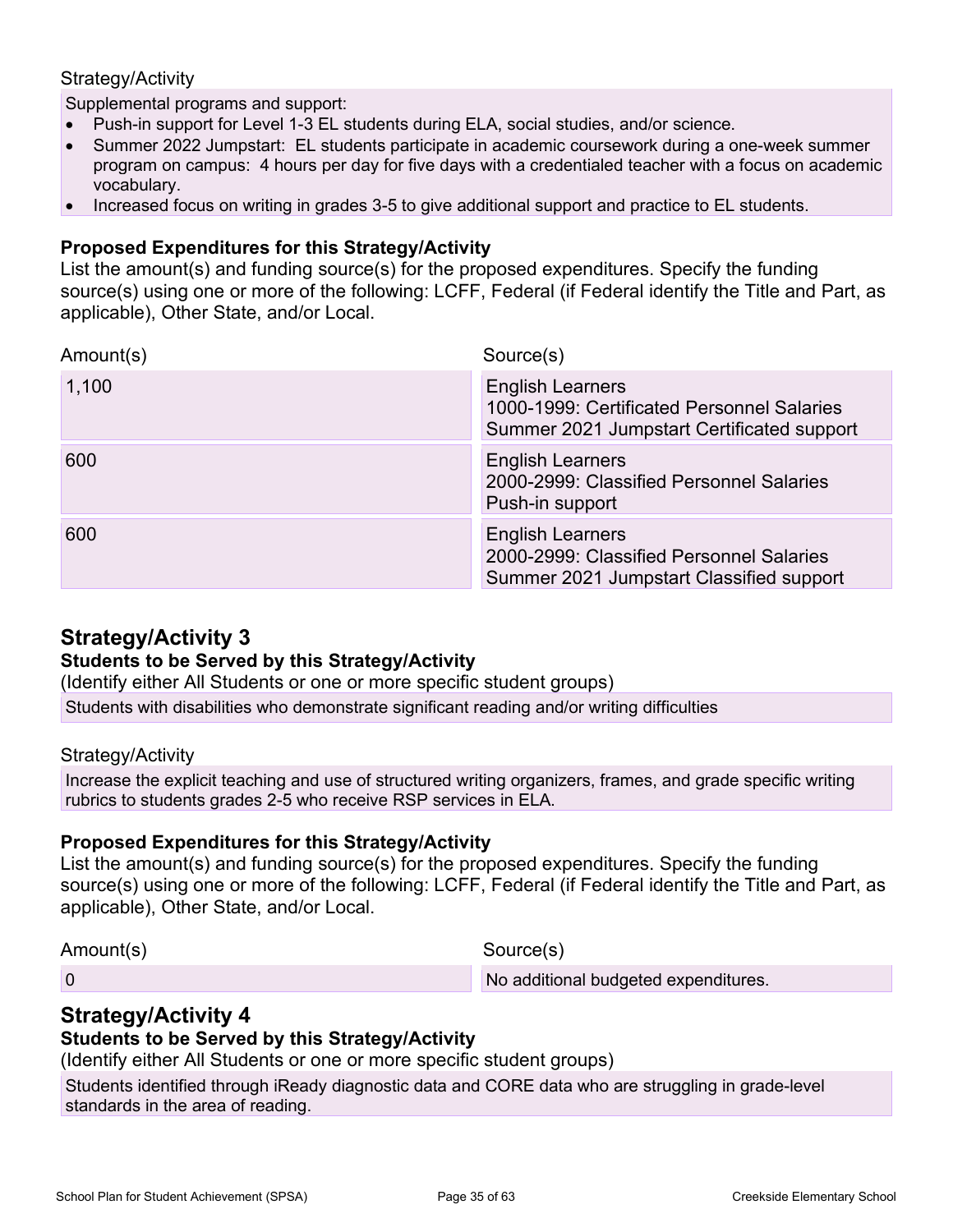#### Strategy/Activity

Pull-out or push-in support by a credentialed impact teacher. Allows targeted learning for students through additional support and creates follow-up skill builder activities and lessons.

#### **Proposed Expenditures for this Strategy/Activity**

List the amount(s) and funding source(s) for the proposed expenditures. Specify the funding source(s) using one or more of the following: LCFF, Federal (if Federal identify the Title and Part, as applicable), Other State, and/or Local.

| Amount(s) | Source(s)              |
|-----------|------------------------|
| 14,791    | <b>District Funded</b> |

### **Strategy/Activity 5**

#### **Students to be Served by this Strategy/Activity**

(Identify either All Students or one or more specific student groups)

All first grade students

#### Strategy/Activity

- Use Lexia
- Teach Benchmark Advance lessons
- Utilize SIPPS impact support
- Suggest Reinvented Homework activities
- Monitor student progress/add supplemental activities as needed in spring
- Use targeted small group instruction

#### **Proposed Expenditures for this Strategy/Activity**

List the amount(s) and funding source(s) for the proposed expenditures. Specify the funding source(s) using one or more of the following: LCFF, Federal (if Federal identify the Title and Part, as applicable), Other State, and/or Local.

Amount(s) Source(s)

720 English Learners 2000-2999: Classified Personnel Salaries

#### **Strategy/Activity 6**

#### **Students to be Served by this Strategy/Activity**

(Identify either All Students or one or more specific student groups)

All second grade students

#### Strategy/Activity

- Utilize the prerequisite lessons provided in iReady for small group instruction
- Use Benchmark Advance reading strategies in whole group and small group
- Utilize targeted, small group instruction during literacy block
- Utilize IA and Impact Teacher for individualized and small group instruction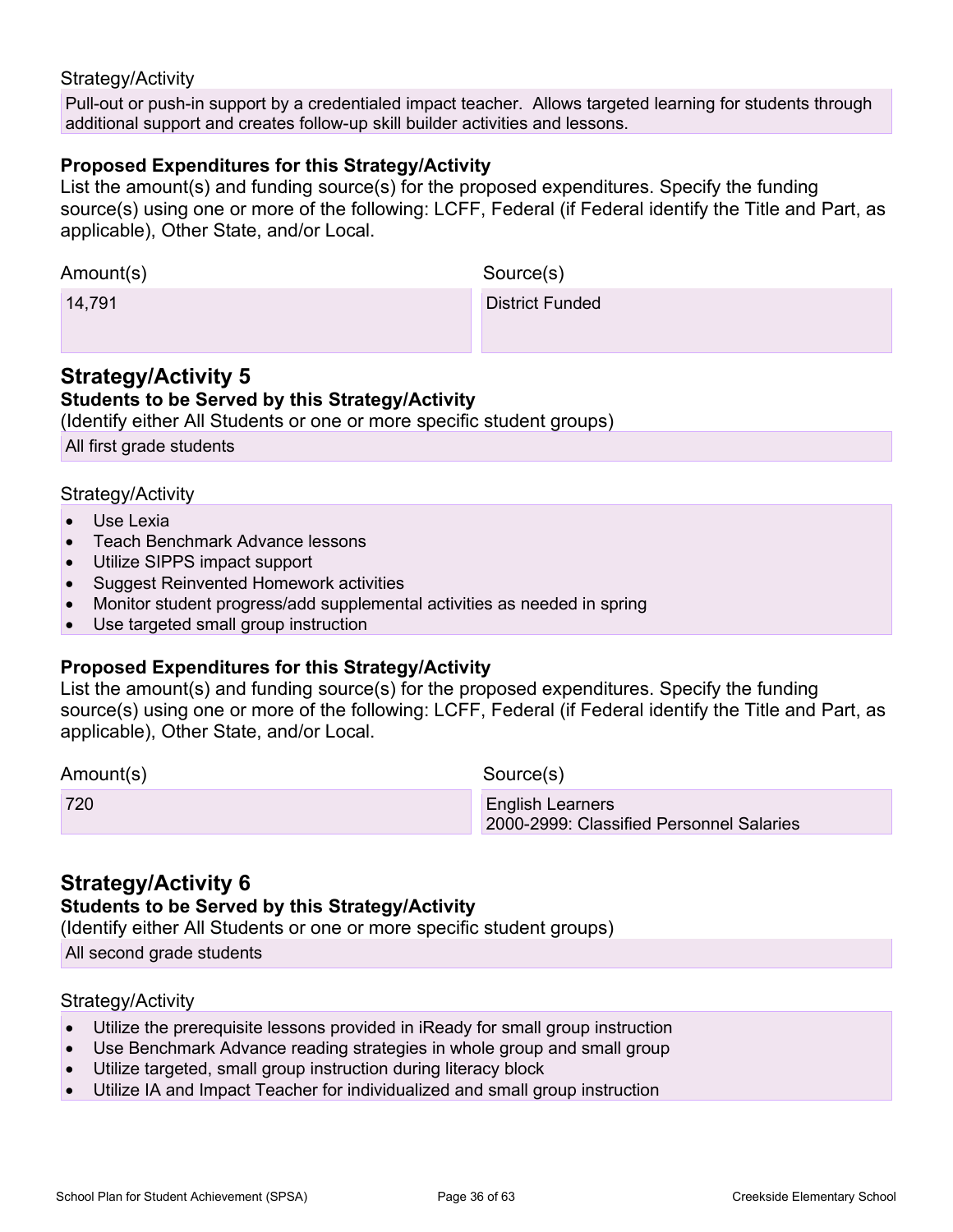#### **Proposed Expenditures for this Strategy/Activity**

List the amount(s) and funding source(s) for the proposed expenditures. Specify the funding source(s) using one or more of the following: LCFF, Federal (if Federal identify the Title and Part, as applicable), Other State, and/or Local.

| Amount(s) | 30urce(s).<br>$    -$ |
|-----------|-----------------------|
|           |                       |

0 **No additional budgeted expenditures.** 

## **Strategy/Activity 7**

#### **Students to be Served by this Strategy/Activity**

(Identify either All Students or one or more specific student groups)

All third grade students

#### Strategy/Activity

- Comprehension: Select stories, passages, and poetry that teaches students how to determine and convey mood and purpose
- Continue teaching Tier 2 Vocabulary and literary terms
- Close reading strategies that identify unknown vocabulary words and use context clues to determine the meaning
- Implementing Benchmark ELA
- Phonics: Implementing Benchmark Word study
- Word Walls, Small group phonics, iReady Goal conferences and goal setting. Monitor personalized instruction, 45 minutes a week iReady

#### **Proposed Expenditures for this Strategy/Activity**

List the amount(s) and funding source(s) for the proposed expenditures. Specify the funding source(s) using one or more of the following: LCFF, Federal (if Federal identify the Title and Part, as applicable), Other State, and/or Local.

Amount(s) Source(s)

0 No additional budgeted expenditures.

### **Strategy/Activity 8**

#### **Students to be Served by this Strategy/Activity**

(Identify either All Students or one or more specific student groups)

All fourth grade students

#### Strategy/Activity

- Small group instruction for reading strategies at least 30 minutes two times per week to support area of struggle. Two 30-minute sessions per week with impact teacher to focus on "next steps" tasks for gaps in learning; This will allow for formative assessment to drive instruction to supplement Benchmark Advanced
- Ensure that students complete at least 45 minutes of Reading iReady per week. Differentiated instruction using iReady mini lessons in the area of informational text.
- Assign differentiated iReady lessons to students.

#### **Proposed Expenditures for this Strategy/Activity**

List the amount(s) and funding source(s) for the proposed expenditures. Specify the funding source(s) using one or more of the following: LCFF, Federal (if Federal identify the Title and Part, as applicable), Other State, and/or Local.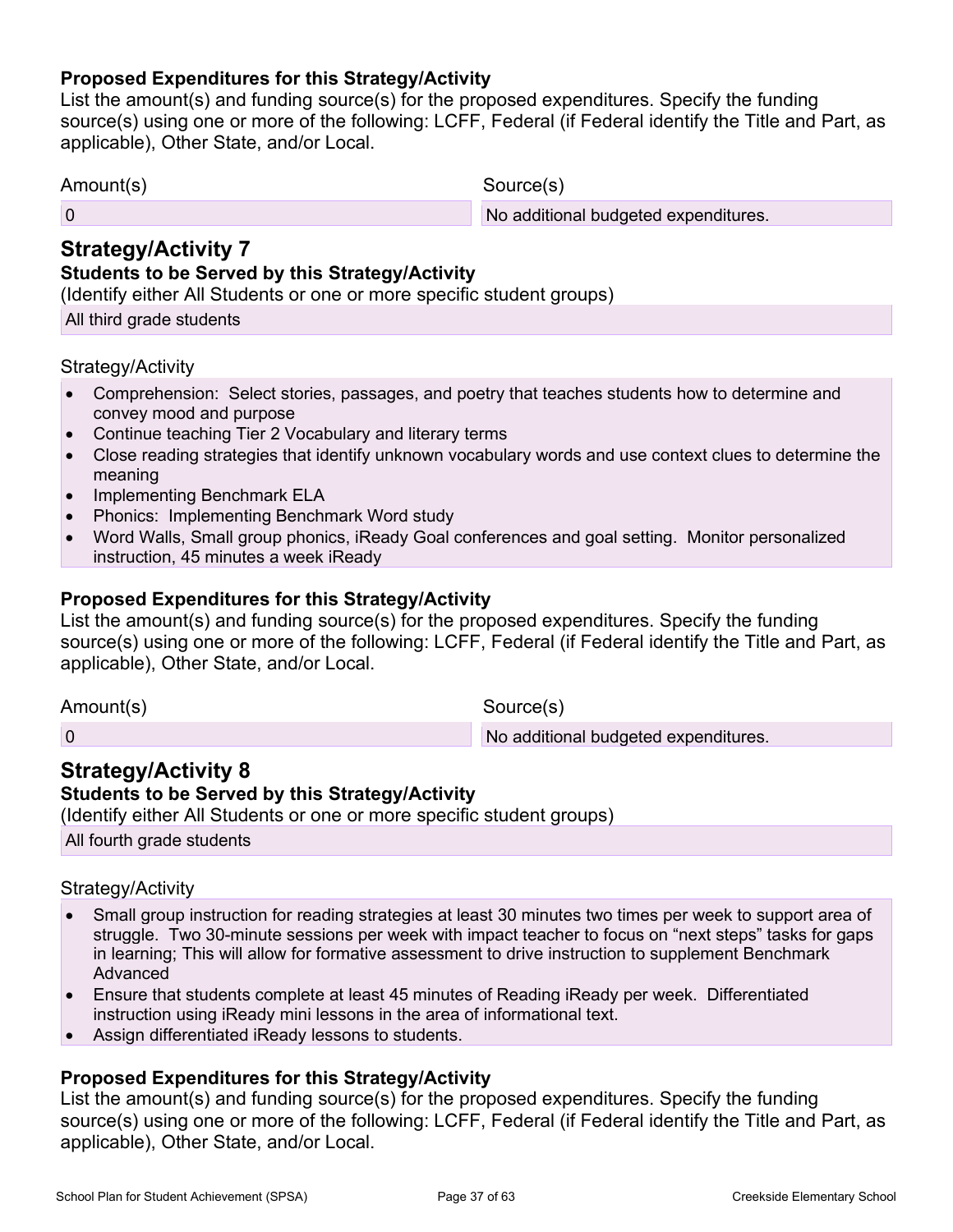Amount(s) Source(s)

0 **No additional budgeted expenditures.** 

### **Strategy/Activity 9**

### **Students to be Served by this Strategy/Activity**

(Identify either All Students or one or more specific student groups)

All fifth grade students

#### Strategy/Activity

Facilitate lessons in Benchmark ELA focusing on non-fiction comprehension strategies, Use Online resources (i.e.: NewsELA, Scholastic News, Freckle ELA, iReady) to teach non-fiction text structures and annotation techniques,

Lessons and strategy use from TCi reading and curriculum

#### **Proposed Expenditures for this Strategy/Activity**

List the amount(s) and funding source(s) for the proposed expenditures. Specify the funding source(s) using one or more of the following: LCFF, Federal (if Federal identify the Title and Part, as applicable), Other State, and/or Local.

Amount(s) Source(s)

0 **No additional budgeted expenditures.** 

## **Strategy/Activity 10**

## **Students to be Served by this Strategy/Activity**

(Identify either All Students or one or more specific student groups)

EDY Students

#### Strategy/Activity

Student articulation meeting with all teachers, individually, to discuss student progress and/or struggles in Language Arts. Meetings will take place in the winter and spring trimesters with principal, teachers and RtI TOSA.

#### **Proposed Expenditures for this Strategy/Activity**

List the amount(s) and funding source(s) for the proposed expenditures. Specify the funding source(s) using one or more of the following: LCFF, Federal (if Federal identify the Title and Part, as applicable), Other State, and/or Local.

| Amount(s) | Source(s)                                                                                                   |
|-----------|-------------------------------------------------------------------------------------------------------------|
| 640       | Educationally Disadvantaged Youth<br>1000-1999: Certificated Personnel Salaries<br><b>Roving substitute</b> |

# **Annual Review**

## **SPSA Year Reviewed: 2020-21**

Respond to the following prompts relative to this goal. If the school is in the first year of implementing the goal, an analysis is not required and this section may be deleted.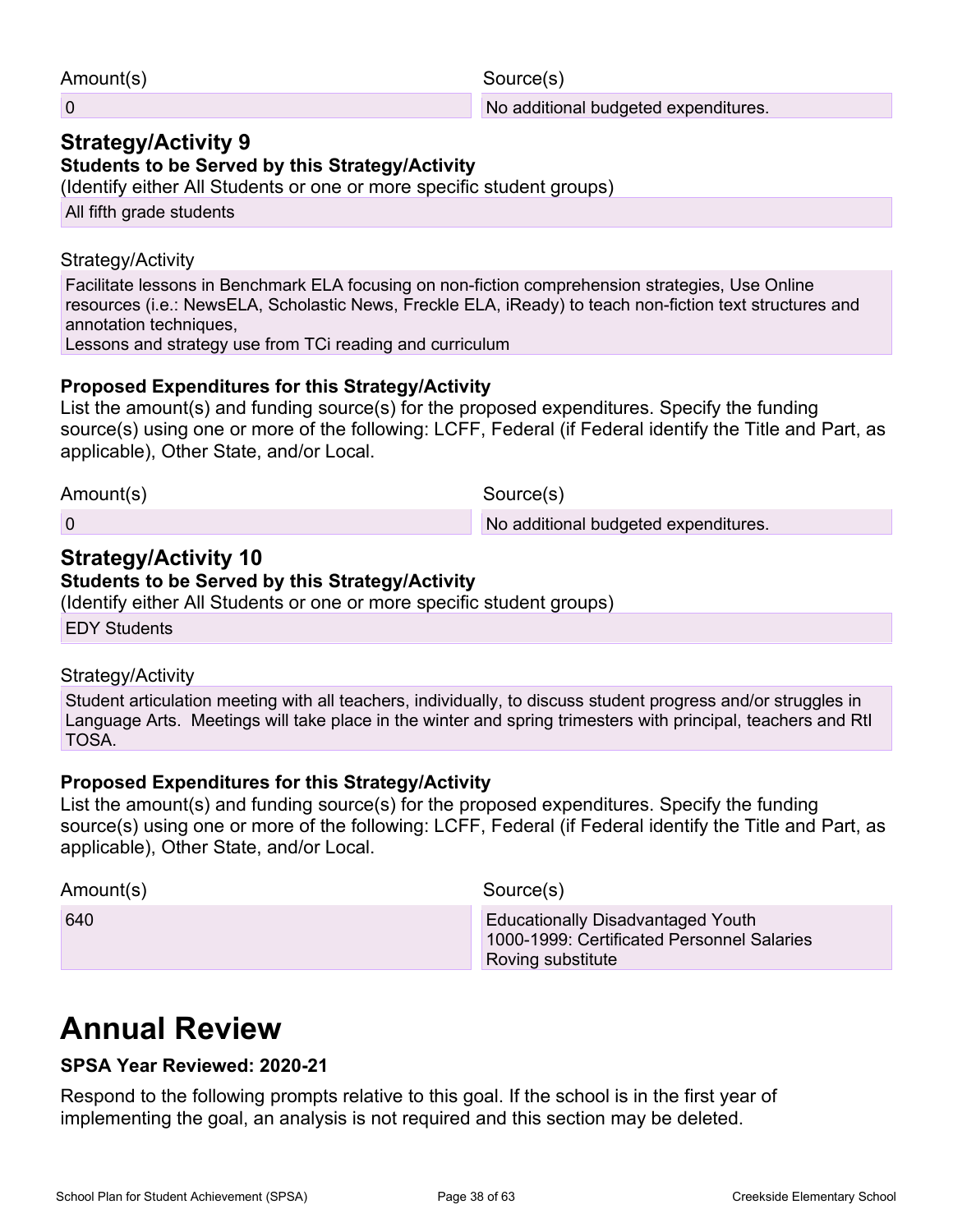## **ANALYSIS**

Describe the overall implementation of the strategies/activities and the overall effectiveness of the strategies/activities to achieve the articulated goal.

Due to suspension of CAASPP testing due to COVID-19, we were unable to measure growth based on the assessment. As a means by which to consider growth in the area of language arts, we are able to report that 84% of our students showed proficiency in grade-level reading skills as measured through iReady data.

Briefly describe any major differences between the intended implementation and/or the budgeted expenditures to implement the strategies/activities to meet the articulated goal.

The physical school closure, as the result of COVID-19, impacted the ability to complete planned strategies and activities to meet the overall goal. Students engaged in the strategies listed above up until school closure in March of 2020.

Describe any changes that will be made to this goal, the annual outcomes, metrics, or strategies/activities to achieve this goal as a result of this analysis. Identify where those changes can be found in the SPSA.

No significant changes were made to the goal. The annual outcomes will be measured by iReady diagnostic assessment data. We will also have comparison CAASPP data in the Fall of 2022.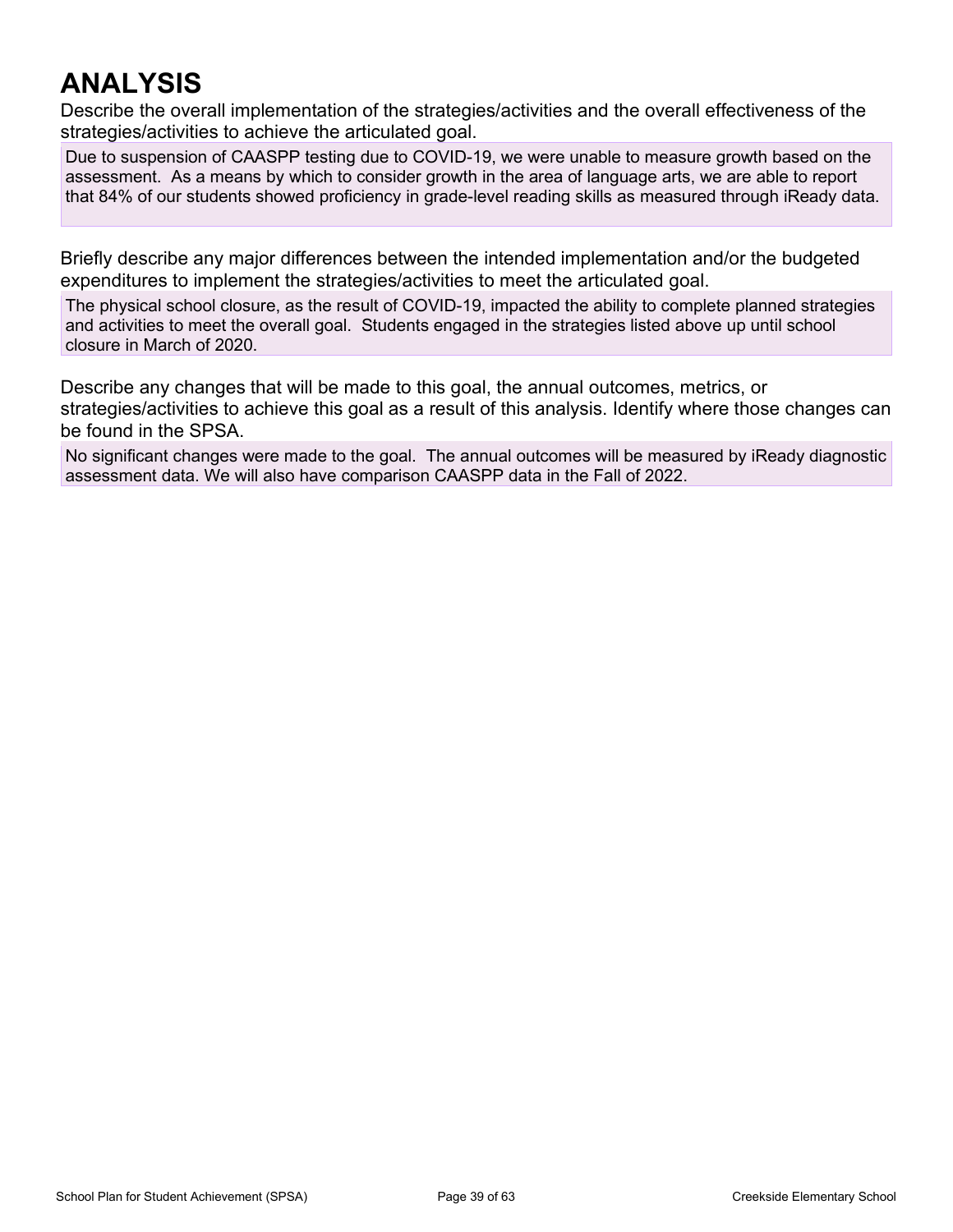## **Goals, Strategies, & Proposed Expenditures**

Complete a copy of the following table for each of the school's goals.

### **Which LCAP goal are you addressing?**

3. Strengthen and maintain a safe, healthy, positive, and attractive learning environment for all learners.

## **Goal 3: Socio-Emotional/Behavior**

By June 2022, there will be a 20% increase in students' answer of "Yes, all of the time" to two questions related to skills in empathy, as measured through a site-based student survey in grades 2-5 as compared to the results of the California Healthy Kids Survey of 2021.

## **Identified Need**

Increased empathy positively affects students' ability to collaborate, innovate, and problem-solve. This need was identified by analysis of Creekside's data from the fall 2021 California Healthy Kids Survey results around empathy:

1. Question: "Does your school teach students to understand how other students think and feel?" 40% answered "most of the time," and 42% answered, "Yes, all of the time."

2. Question: "Does your school teach students to care about each other and treat each other with respect?" 22% answered "most of the time," and 68% answered, "Yes, all of the time."

### **Alternative Metrics**

We will use chronic absenteeism rate data. All Students: 3.1 % Asian 2.7 % Hispanic/Latino 3.4 % White 3.4 %

## **Annual Measurable Outcomes**

| Metric/Indicator                                                                   | <b>Baseline/Actual Outcome</b>                                                                                                                                                                         | <b>Expected Outcome</b>                                                                                                                                           |
|------------------------------------------------------------------------------------|--------------------------------------------------------------------------------------------------------------------------------------------------------------------------------------------------------|-------------------------------------------------------------------------------------------------------------------------------------------------------------------|
| <b>School Wide</b><br>Data from the 2021 California<br>Healthy Kids Survey (CHKS). | Data from the 2021 CHKS shows<br>42% of students answered "Yes,<br>all of the time" to question "Does<br>your school teach students to<br>understand how other students<br>think and feel?"            | As measured in June 2022 by a<br>site-based survey using the same<br>question and given to our grade 2-<br>5 students, 62% will answer "Yes,<br>all of the time." |
| <b>English Learner</b>                                                             |                                                                                                                                                                                                        |                                                                                                                                                                   |
| <b>EDY/Title I</b>                                                                 |                                                                                                                                                                                                        |                                                                                                                                                                   |
| <b>Student with Disabilities</b>                                                   |                                                                                                                                                                                                        |                                                                                                                                                                   |
| <b>School Wide</b><br>Data from the 2021 California<br>Healthy Kids Survey (CHKS). | Data from the 2021 CHKS shows<br>68% of students answered "Yes,<br>all of the time" to question "Does<br>your school teach students to care<br>about each other and treat each<br>other with respect?" | As measured in June 2022 by a<br>site-based survey using the same<br>question and given to our grade 2-<br>5 students, 88% will answer "Yes,<br>all of the time." |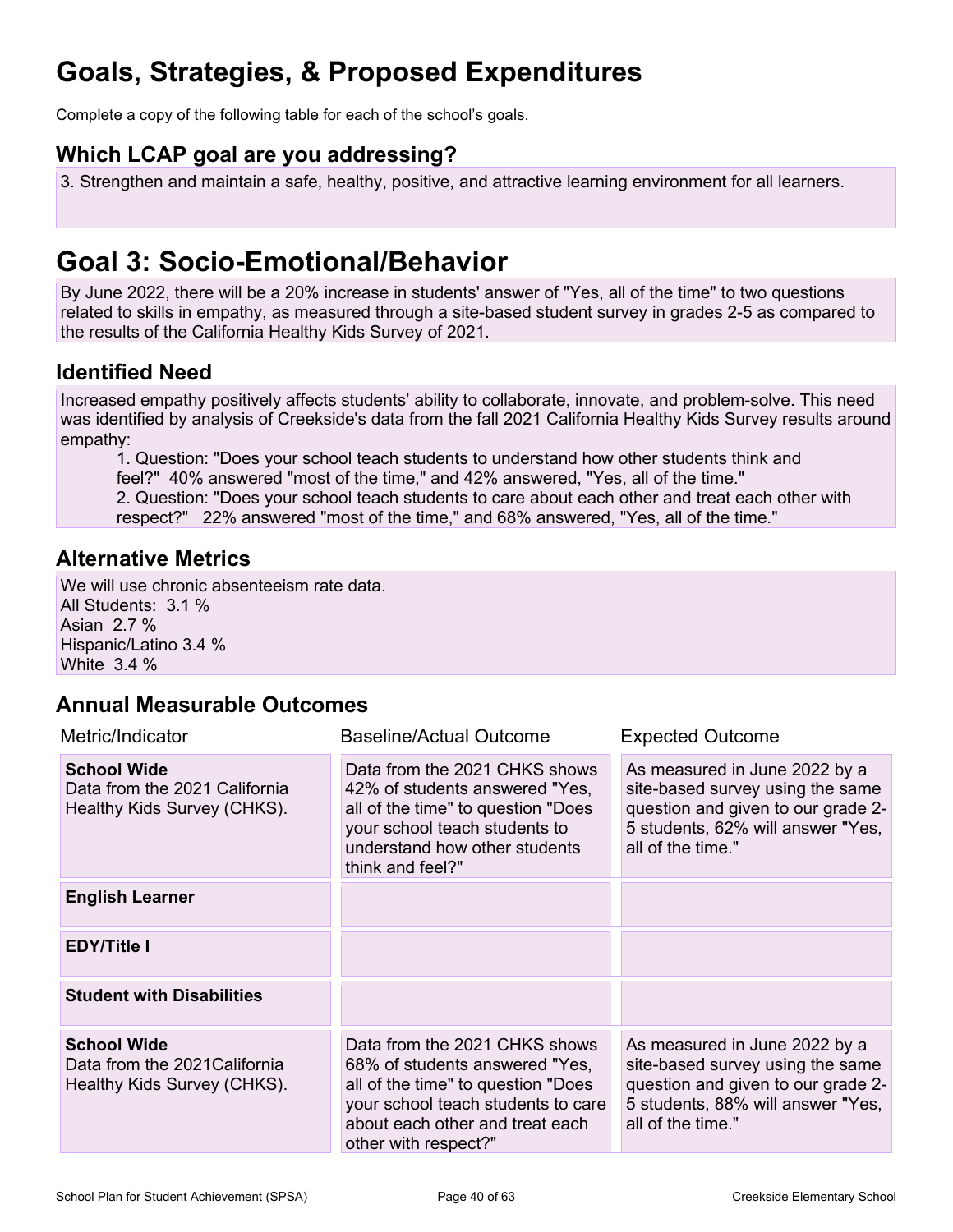Complete a copy of the Strategy/Activity table for each of the school's strategies/activities.

### **Strategy/Activity 1 Students to be Served by this Strategy/Activity**

(Identify either All Students or one or more specific student groups) All students

#### Strategy/Activity

Continue teaching and using strategies learned from the Site-based Teaching Learning Cooperative (TLC) around book UnSelfie: Why Empathetic Kids Succeed in Our All-About-Me World. Teachers will continue to grow and develop classroom lessons on empathy.

#### **Proposed Expenditures for this Strategy/Activity**

List the amount(s) and funding source(s) for the proposed expenditures. Specify the funding source(s) using one or more of the following: LCFF, Federal (if Federal identify the Title and Part, as applicable), Other State, and/or Local.

| Amount(s) | Source(s)                                                                        |
|-----------|----------------------------------------------------------------------------------|
| 0         | <b>Educationally Disadvantaged Youth</b><br>No additional expenditures budgeted. |
| $\Omega$  | <b>English Learners</b><br>No additional expenditures budgeted.                  |

### **Strategy/Activity 2**

#### **Students to be Served by this Strategy/Activity**

(Identify either All Students or one or more specific student groups)

All students

#### Strategy/Activity

**Sanford Harmony: A social emotional learning program for our TK-5th grade** Teachers received free materials and training to implement daily and weekly activities using the supplemental pilot program Sanford Harmony: a social emotional learning program for Pre-K-6 grade students designed to foster communication, connection, and community both in and outside the classroom, and develop our students into compassionate and caring adults. The program includes activities to build buddies and deepen the classroom community through thoughtful classroom meetings. The four focus themes are Diversity & Inclusion, Empathy & Critical Thinking, Communication, Problem Solving, and Peer Relationships.

Student Services Assistant support available to work with students on building the Creekside inclusive community while out problem solving out on the playground, providing alternative recess activities, and conducting small friendship groups when needed.

#### **Proposed Expenditures for this Strategy/Activity**

List the amount(s) and funding source(s) for the proposed expenditures. Specify the funding source(s) using one or more of the following: LCFF, Federal (if Federal identify the Title and Part, as applicable), Other State, and/or Local.

| Amount(s) | Source(s)                                                                                                          |
|-----------|--------------------------------------------------------------------------------------------------------------------|
| 440       | <b>Educationally Disadvantaged Youth</b><br>4000-4999: Books And Supplies<br>Supplies and support materials needed |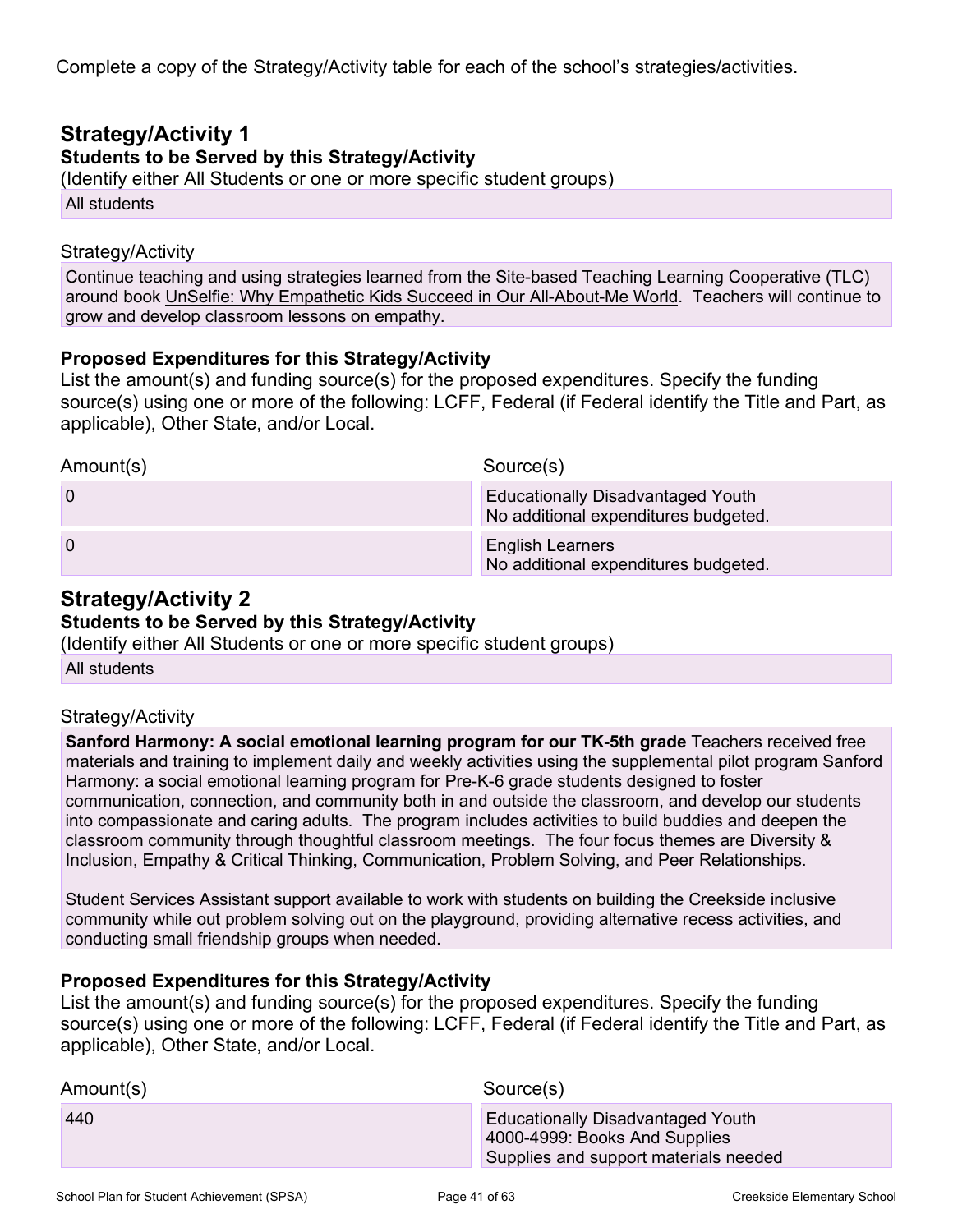### **Strategy/Activity 3**

#### **Students to be Served by this Strategy/Activity**

(Identify either All Students or one or more specific student groups)

All EL students.

#### Strategy/Activity

#### **Parent involvement:**

- Create inviting EL parent meetings to discuss our EL goals and social emotional goals and how parents can support.
- Lower barriers for parents to access the school by providing translators and translation services as needed.
- EL parents along with the EL coordinator plan and present an annual multi-cultural event to spotlight our represented rich cultures, which allows EL students and parents to shine.
- EL coordinator meets with each teacher of EL students during a one-day articulation meeting to discuss students, best practices, and offer ways to involve the parents in their child's education.

#### **Proposed Expenditures for this Strategy/Activity**

List the amount(s) and funding source(s) for the proposed expenditures. Specify the funding source(s) using one or more of the following: LCFF, Federal (if Federal identify the Title and Part, as applicable), Other State, and/or Local.

| Amount(s) | Source(s)                                                                                              |
|-----------|--------------------------------------------------------------------------------------------------------|
| 500       | <b>English Learners</b><br>4000-4999: Books And Supplies                                               |
| 300       | <b>English Learners</b><br>5800: Professional/Consulting Services And<br><b>Operating Expenditures</b> |
| 300       | <b>English Learners</b><br>1000-1999: Certificated Personnel Salaries                                  |

## **Annual Review**

#### **SPSA Year Reviewed: 2020-21**

Respond to the following prompts relative to this goal. If the school is in the first year of implementing the goal, an analysis is not required and this section may be deleted.

## **ANALYSIS**

Describe the overall implementation of the strategies/activities and the overall effectiveness of the strategies/activities to achieve the articulated goal.

As a means by which to consider growth in the area of empathy, we are able to report that students at Creekside have maintained their rate of feeling they are being taught how others think and feel and treat others with respect.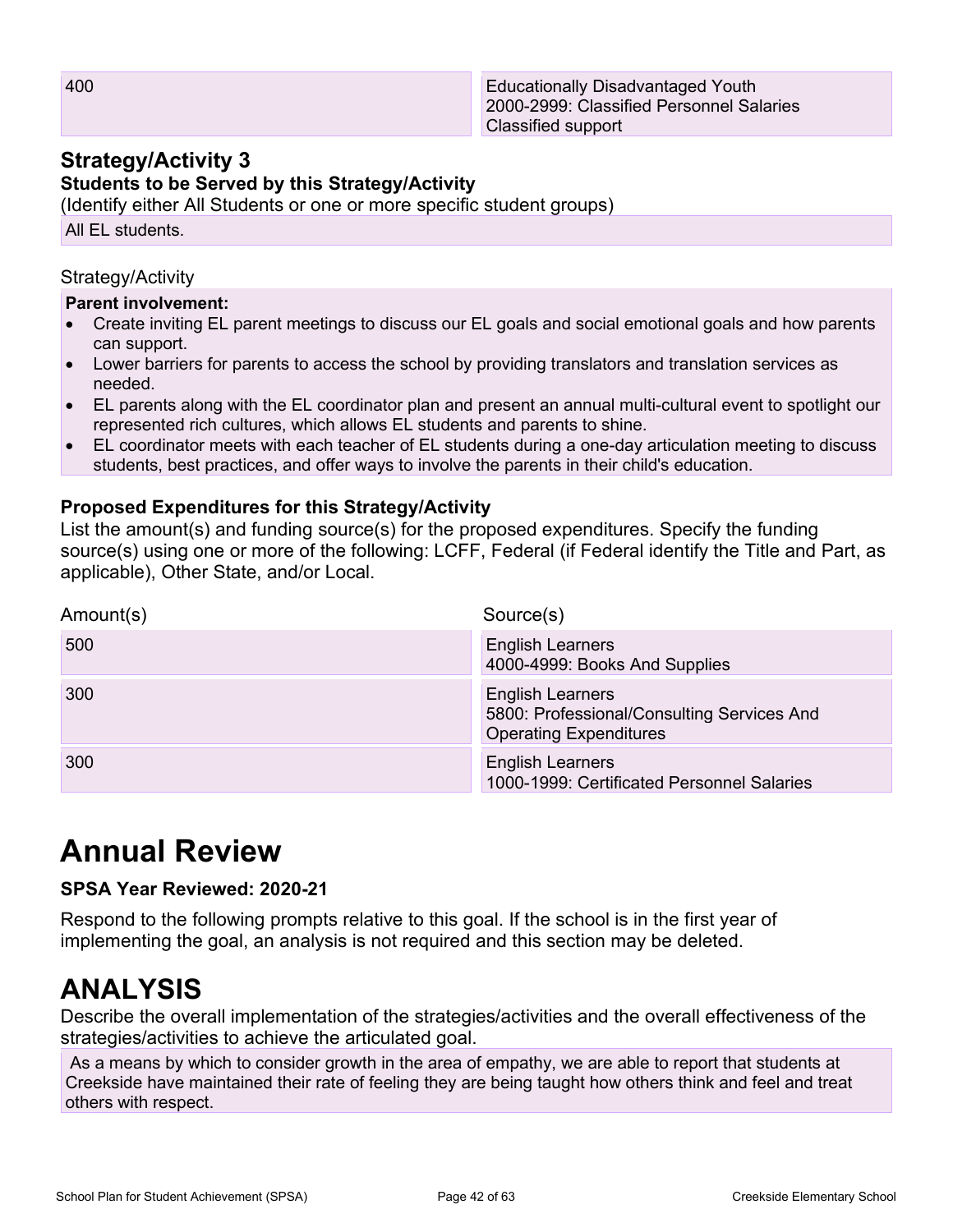Briefly describe any major differences between the intended implementation and/or the budgeted expenditures to implement the strategies/activities to meet the articulated goal.

Staffing shortage, as the result of COVID-19, impacted the ability to complete planned strategies and activities to meet the overall goal. We will continue with the intended implementation this year and budgeted expenditures to implement the strategies.

Describe any changes that will be made to this goal, the annual outcomes, metrics, or strategies/activities to achieve this goal as a result of this analysis. Identify where those changes can be found in the SPSA.

There is no change to this goal.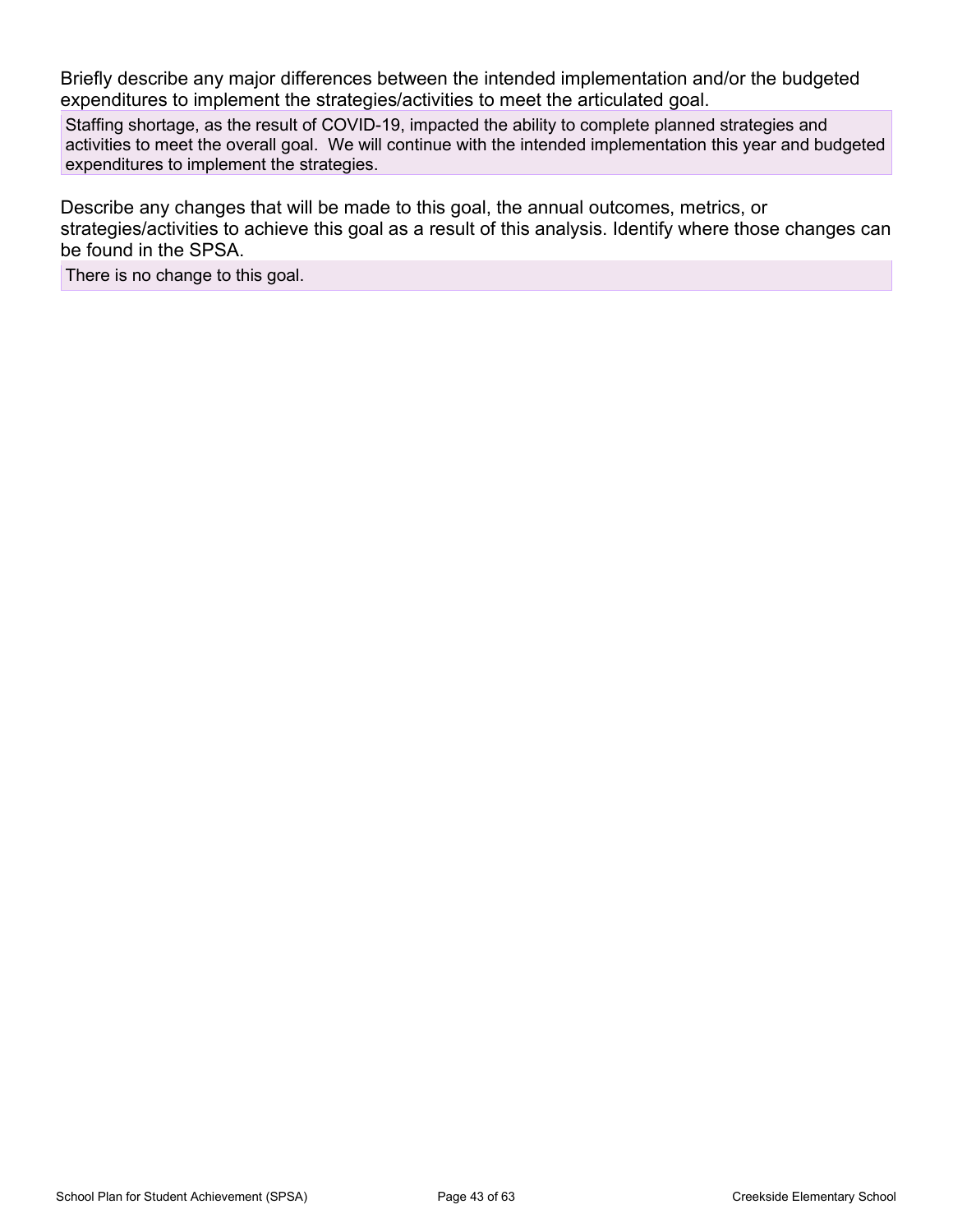## **Goals, Strategies, & Proposed Expenditures**

Complete a copy of the following table for each of the school's goals.

## **Which LCAP goal are you addressing?**

3. Strengthen and maintain a safe, healthy, positive, and attractive learning environment for all learners.

## **Goal 4: Culturally Responsive Educational Experience - Anti-Racism through Systemic Equity and Inclusion**

By June 2022, Creekside students and staff will engage in an activity each trimester that addresses inclusion, diversity, social justice, and bias in order to create conditions to take a stand against racism at our school.

## **Identified Need**

Creekside Healthy Kids Survey results to the following 2 questions.

- 1. Do other kids at school spread mean rumors or lies about you? 17% responded with "Yes, some of the time" and 7% responded with "Yes, most of the time"
- 2. Do other kids at school call you bad names or make mean jokes about you? 26% responded with "Yes, some of the time" 2% responded with "Yes, most of the time" and 3% responded with "Yes, all of the time"

## **Alternative Metrics**

Creekside student centered school climate survey- given in November and May

### **Annual Measurable Outcomes**

| Metric/Indicator                                                                                                                                                                                                                                                                                  | <b>Baseline/Actual Outcome</b>                                                                                              | <b>Expected Outcome</b>                                                                                                                                |
|---------------------------------------------------------------------------------------------------------------------------------------------------------------------------------------------------------------------------------------------------------------------------------------------------|-----------------------------------------------------------------------------------------------------------------------------|--------------------------------------------------------------------------------------------------------------------------------------------------------|
| <b>School Wide</b><br>By June 2022, Creekside will<br>participate and engage in 3<br>school-wide activities to address<br>inclusion, diversity, social justice<br>and bias including becoming an<br>officially designated No Place for<br>Hate School. (From the anti-<br>defamation league) ADL. | Creekside currently has a<br>formalized anti-biased program<br>and is an officially designated No<br>Place for Hate School. | By June 2022, Creekside will<br>participate and engage in 3<br>school-wide activities to address<br>inclusion, diversity, social justice,<br>and bias. |
| <b>English Learner</b>                                                                                                                                                                                                                                                                            |                                                                                                                             |                                                                                                                                                        |
| <b>EDY/Title I</b>                                                                                                                                                                                                                                                                                |                                                                                                                             |                                                                                                                                                        |
| <b>Student with Disabilities</b>                                                                                                                                                                                                                                                                  |                                                                                                                             |                                                                                                                                                        |

Complete a copy of the Strategy/Activity table for each of the school's strategies/activities.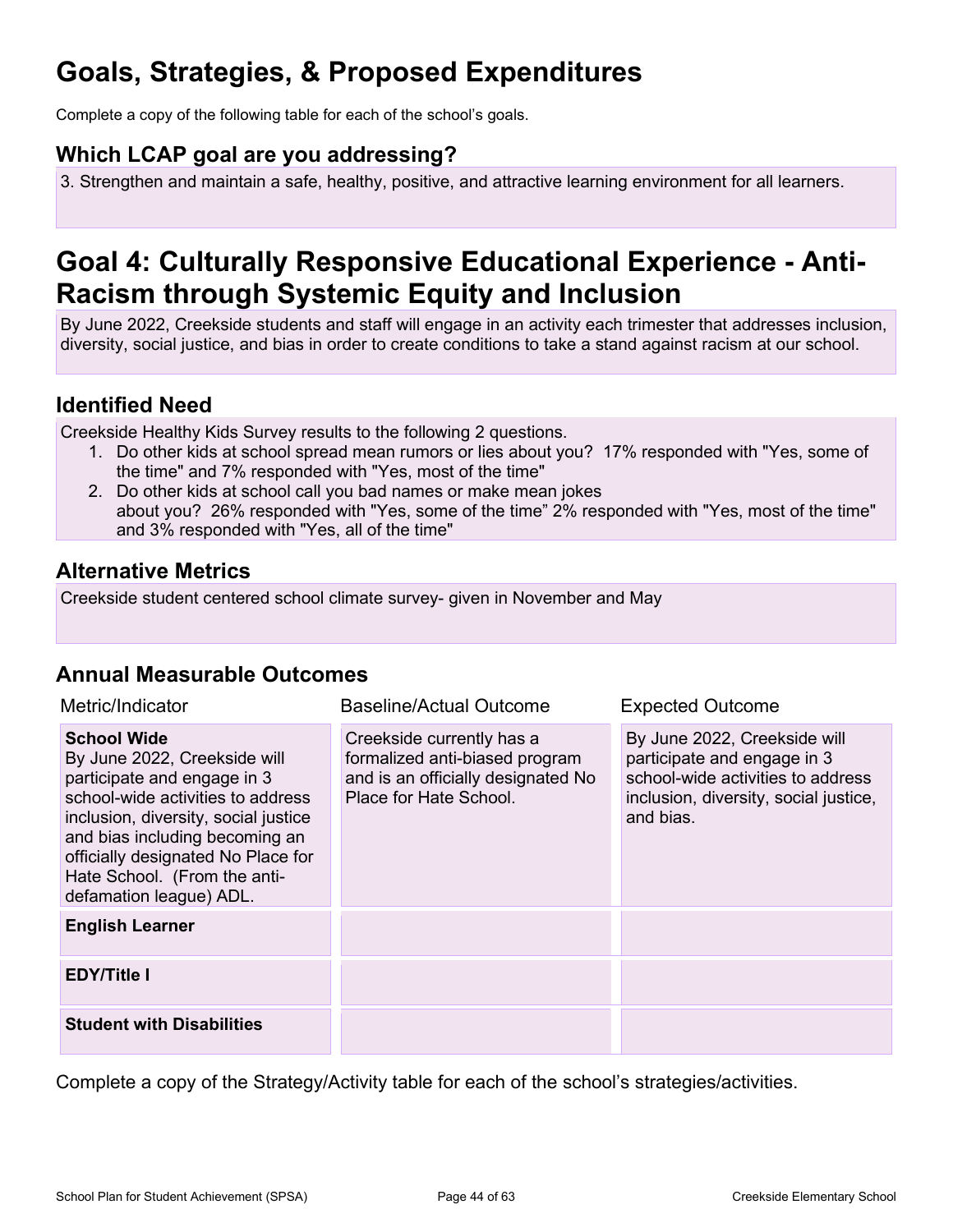## **Strategy/Activity 1 Students to be Served by this Strategy/Activity**

(Identify either All Students or one or more specific student groups)

#### All students

#### Strategy/Activity

All staff commits to implementing specific actions and strategies as we work to address racism and become an officially designated No Place for Hate School. These include the following...

- 1. Create a No Place for Hate committee comprised of staff, parents, and students
- 2. Have all students sign a No Place for Hate pledge (Resolution of Respect).
- 3. Conduct a survey to assess student needs
- 4. Create and implement 3 school-wide anti-bias or bully prevention activities.
- 5. Site equity team participation in district wide professional development around equity and inclusion.
- 6. Principal involved in district wide equity walks

#### **Proposed Expenditures for this Strategy/Activity**

List the amount(s) and funding source(s) for the proposed expenditures. Specify the funding source(s) using one or more of the following: LCFF, Federal (if Federal identify the Title and Part, as applicable), Other State, and/or Local.

| Amount(s)      | Source(s)                                                                                                                          |
|----------------|------------------------------------------------------------------------------------------------------------------------------------|
| 520            | <b>Educationally Disadvantaged Youth</b><br>4000-4999: Books And Supplies<br>Supplies needed for activities and staff development. |
| $\overline{0}$ | <b>English Learners</b><br>No additional budgeted expenditures.                                                                    |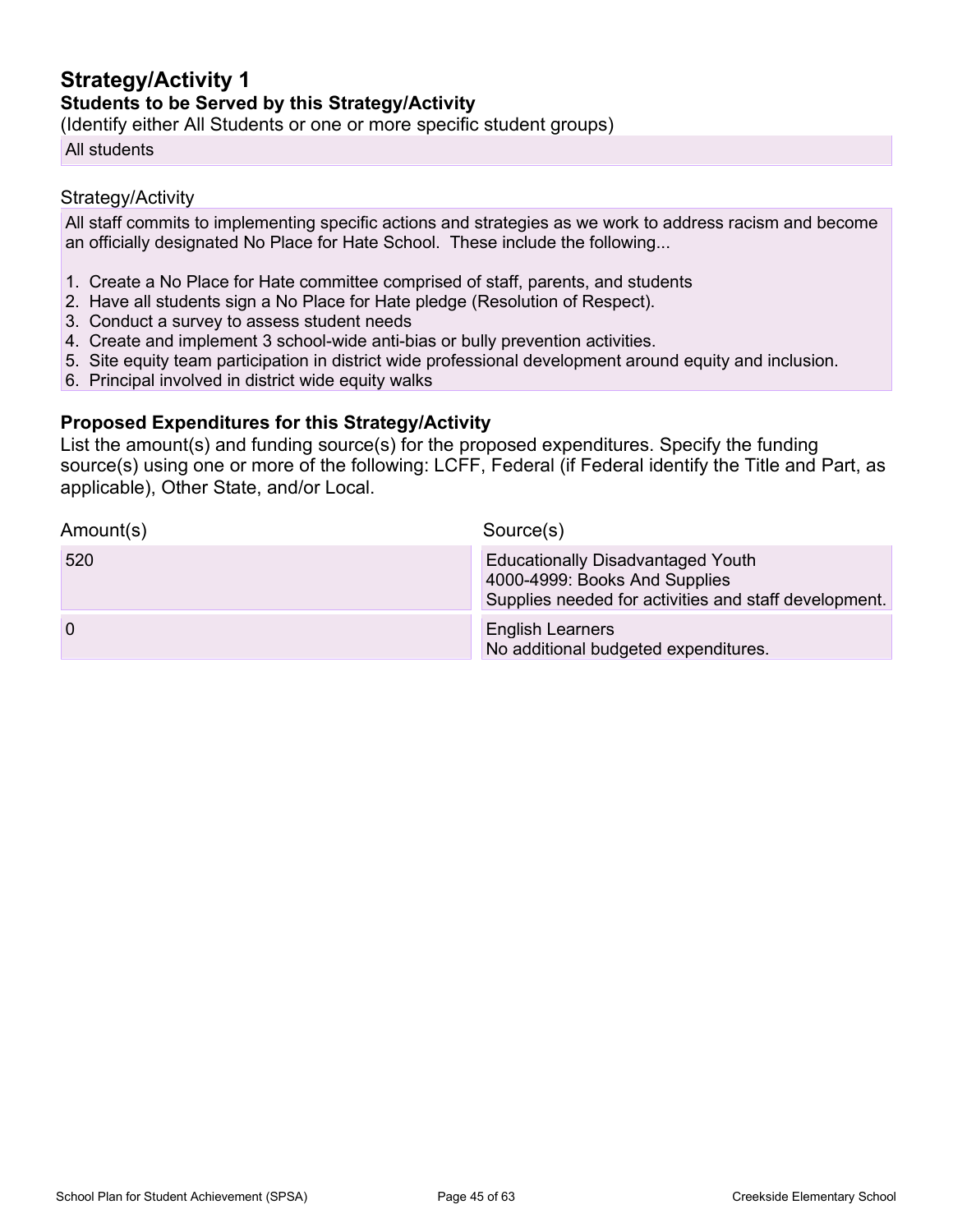# **Annual Review**

### **SPSA Year Reviewed: 2020-21**

Respond to the following prompts relative to this goal. If the school is in the first year of implementing the goal, an analysis is not required and this section may be deleted.

## **ANALYSIS**

Describe the overall implementation of the strategies/activities and the overall effectiveness of the strategies/activities to achieve the articulated goal.

Creekside students and staff were able to engage and implement each activity each trimester that addressed inclusion, diversity, social justice, and bias.

Briefly describe any major differences between the intended implementation and/or the budgeted expenditures to implement the strategies/activities to meet the articulated goal.

No major differences between the intended implementation and/or budgeted expenditures.

Describe any changes that will be made to this goal, the annual outcomes, metrics, or strategies/activities to achieve this goal as a result of this analysis. Identify where those changes can be found in the SPSA.

No changes are expected.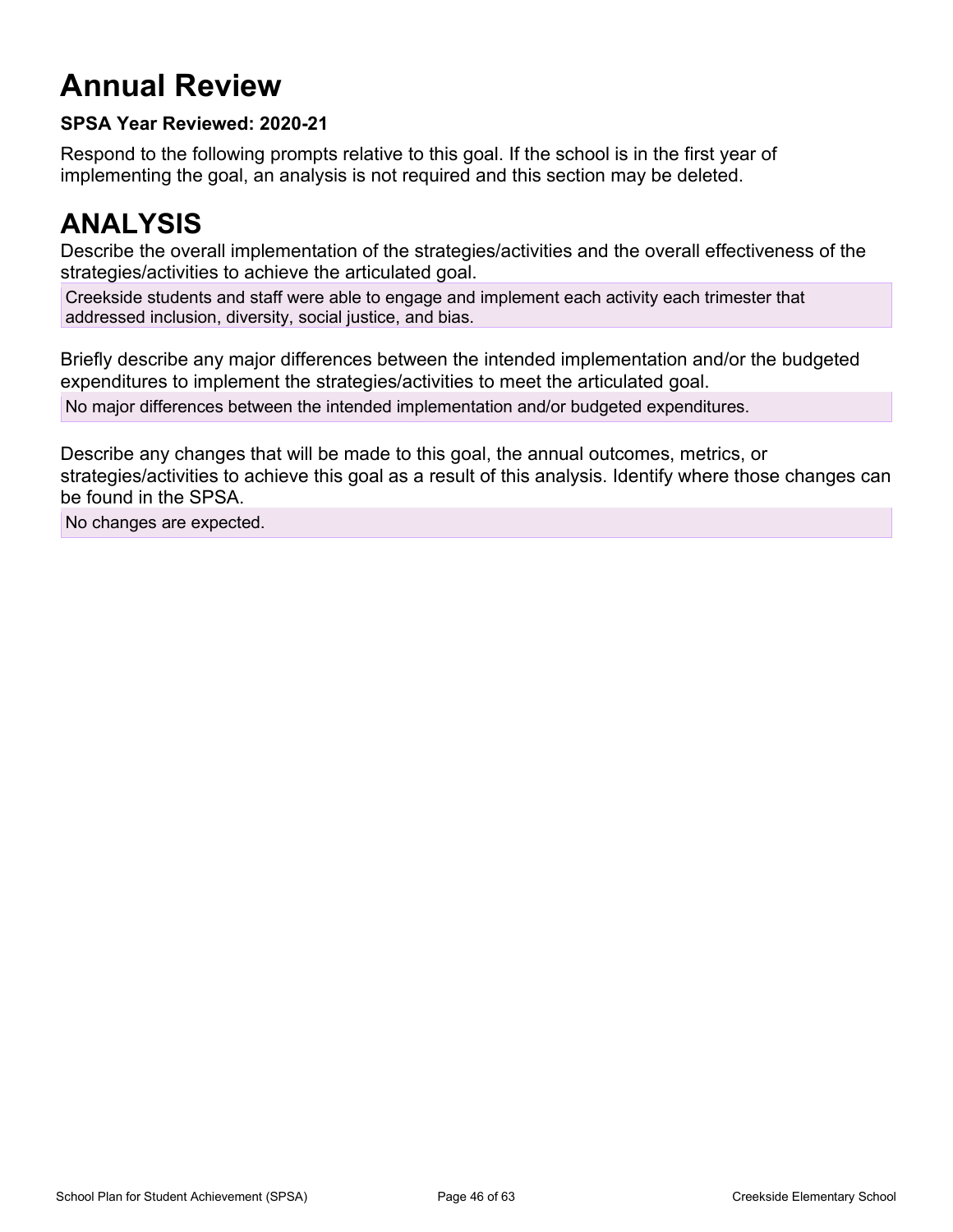## **Budget Summary**

Complete the table below. Schools may include additional information. Adjust the table as needed. The Budget Summary is required for schools funded through the ConApp, and/or that receive funds from the LEA for Comprehensive Support and Improvement (CSI).

## **Budget Summary**

| <b>Description</b>                                                      | Amount      |
|-------------------------------------------------------------------------|-------------|
| Total Funds Provided to the School Through the Consolidated Application | \$          |
| Total Federal Funds Provided to the School from the LEA for CSI         | \$          |
| Total Funds Budgeted for Strategies to Meet the Goals in the SPSA       | \$61,551.00 |

## **Other Federal, State, and Local Funds**

List the additional Federal programs that the school is including in the schoolwide program. Adjust the table as needed. If the school is not operating a Title I schoolwide program this section is not applicable and may be deleted.

| <b>Federal Programs</b> | Allocation (\$) |
|-------------------------|-----------------|
|                         |                 |

Subtotal of additional federal funds included for this school: \$

List the State and local programs that the school is including in the schoolwide program.

| <b>State or Local Programs</b>           | <b>Allocation (\$)</b> |
|------------------------------------------|------------------------|
|                                          | \$0.00                 |
| <b>District Funded</b>                   | \$14,791.00            |
| <b>Educationally Disadvantaged Youth</b> | \$2,640.00             |
| <b>English Learners</b>                  | \$4,120.00             |
| Foundation                               | \$40,000.00            |

Subtotal of state or local funds included for this school: \$61,551.00

Total of federal, state, and/or local funds for this school: \$61,551.00

## **Budgeted Funds and Expenditures in this Plan**

The tables below are provided to help the school track expenditures as they relate to funds budgeted to the school.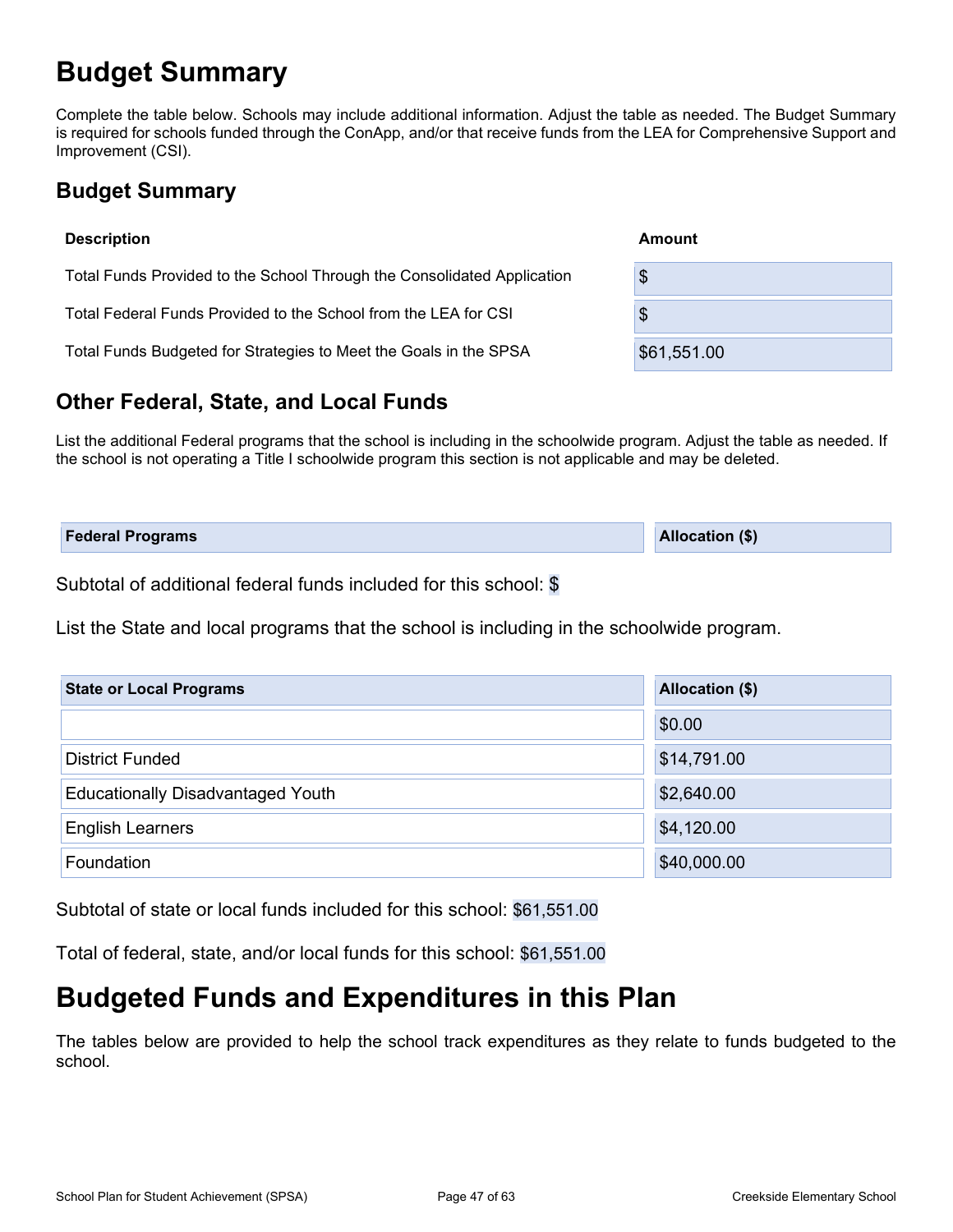## **Funds Budgeted to the School by Funding Source**

| <b>Funding Source</b> | Amount | <b>Balance</b> |
|-----------------------|--------|----------------|
|                       |        |                |

## **Expenditures by Funding Source**

| <b>Funding Source</b>                    | Amount    |
|------------------------------------------|-----------|
|                                          | 0.00      |
| <b>District Funded</b>                   | 14,791.00 |
| <b>Educationally Disadvantaged Youth</b> | 2,640.00  |
| <b>English Learners</b>                  | 4,120.00  |
| Foundation                               | 40,000.00 |

## **Expenditures by Budget Reference**

| <b>Budget Reference</b>                                                     | Amount    |
|-----------------------------------------------------------------------------|-----------|
|                                                                             | 14,791.00 |
| 1000-1999: Certificated Personnel Salaries                                  | 2,680.00  |
| 2000-2999: Classified Personnel Salaries                                    | 42,320.00 |
| 4000-4999: Books And Supplies                                               | 1,460.00  |
| 5800: Professional/Consulting Services And<br><b>Operating Expenditures</b> | 300.00    |
| None Specified                                                              | 0.00      |

## **Expenditures by Budget Reference and Funding Source**

| <b>Budget Reference</b>                              | <b>Funding Source</b>                       | Amount    |
|------------------------------------------------------|---------------------------------------------|-----------|
|                                                      |                                             | 0.00      |
|                                                      |                                             | 0.00      |
|                                                      | District Funded                             | 14,791.00 |
|                                                      | <b>Educationally Disadvantaged</b><br>Youth | 0.00      |
| 1000-1999: Certificated Personnel<br><b>Salaries</b> | <b>Educationally Disadvantaged</b><br>Youth | 1,280.00  |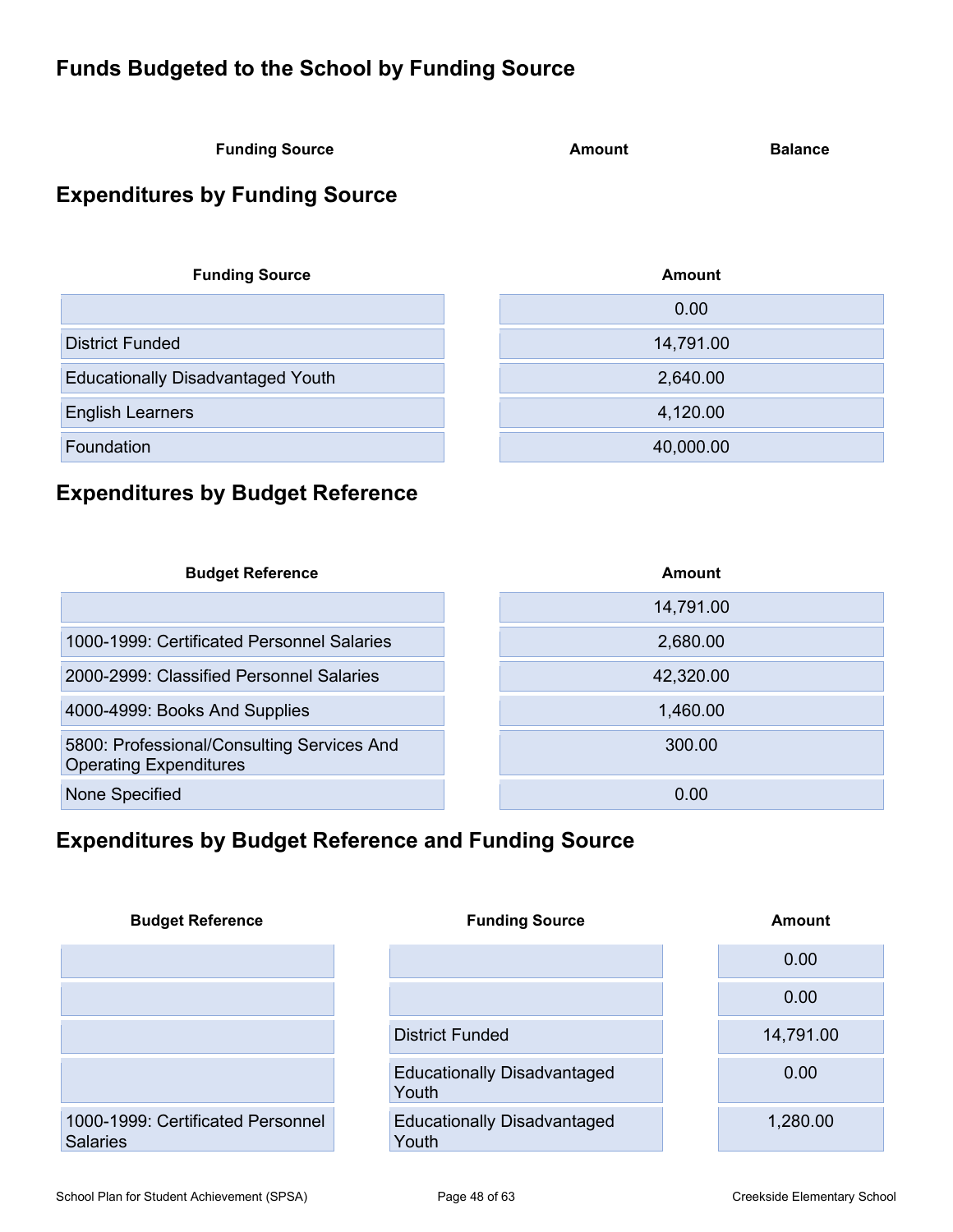| <b>Educationally Disadvantaged</b><br>Youth |
|---------------------------------------------|
| <b>Educationally Disadvantaged</b><br>Youth |
| <b>Educationally Disadvantaged</b><br>Youth |
| <b>English Learners</b>                     |
| <b>English Learners</b>                     |
| <b>English Learners</b>                     |
| <b>English Learners</b>                     |
| <b>English Learners</b>                     |
| <b>English Learners</b>                     |
| Foundation                                  |
|                                             |

## **Expenditures by Goal**

| 2000-2999: Classified Personnel<br><b>Salaries</b>                                    | <b>Educationally Disadvantaged</b><br>Youth | 400.00    |
|---------------------------------------------------------------------------------------|---------------------------------------------|-----------|
| 4000-4999: Books And Supplies                                                         | <b>Educationally Disadvantaged</b><br>Youth | 960.00    |
| <b>None Specified</b>                                                                 | <b>Educationally Disadvantaged</b><br>Youth | 0.00      |
|                                                                                       | <b>English Learners</b>                     | 0.00      |
|                                                                                       | <b>English Learners</b>                     | 0.00      |
| 1000-1999: Certificated Personnel<br>Salaries                                         | <b>English Learners</b>                     | 1,400.00  |
| 2000-2999: Classified Personnel<br><b>Salaries</b>                                    | <b>English Learners</b>                     | 1,920.00  |
| 4000-4999: Books And Supplies                                                         | <b>English Learners</b>                     | 500.00    |
| 5800: Professional/Consulting<br><b>Services And Operating</b><br><b>Expenditures</b> | <b>English Learners</b>                     | 300.00    |
| 2000-2999: Classified Personnel<br>Salaries                                           | Foundation                                  | 40,000.00 |

| <b>Goal Number</b> | <b>Total Expenditures</b> |
|--------------------|---------------------------|
| Goal 1             | 640.00                    |
| Goal 2             | 58,451.00                 |
| Goal 3             | 1,940.00                  |
| Goal 4             | 520.00                    |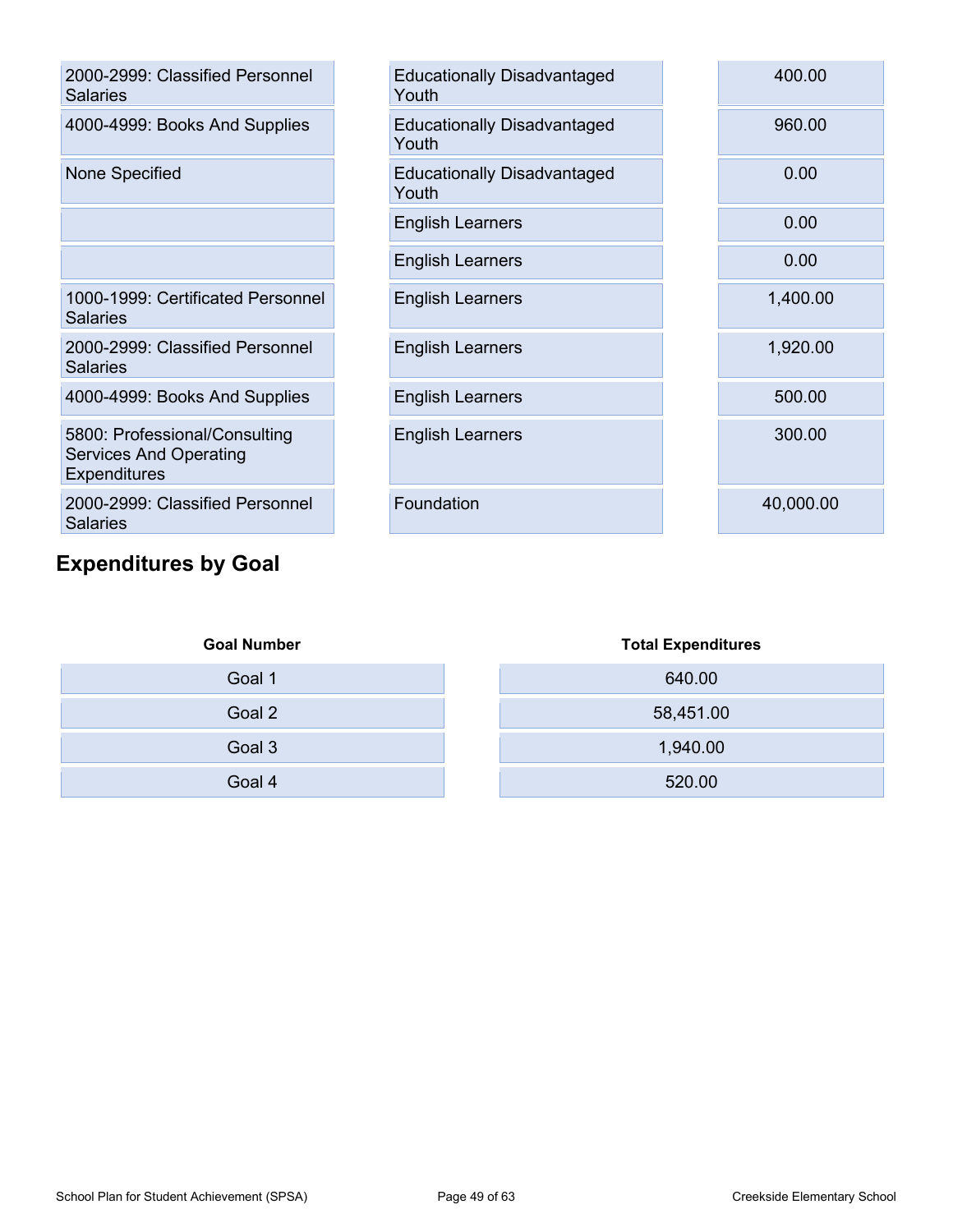## **School Site Council Membership**

California Education Code describes the required composition of the School Site Council (SSC). The SSC shall be composed of the principal and representatives of: teachers selected by teachers at the school; other school personnel selected by other school personnel at the school; parents of pupils attending the school selected by such parents; and, in secondary schools, pupils selected by pupils attending the school.

At elementary schools, the school site council must be constituted to ensure parity between (a) the principal, classroom teachers, and other school personnel, and (b) parents of students attending the school or other community members. Classroom teachers must comprise a majority of persons represented under section (a). At secondary schools there must be, in addition, equal numbers of parents or other community members selected by parents, and students. Members must be selected by their peer group.

Directions: Download PUSD's School Site Council Membership/Recommendations & Assurances Form by [clicking here,](http://www.doc-tracking.com/screenshots/Poway/2021-22_SPSA_Signature_Assurances%20Fillable.pdf) complete, and return to LSS for review.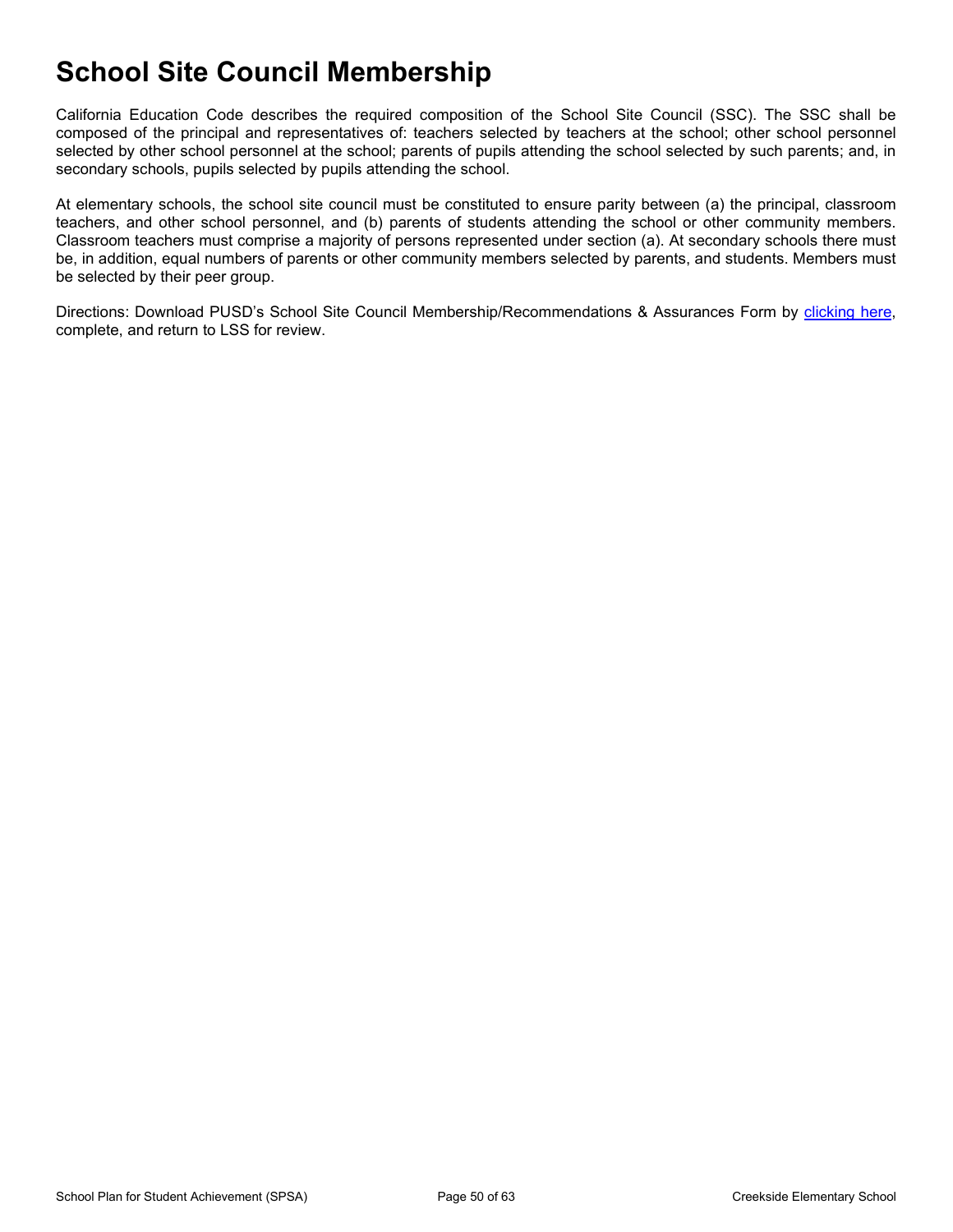## **Recommendations and Assurances**

Your site's School Site Council (SSC) must recommend your SPSA and the proposed expenditures to PUSD's Board for approval. In addition, the SSC must assure the Board of the following:

- The SSC is correctly constituted and was formed in accordance with district governing board policy and state law.
- The SSC reviewed its responsibilities under state law and district governing board policies, including those board policies relating to material changes in the School Plan for Student Achievement (SPSA) requiring board approval.
- The SSC sought and considered all recommendations from the English Language Advisory Committee (EC Section 64001[c])

Directions: Download PUSD's School Site Council Membership/Recommendations & Assurances Form by [clicking here,](http://www.doc-tracking.com/screenshots/Poway/2021-22_SPSA_Signature_Assurances%20Fillable.pdf) complete, and return to LSS for review. Be sure your site's ELAC chair has signed and dated the form. Lastly, both the principal and SSC chair must sign the Assurances section agreeing that:

The SSC has reviewed the content requirements for school plans of programs included in this SPSA and believe all such content requirements have been met, including those found in district governing board policies and in the local educational agency plan. Further, they agree that the SPSA is based on a thorough analysis of student academic performance and that the actions proposed herein form a sound, comprehensive, coordinated plan to reach stated school goals to improve student academic performance.

Upon completion, return to LSS for review.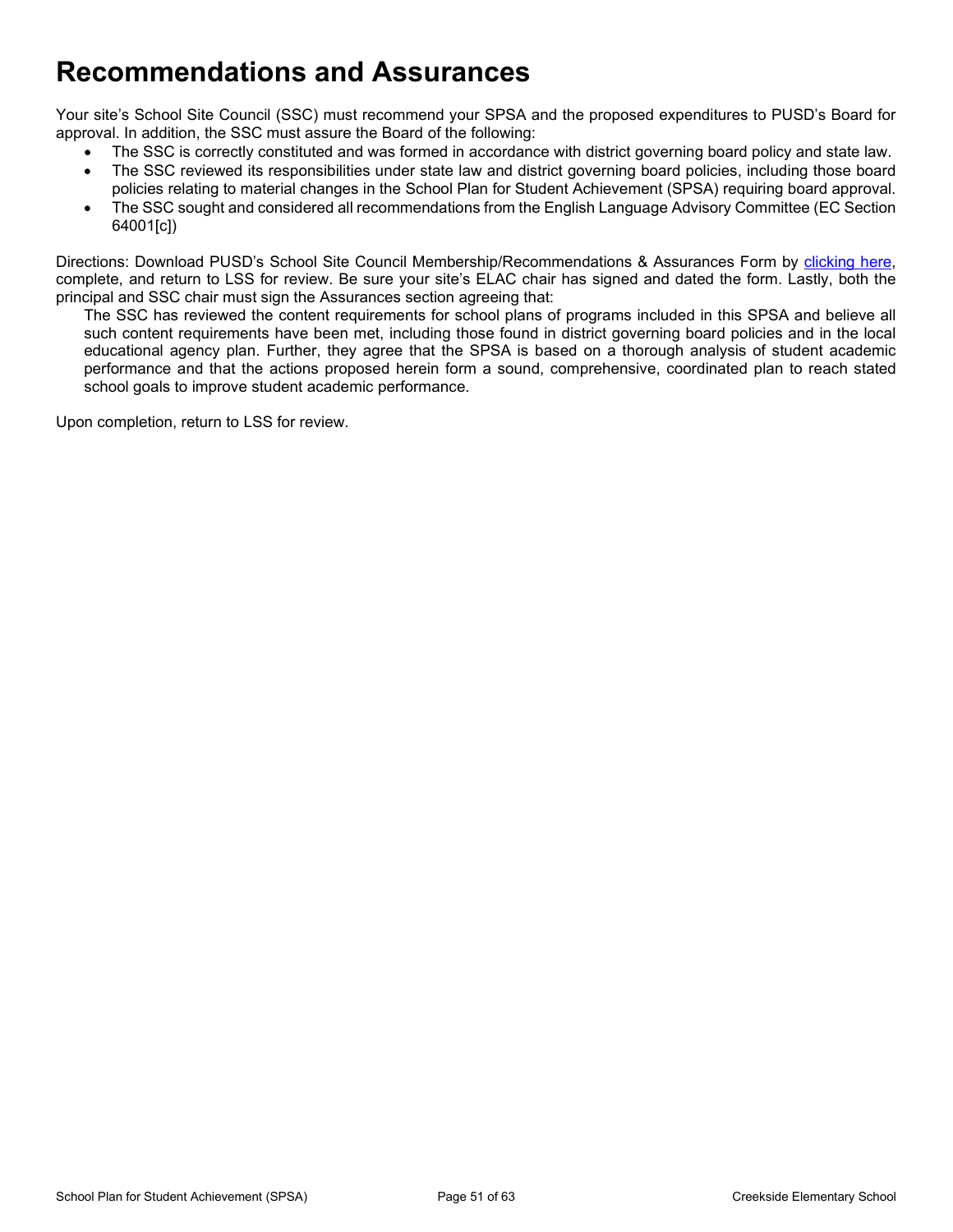# **Instructions**

The School Plan for Student Achievement (SPSA) is a strategic plan that maximizes the resources available to the school while minimizing duplication of effort with the ultimate goal of increasing student achievement. SPSA development should be aligned with and inform the Local Control and Accountability Plan process.

The SPSA consolidates all school-level planning efforts into one plan for programs funded through the consolidated application (ConApp), and for federal school improvement programs, including schoolwide programs, Comprehensive Support and Improvement (CSI), Targeted Support and Improvement (TSI), and Additional Targeted Support and Improvement (ATSI), pursuant to California Education Code (EC) Section 64001 and the Elementary and Secondary Education Act as amended by the Every Student Succeeds Act (ESSA). This template is designed to meet schoolwide program planning requirements. It also notes how to meet CSI, TSI, or ATSI requirements, as applicable.

California's ESSA State Plan supports the state's approach to improving student group performance through the utilization of federal resources. Schools use the SPSA to document their approach to maximizing the impact of federal investments in support of underserved students. The implementation of ESSA in California presents an opportunity for schools to innovate with their federally-funded programs and align them with the priority goals of the school and the LEA that are being realized under the state's Local Control Funding Formula (LCFF).

The LCFF provides schools and LEAs flexibility to design programs and provide services that meet the needs of students in order to achieve readiness for college, career, and lifelong learning. The SPSA planning process supports continuous cycles of action, reflection, and improvement. Consistent with EC 65001, the Schoolsite Council (SSC) is required to develop and annually review the SPSA, establish an annual budget, and make modifications to the plan that reflect changing needs and priorities, as applicable.

For questions related to specific sections of the template, please see instructions below:

# **Instructions: Linked Table of Contents**

**The SPSA template meets the requirements of schoolwide planning (SWP). Each section also contains a notation of how to meet CSI, TSI, or ATSI requirements.** 

[Stakeholder Involvement](#page-52-0) [Goals, Strategies, & Proposed Expenditures](#page-53-0) [Planned Strategies/Activities](#page-53-1) [Annual Review and Update](#page-54-0) [Budget Summary](#page-55-0)

[Appendix A: Plan Requirements for Title I Schoolwide Programs](#page-57-0)

[Appendix B: Plan Requirements for Schools to Meet Federal School Improvement Planning](#page-60-0)  **[Requirements](#page-60-0)** 

[Appendix C: Select State and Federal Programs](#page-62-0)

For additional questions or technical assistance related to LEA and school planning, please contact the Local Agency Systems Support Office, at [LCFF@cde.ca.gov.](mailto:LCFF@cde.ca.gov)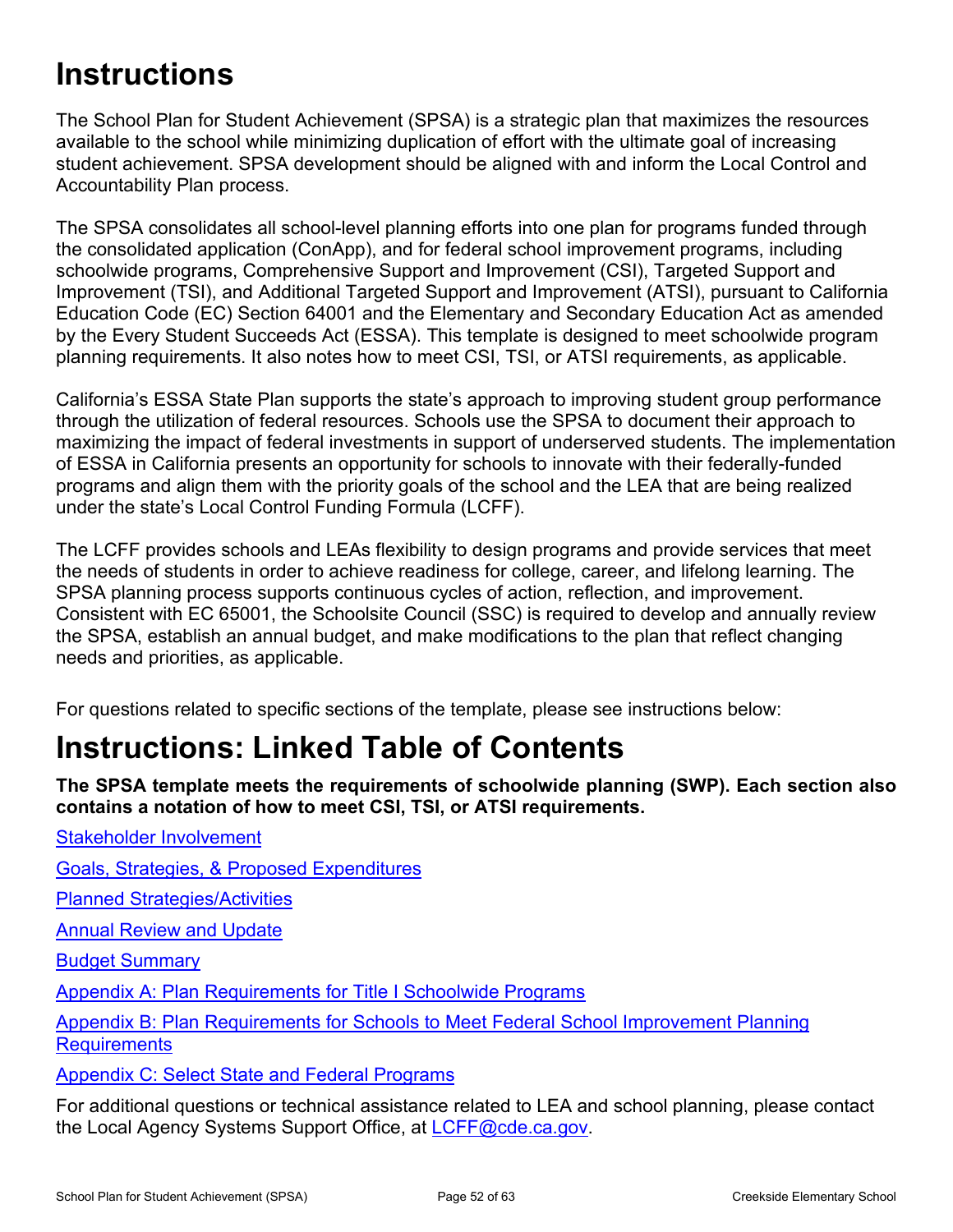For programmatic or policy questions regarding Title I schoolwide planning, please contact the local educational agency, or the CDE's Title I Policy and Program Guidance Office at [TITLEI@cde.ca.gov.](mailto:TITLEI@cde.ca.gov)

For questions or technical assistance related to meeting federal school improvement planning requirements (for CSI, TSI, and ATSI), please contact the CDE's School Improvement and Support Office at [SISO@cde.ca.gov.](mailto:SISO@cde.ca.gov)

# **Purpose and Description**

Schools identified for Comprehensive Support and Improvement (CSI), Targeted Support and Improvement (TSI), or Additional Targeted Support and Improvement (ATSI) must respond to the following prompts. A school that has not been identified for CSI, TSI, or ATSI may delete the Purpose and Description prompts.

## **Purpose**

Briefly describe the purpose of this plan by selecting from Schoolwide Program, Comprehensive Support and Improvement, Targeted Support and Improvement, or Additional Targeted Support and Improvement)

## **Description**

Briefly describe the school's plan for effectively meeting ESSA requirements in alignment with the Local Control and Accountability Plan and other federal, state, and local programs.

# <span id="page-52-0"></span>**Stakeholder Involvement**

Meaningful involvement of parents, students, and other stakeholders is critical to the development of the SPSA and the budget process. Schools must share the SPSA with school site-level advisory groups, as applicable (e.g., English Learner Advisory committee, student advisory groups, tribes and tribal organizations present in the community, as appropriate, etc.) and seek input from these advisory groups in the development of the SPSA.

The Stakeholder Engagement process is an ongoing, annual process. Describe the process used to involve advisory committees, parents, students, school faculty and staff, and the community in the development of the SPSA and the annual review and update.

*[This section meets the requirements for TSI and ATSI.]*

*[When completing this section for CSI, the LEA shall partner with the school in the development and implementation of this plan.]*

# **Resource Inequities**

Schools eligible for CSI or ATSI must identify resource inequities, which may include a review of LEAand school-level budgeting as a part of the required needs assessment. Identified resource inequities must be addressed through implementation of the CSI or ATSI plan. Briefly identify and describe any resource inequities identified as a result of the required needs assessment and summarize how the identified resource inequities are addressed in the SPSA.

*[This section meets the requirements for CSI and ATSI. If the school is not identified for CSI or ATSI this section is not applicable and may be deleted.]*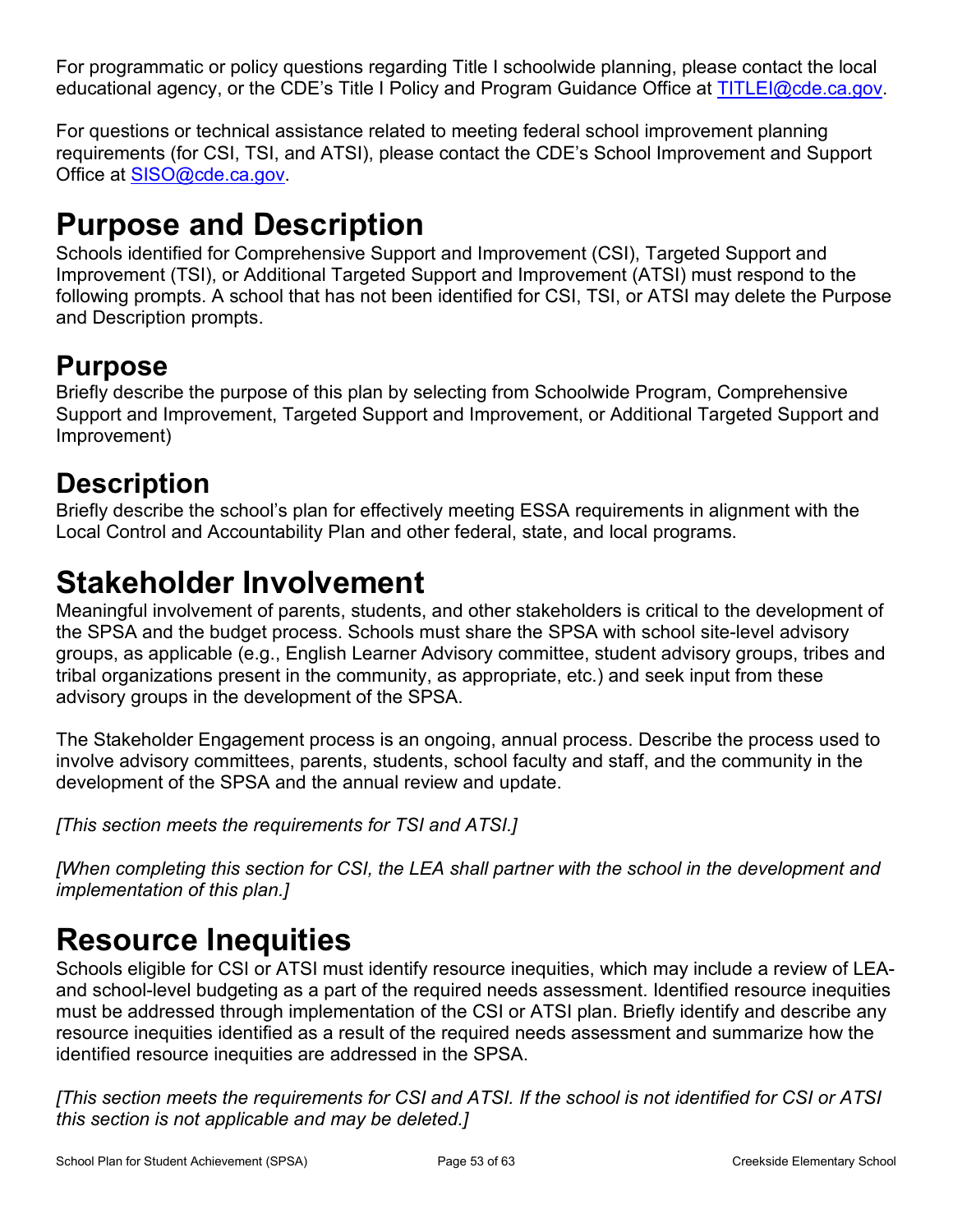# <span id="page-53-0"></span>**Goals, Strategies, Expenditures, & Annual Review**

In this section a school provides a description of the annual goals to be achieved by the school. This section also includes descriptions of the specific planned strategies/activities a school will take to meet the identified goals, and a description of the expenditures required to implement the specific strategies and activities.

## **Goal**

State the goal. A goal is a broad statement that describes the desired result to which all strategies/activities are directed. A goal answers the question: What is the school seeking to achieve?

It can be helpful to use a framework for writing goals such the S.M.A.R.T. approach. A S.M.A.R.T. goal is one that is **S**pecific, **M**easurable, **A**chievable, **R**ealistic, and **T**ime-bound. A level of specificity is needed in order to measure performance relative to the goal as well as to assess whether it is reasonably achievable. Including time constraints, such as milestone dates, ensures a realistic approach that supports student success.

A school may number the goals using the "Goal #" for ease of reference.

*[When completing this section for CSI, TSI, and ATSI, improvement goals shall align to the goals, actions, and services in the LEA LCAP.]*

## **Identified Need**

Describe the basis for establishing the goal. The goal should be based upon an analysis of verifiable state data, including local and state indicator data from the California School Dashboard (Dashboard) and data from the School Accountability Report Card, including local data voluntarily collected by districts to measure pupil achievement.

*[Completing this section fully addresses all relevant federal planning requirements]*

## **Annual Measurable Outcomes**

Identify the metric(s) and/or state indicator(s) that the school will use as a means of evaluating progress toward accomplishing the goal. A school may identify metrics for specific student groups. Include in the baseline column the most recent data associated with the metric or indicator available at the time of adoption of the SPSA. The most recent data associated with a metric or indicator includes data reported in the annual update of the SPSA. In the subsequent Expected Outcome column, identify the progress the school intends to make in the coming year.

*[When completing this section for CSI the school must include school-level metrics related to the metrics that led to the school's identification.]*

*[When completing this section for TSI/ATSI the school must include metrics related to the specific student group(s) that led to the school's identification.]* 

## <span id="page-53-1"></span>**Strategies/Activities**

Describe the strategies and activities being provided to meet the described goal. A school may number the strategy/activity using the "Strategy/Activity #" for ease of reference.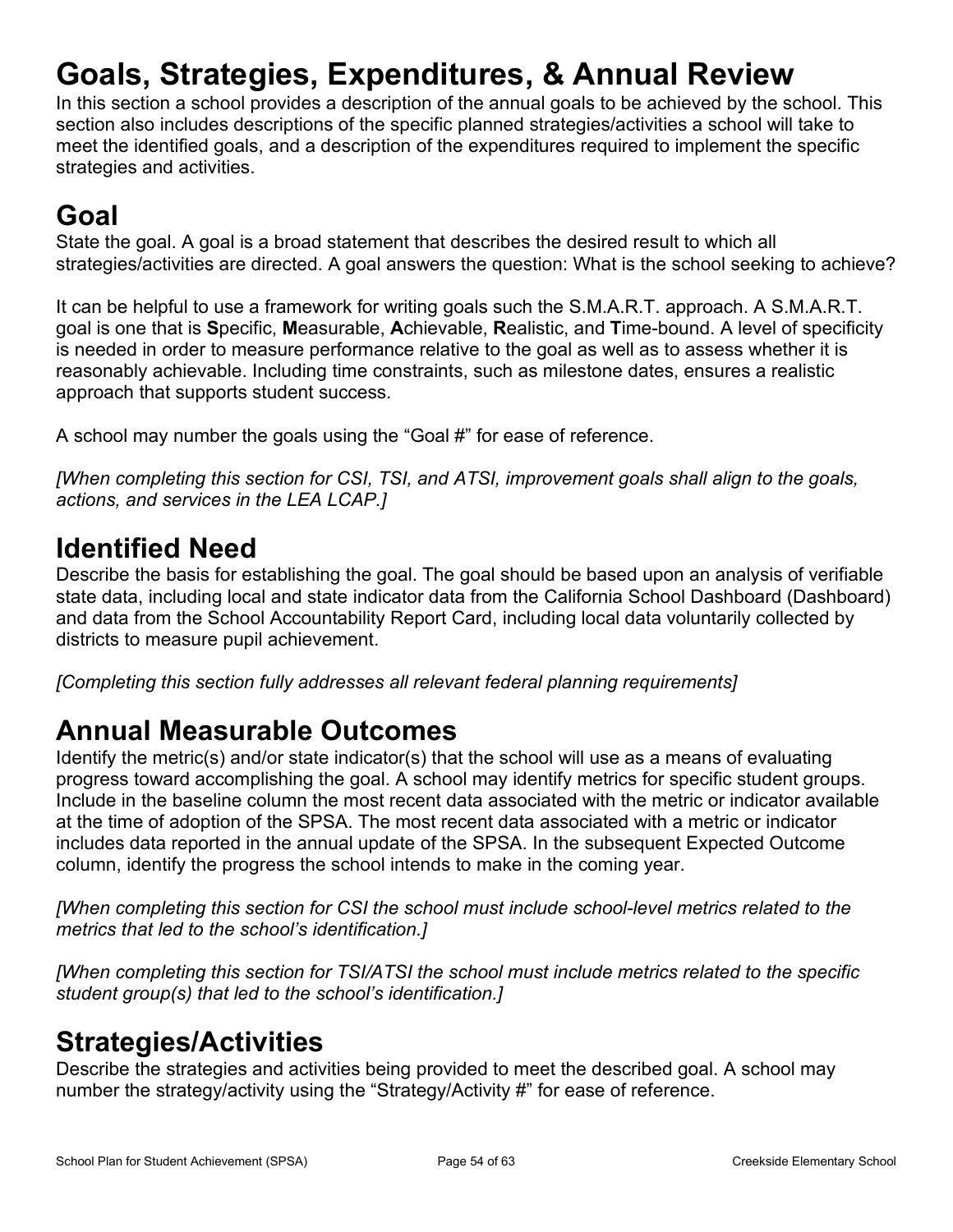Planned strategies/activities address the findings of the needs assessment consistent with state priorities and resource inequities, which may have been identified through a review of the local educational agency's budgeting, its local control and accountability plan, and school-level budgeting, if applicable.

*[When completing this section for CSI, TSI, and ATSI, this plan shall include evidence-based interventions and align to the goals, actions, and services in the LEA LCAP.]*

*[When completing this section for CSI and ATSI, this plan shall address through implementation, identified resource inequities, which may have been identified through a review of LEA- and schoollevel budgeting.]*

## **Students to be Served by this Strategy/Activity**

Indicate in this box which students will benefit from the strategies/activities by indicating "All Students" or listing one or more specific student group(s) to be served.

*[This section meets the requirements for CSI.]*

*[When completing this section for TSI and ATSI, at a minimum, the student groups to be served shall include the student groups that are consistently underperforming, for which the school received the TSI or ATSI designation. For TSI, a school may focus on all students or the student group(s) that led to identification based on the evidence-based interventions selected.]*

## **Proposed Expenditures for this Strategy/Activity**

For each strategy/activity, list the amount(s) and funding source(s) for the proposed expenditures for the school year to implement these strategies/activities. Specify the funding source(s) using one or more of the following: LCFF, Federal (if Federal, identify the Title and Part, as applicable), Other State, and/or Local.

Proposed expenditures that are included more than once in a SPSA should be indicated as a duplicated expenditure and include a reference to the goal and strategy/activity where the expenditure first appears in the SPSA. Pursuant to Education Code, Section 64001(g)(3)(C), proposed expenditures, based on the projected resource allocation from the governing board or governing body of the LEA, to address the findings of the needs assessment consistent with the state priorities including identifying resource inequities which may include a review of the LEA's budgeting, its LCAP, and school-level budgeting, if applicable.

*[This section meets the requirements for CSI, TSI, and ATSI.]*

*[NOTE: Federal funds for CSI shall not be used in schools identified for TSI or ATSI. In addition, funds for CSI shall not be used to hire additional permanent staff.]*

# <span id="page-54-0"></span>**Annual Review**

In the following Analysis prompts, identify any material differences between what was planned and what actually occurred as well as significant changes in strategies/activities and/ or expenditures from the prior year. This annual review and analysis should be the basis for decision-making and updates to the plan.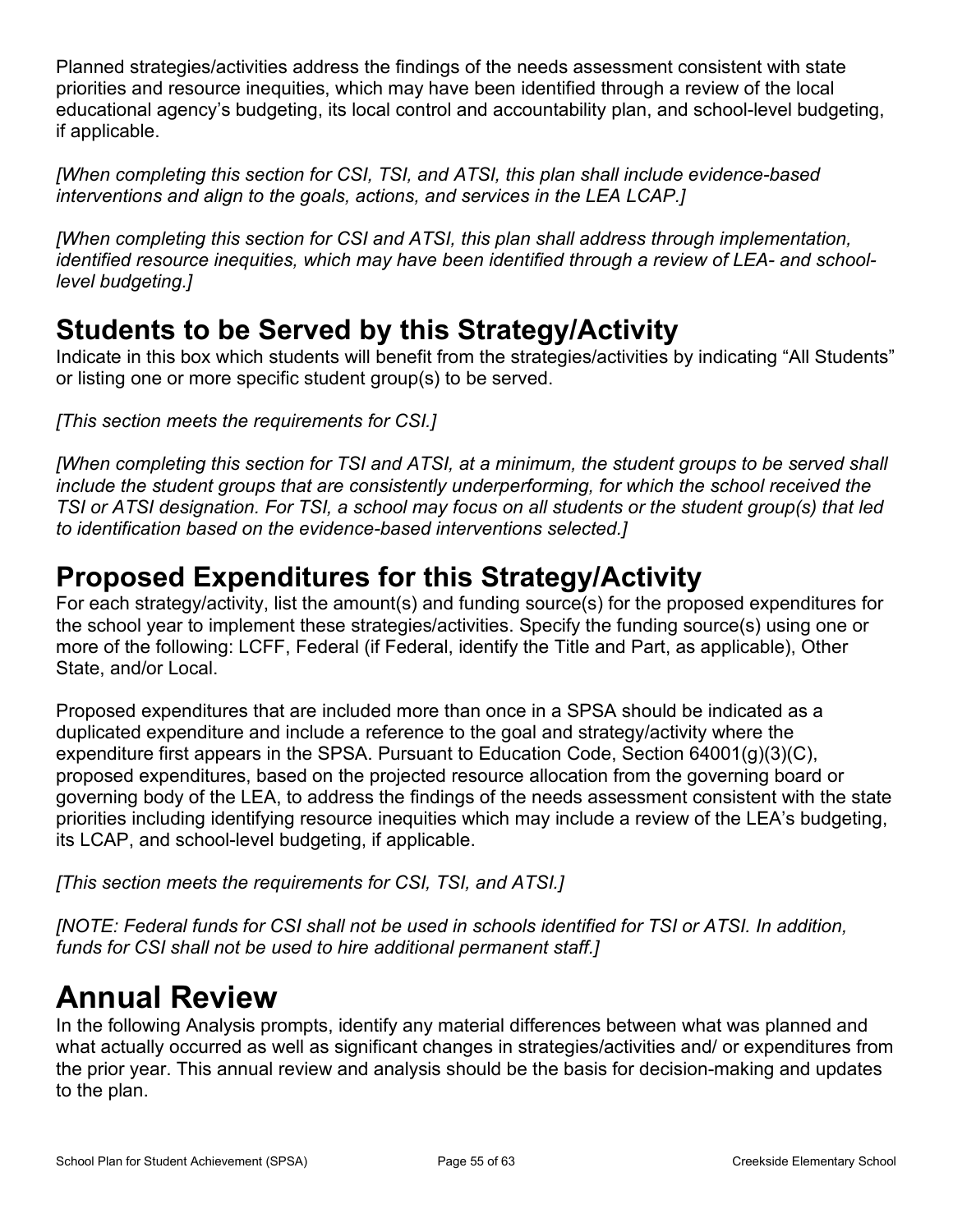## **Analysis**

Using actual outcome data, including state indicator data from the Dashboard, analyze whether the planned strategies/activities were effective in achieving the goal. Respond to the prompts as instructed. Respond to the following prompts relative to this goal. If the school is in the first year of implementing the goal the Annual Review section is not required and this section may be deleted.

- Describe the overall implementation of the strategies/activities and the overall effectiveness of the strategies/activities to achieve the articulated goal.
- Briefly describe any major differences between either/or the intended implementation or the budgeted expenditures to implement the strategies/activities to meet the articulated goal.
- Describe any changes that will be made to the goal, expected annual measurable outcomes, metrics/indicators, or strategies/activities to achieve this goal as a result of this analysis and analysis of the data provided in the Dashboard, as applicable. Identify where those changes can be found in the SPSA.

*[When completing this section for CSI, TSI, or ATSI, any changes made to the goals, annual measurable outcomes, metrics/indicators, or strategies/activities, shall meet the CSI, TSI, or ATSI planning requirements. CSI, TSI, and ATSI planning requirements are listed under each section of the Instructions. For example, as a result of the Annual Review and Update, if changes are made to a goal(s), see the Goal section for CSI, TSI, and ATSI planning requirements.]* 

# <span id="page-55-0"></span>**Budget Summary**

In this section a school provides a brief summary of the funding allocated to the school through the ConApp and/or other funding sources as well as the total amount of funds for proposed expenditures described in the SPSA. The Budget Summary is required for schools funded through the ConApp and that receive federal funds for CSI. If the school is not operating a Title I schoolwide program this section is not applicable and may be deleted.

*From its total allocation for CSI, the LEA may distribute funds across its schools that meet the criteria for CSI to support implementation of this plan. In addition, the LEA may retain a portion of its total allocation to support LEA-level expenditures that are directly related to serving schools eligible for CSI.*

## **Budget Summary**

A school receiving funds allocated through the ConApp should complete the Budget Summary as follows:

- Total Funds Provided to the School Through the Consolidated Application: This amount is the total amount of funding provided to the school through the ConApp for the school year. The school year means the fiscal year for which a SPSA is adopted or updated.
- Total Funds Budgeted for Strategies to Meet the Goals in the SPSA: This amount is the total of the proposed expenditures from all sources of funds associated with the strategies/activities reflected in the SPSA. To the extent strategies/activities and/or proposed expenditures are listed in the SPSA under more than one goal, the expenditures should be counted only once.

A school receiving federal funds for CSI should complete the Budget Summary as follows: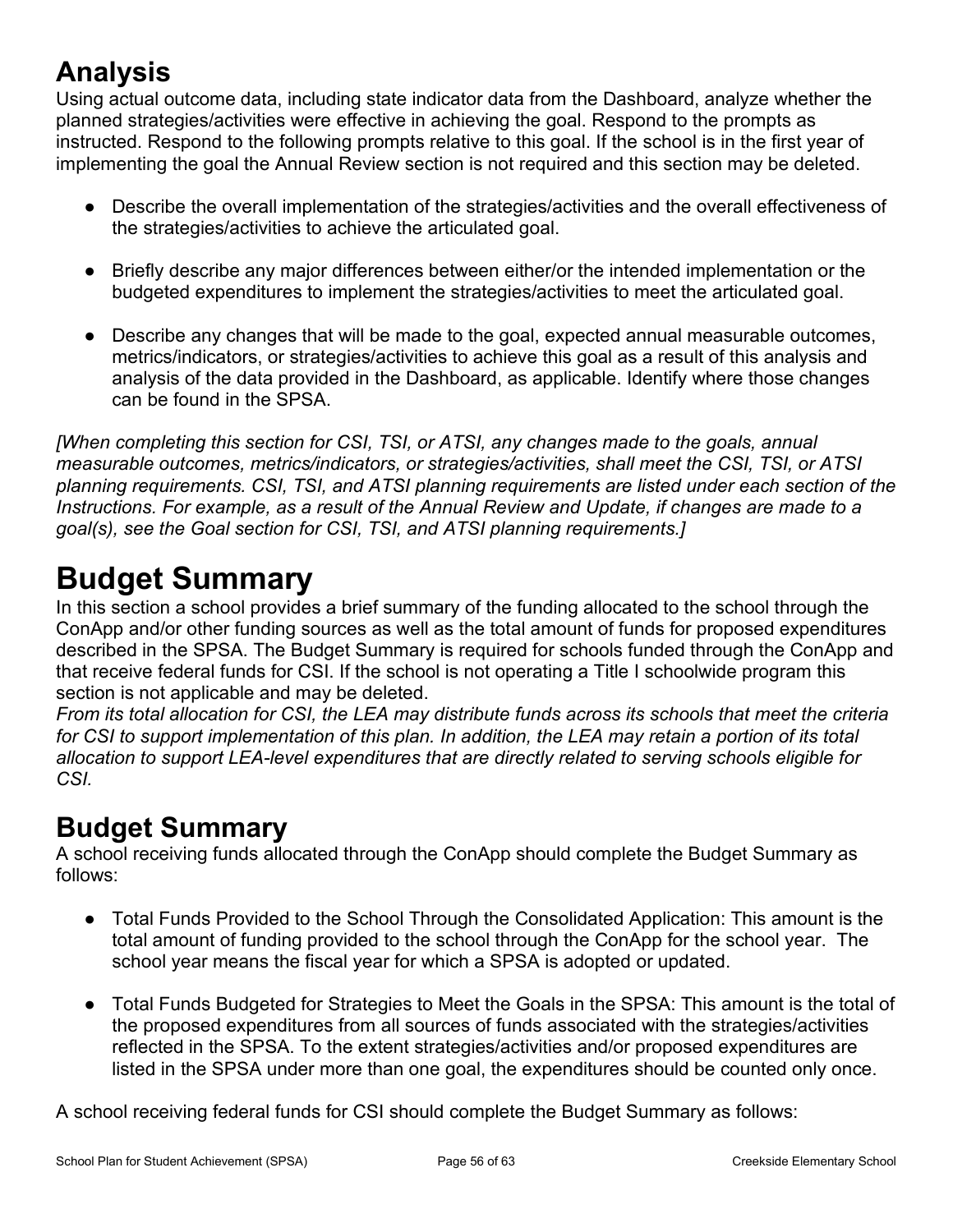● Total Federal Funds Provided to the School from the LEA for CSI: This amount is the total amount of funding provided to the school from the LEA.

*[NOTE: Federal funds for CSI shall not be used in schools eligible for TSI or ATSI. In addition, funds for CSI shall not be used to hire additional permanent staff.]*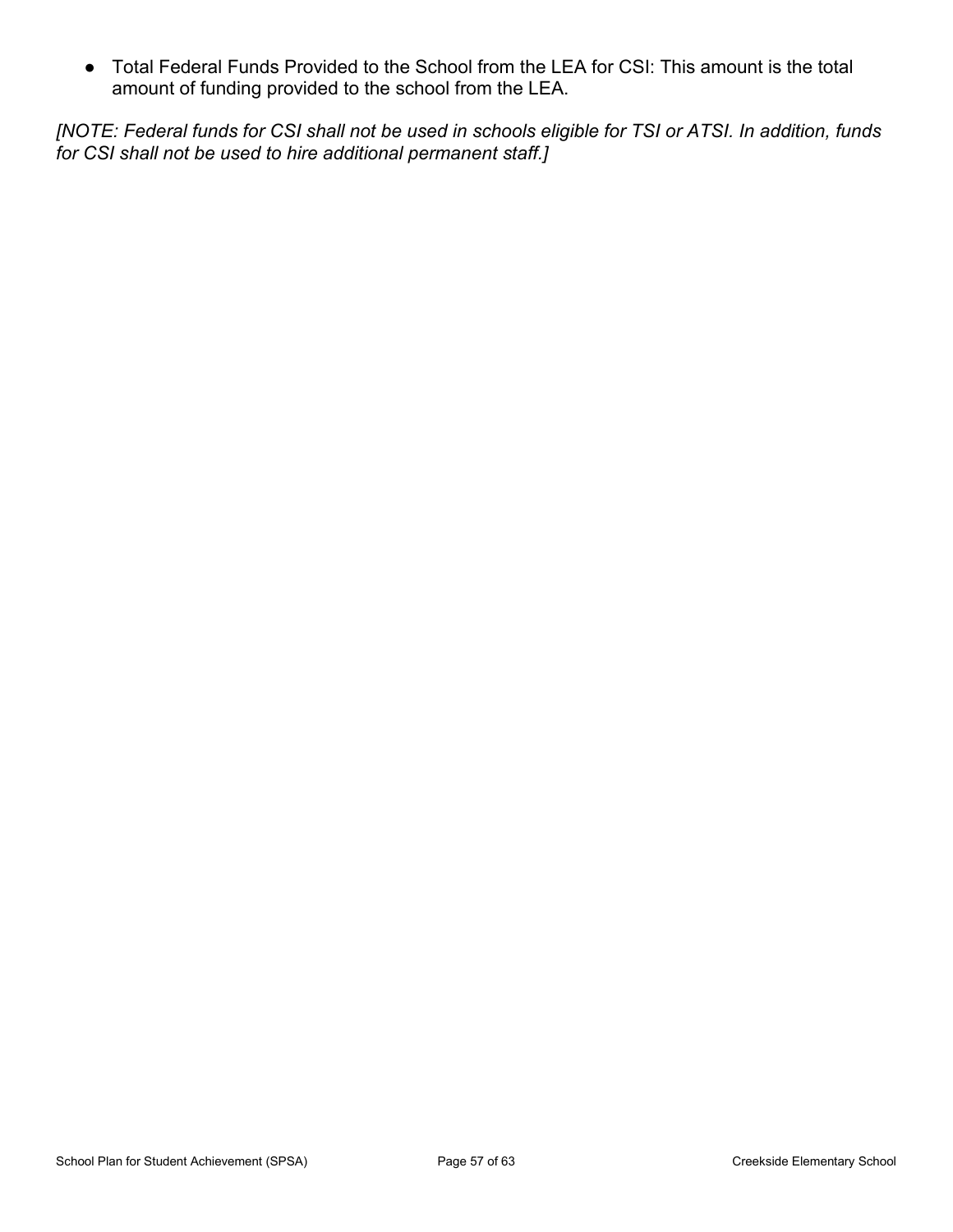# <span id="page-57-0"></span>**Appendix A: Plan Requirements**

## **Schoolwide Program Requirements**

This School Plan for Student Achievement (SPSA) template meets the requirements of a schoolwide program plan. The requirements below are for planning reference.

A school that operates a schoolwide program and receives funds allocated through the ConApp is required to develop a SPSA. The SPSA, including proposed expenditures of funds allocated to the school through the ConApp, must be reviewed annually and updated by the SSC. The content of a SPSA must be aligned with school goals for improving student achievement.

## **Requirements for Development of the Plan**

- I. The development of the SPSA shall include both of the following actions:
	- A. Administration of a comprehensive needs assessment that forms the basis of the school's goals contained in the SPSA.
		- 1. The comprehensive needs assessment of the entire school shall:
			- a. Include an analysis of verifiable state data, consistent with all state priorities as noted in Sections 52060 and 52066, and informed by all indicators described in Section 1111(c)(4)(B) of the federal Every Student Succeeds Act, including pupil performance against state-determined long-term goals. The school may include data voluntarily developed by districts to measure pupil outcomes (described in the Identified Need); and
			- b. Be based on academic achievement information about all students in the school, including all groups under §200.13(b)(7) and migratory children as defined in section 1309(2) of the ESEA, relative to the State's academic standards under §200.1 to
				- i. Help the school understand the subjects and skills for which teaching and learning need to be improved; and
				- ii. Identify the specific academic needs of students and groups of students who are not yet achieving the State's academic standards; and
				- iii. Assess the needs of the school relative to each of the components of the schoolwide program under §200.28.
				- iv. Develop the comprehensive needs assessment with the participation of individuals who will carry out the schoolwide program plan.
				- v. Document how it conducted the needs assessment, the results it obtained, and the conclusions it drew from those results.
	- B. Identification of the process for evaluating and monitoring the implementation of the SPSA and progress towards accomplishing the goals set forth in the SPSA (described in the Expected Annual Measurable Outcomes and Annual Review and Update).

## **Requirements for the Plan**

- II. The SPSA shall include the following:
	- A. Goals set to improve pupil outcomes, including addressing the needs of student groups as identified through the needs assessment.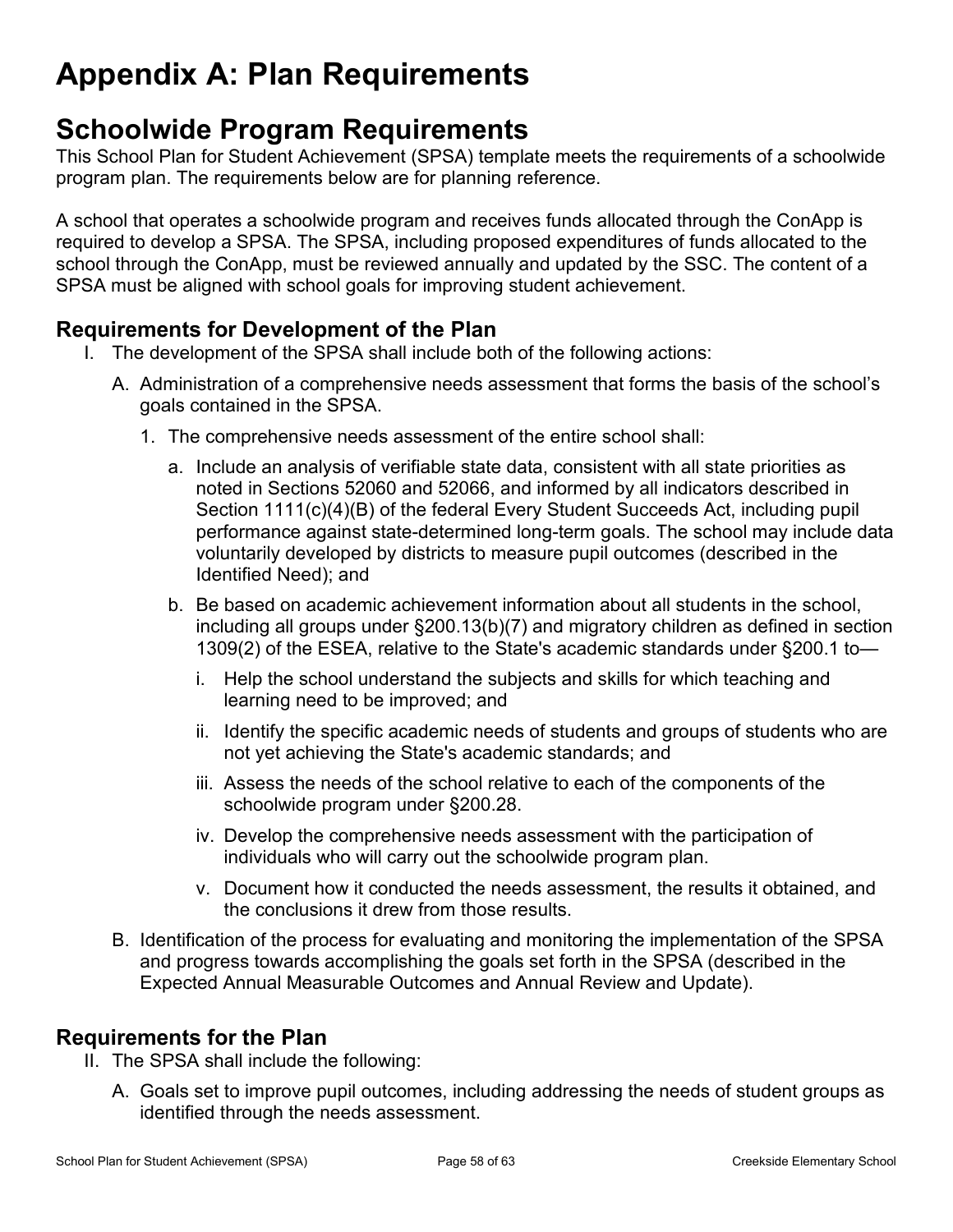- B. Evidence-based strategies, actions, or services (described in Strategies and Activities)
	- 1. A description of the strategies that the school will be implementing to address school needs, including a description of how such strategies will-
		- a. provide opportunities for all children including each of the subgroups of students to meet the challenging state academic standards
		- b. use methods and instructional strategies that:
			- i. strengthen the academic program in the school,
			- ii. increase the amount and quality of learning time, and
			- iii. provide an enriched and accelerated curriculum, which may include programs, activities, and courses necessary to provide a well-rounded education.
		- c. Address the needs of all children in the school, but particularly the needs of those at risk of not meeting the challenging State academic standards, so that all students demonstrate at least proficiency on the State's academic standards through activities which may include:
			- i. strategies to improve students' skills outside the academic subject areas;
			- ii. preparation for and awareness of opportunities for postsecondary education and the workforce;
			- iii. implementation of a schoolwide tiered model to prevent and address problem behavior;
			- iv. professional development and other activities for teachers, paraprofessionals, and other school personnel to improve instruction and use of data; and
			- v. strategies for assisting preschool children in the transition from early childhood education programs to local elementary school programs.
- C. Proposed expenditures, based on the projected resource allocation from the governing board or body of the local educational agency (may include funds allocated via the ConApp, federal funds for CSI, any other state or local funds allocated to the school), to address the findings of the needs assessment consistent with the state priorities, including identifying resource inequities, which may include a review of the LEAs budgeting, it's LCAP, and school-level budgeting, if applicable (described in Proposed Expenditures and Budget Summary). Employees of the schoolwide program may be deemed funded by a single cost objective.
- D. A description of how the school will determine if school needs have been met (described in the Expected Annual Measurable Outcomes and the Annual Review and Update).
	- 1. Annually evaluate the implementation of, and results achieved by, the schoolwide program, using data from the State's annual assessments and other indicators of academic achievement;
	- 2. Determine whether the schoolwide program has been effective in increasing the achievement of students in meeting the State's academic standards, particularly for those students who had been furthest from achieving the standards; and
	- 3. Revise the plan, as necessary, based on the results of the evaluation, to ensure continuous improvement of students in the schoolwide program.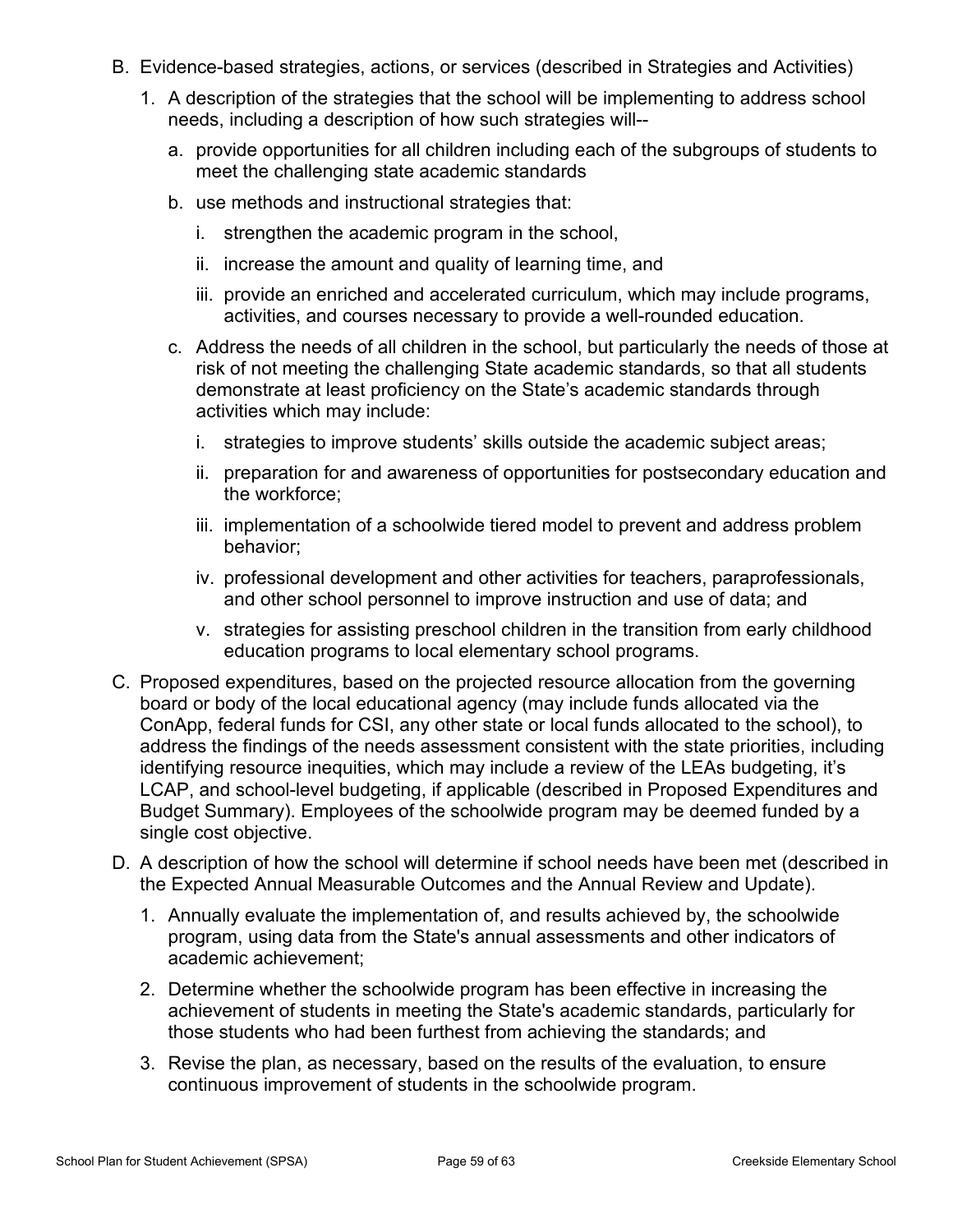- E. A description of how the school will ensure parental involvement in the planning, review, and improvement of the schoolwide program plan (described in Stakeholder Involvement and/or Strategies/Activities).
- F. A description of the activities the school will include to ensure that students who experience difficulty attaining proficient or advanced levels of academic achievement standards will be provided with effective, timely additional support, including measures to
	- 1. Ensure that those students' difficulties are identified on a timely basis; and
	- 2. Provide sufficient information on which to base effective assistance to those students.
- G. For an elementary school, a description of how the school will assist preschool students in the successful transition from early childhood programs to the school.
- H. A description of how the school will use resources to carry out these components (described in the Proposed Expenditures for Strategies/Activities).
- I. A description of any other activities and objectives as established by the SSC (described in the Strategies/Activities).

Authority Cited: S Title 34 of the Code of Federal Regulations (34 CFR), sections 200.25-26, and 200.29, and sections-1114(b)(7)(A)(i)-(iii) and 1118(b) of the ESEA. EC sections 6400 et. seq.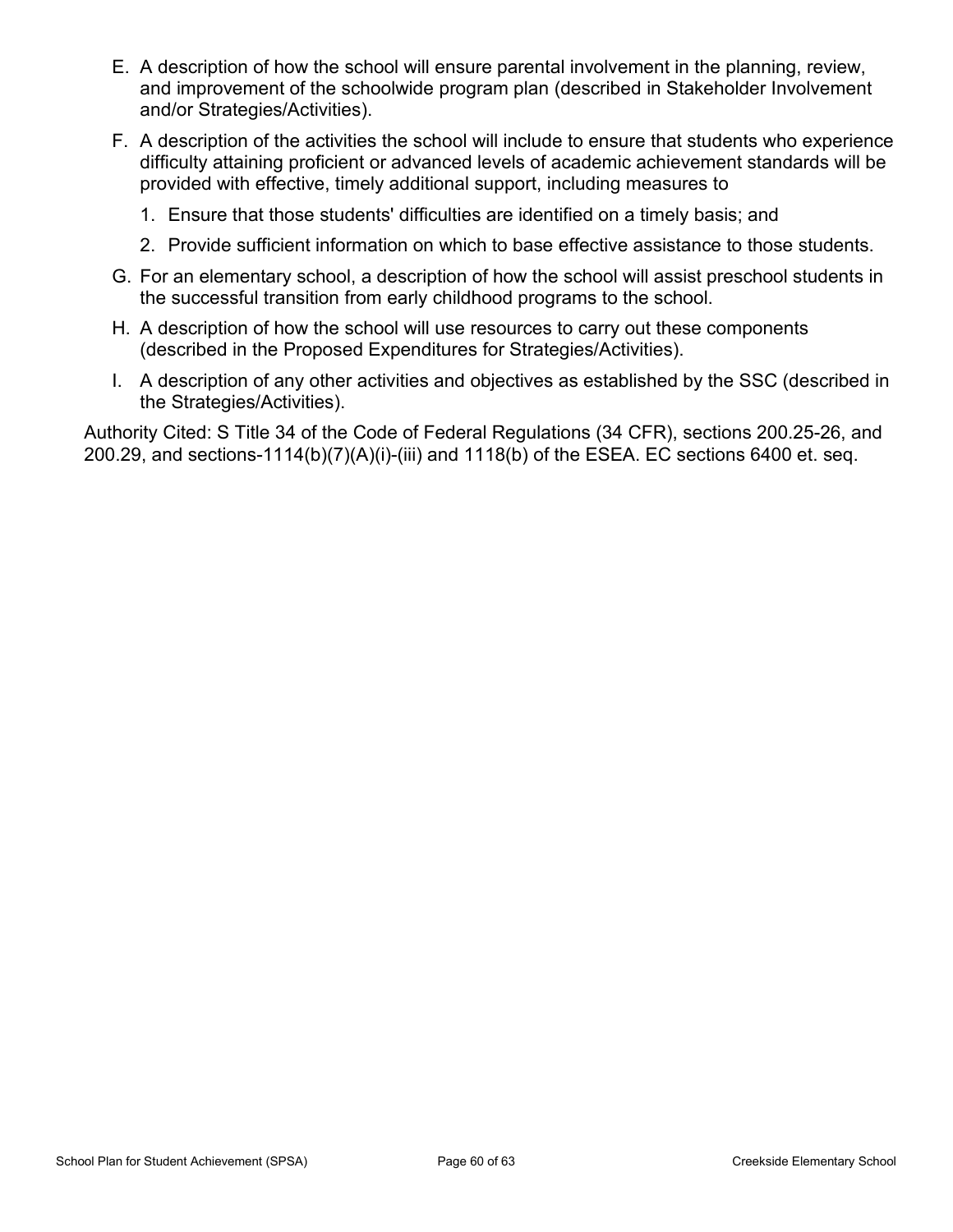# <span id="page-60-0"></span>**Appendix B:**

## **Plan Requirements for School to Meet Federal School Improvement Planning Requirements**

For questions or technical assistance related to meeting Federal School Improvement Planning Requirements, please contact the CDE's School Improvement and Support Office at SISO@cde.ca.gov.

### **Comprehensive Support and Improvement**

The LEA shall partner with stakeholders (including principals and other school leaders, teachers, and parents) to locally develop and implement the CSI plan for the school to improve student outcomes, and specifically address the metrics that led to eligibility for CSI (Stakeholder Involvement).

The CSI plan shall:

- 1. Be informed by all state indicators, including student performance against state-determined long-term goals (Goal, Identified Need, Expected Annual Measurable Outcomes, Annual Review and Update, as applicable);
- 2. Include evidence-based interventions (Strategies/Activities, Annual Review and Update, as applicable) (For resources related to evidence-based interventions, see the U.S. Department of Education's "Using Evidence to Strengthen Education Investments" at https://www2.ed.gov/policy/elsec/leg/essa/guidanceuseseinvestment.pdf);
- 3. Be based on a school-level needs assessment (Goal, Identified Need, Expected Annual Measurable Outcomes, Annual Review and Update, as applicable); and
- 4. Identify resource inequities, which may include a review of LEA- and school-level budgeting, to be addressed through implementation of the CSI plan (Goal, Identified Need, Expected Annual Measurable Outcomes, Planned Strategies/Activities; and Annual Review and Update, as applicable).

Authority Cited: Sections 1003(e)(1)(A), 1003(i), 1111(c)(4)(B), and 1111(d)(1) of the ESSA.

### **Targeted Support and Improvement**

In partnership with stakeholders (including principals and other school leaders, teachers, and parents) the school shall develop and implement a school-level TSI plan to improve student outcomes for each subgroup of students that was the subject of identification (Stakeholder Involvement).

The TSI plan shall:

- 1. Be informed by all state indicators, including student performance against state-determined long-term goals (Goal, Identified Need, Expected Annual Measurable Outcomes, Annual Review and Update, as applicable); and
- 2. Include evidence-based interventions (Planned Strategies/Activities, Annual Review and Update, as applicable). (For resources related to evidence-based interventions, see the U.S. Department of Education's "Using Evidence to Strengthen Education Investments" https://www2.ed.gov/policy/elsec/leg/essa/guidanceuseseinvestment.pdf.)

Authority Cited: Sections 1003(e)(1)(B), 1003(i), 1111(c)(4)(B) and 1111(d)(2) of the ESSA.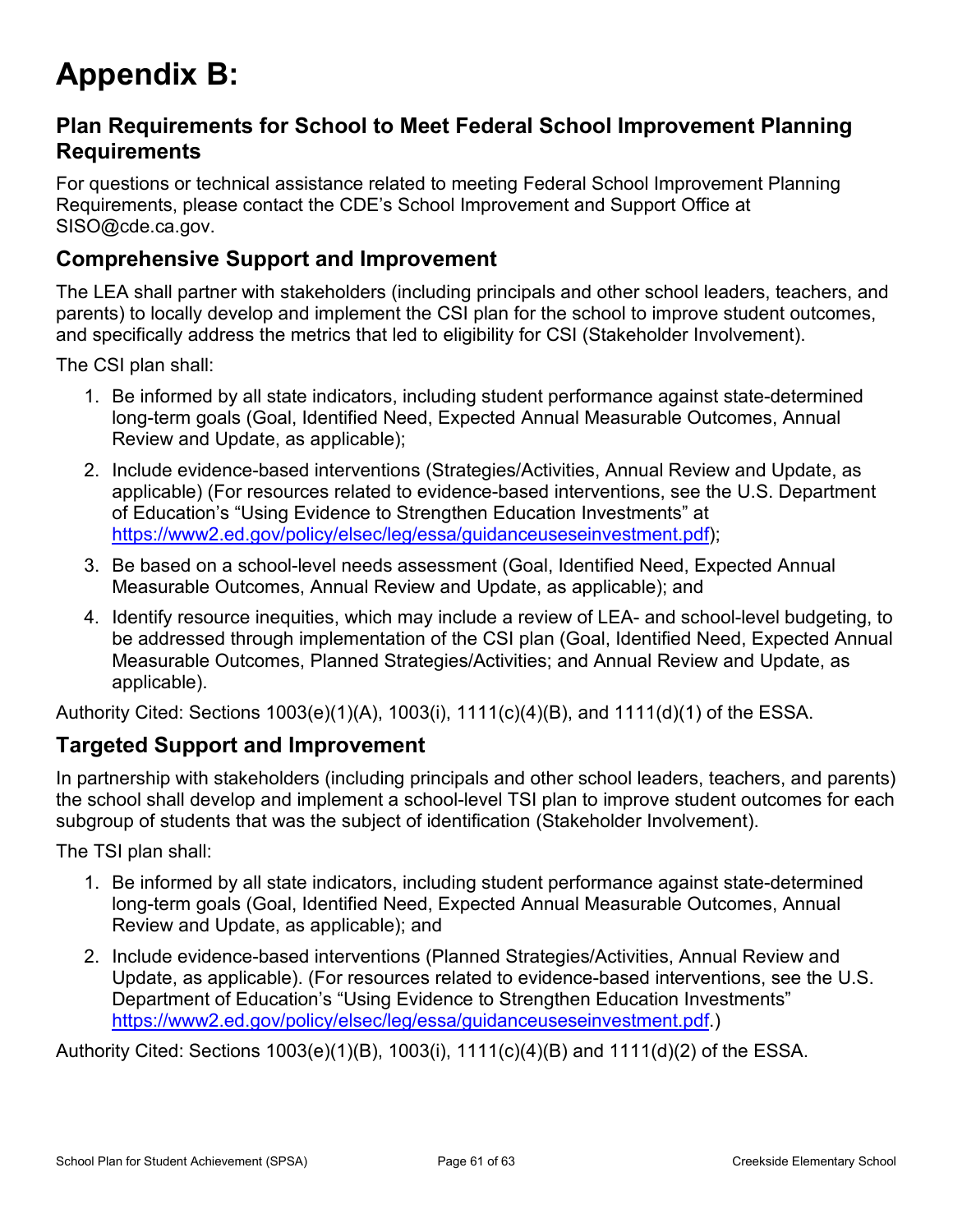## **Additional Targeted Support and Improvement**

A school identified for ATSI shall:

1. Identify resource inequities, which may include a review of LEA- and school-level budgeting, which will be addressed through implementation of its TSI plan (Goal, Identified Need, Expected Annual Measurable Outcomes, Planned Strategies/Activities, and Annual Review and Update, as applicable).

Authority Cited: Sections 1003(e)(1)(B), 1003(i), 1111(c)(4)(B), and 1111(d)(2)(c) of the ESSA.

### **Single School Districts and Charter Schools Identified for School Improvement**

Single school districts (SSDs) or charter schools that are identified for CSI, TSI, or ATSI, shall develop a SPSA that addresses the applicable requirements above as a condition of receiving funds (EC Section 64001[a] as amended by Assembly Bill [AB] 716, effective January 1, 2019).

However, a SSD or a charter school may streamline the process by combining state and federal requirements into one document which may include the local control and accountability plan (LCAP) and all federal planning requirements, provided that the combined plan is able to demonstrate that the legal requirements for each of the plans is met (EC Section 52062[a] as amended by AB 716, effective January 1, 2019).

Planning requirements for single school districts and charter schools choosing to exercise this option are available in the LCAP Instructions.

Authority Cited: EC sections 52062(a) and 64001(a), both as amended by AB 716, effective January 1, 2019.